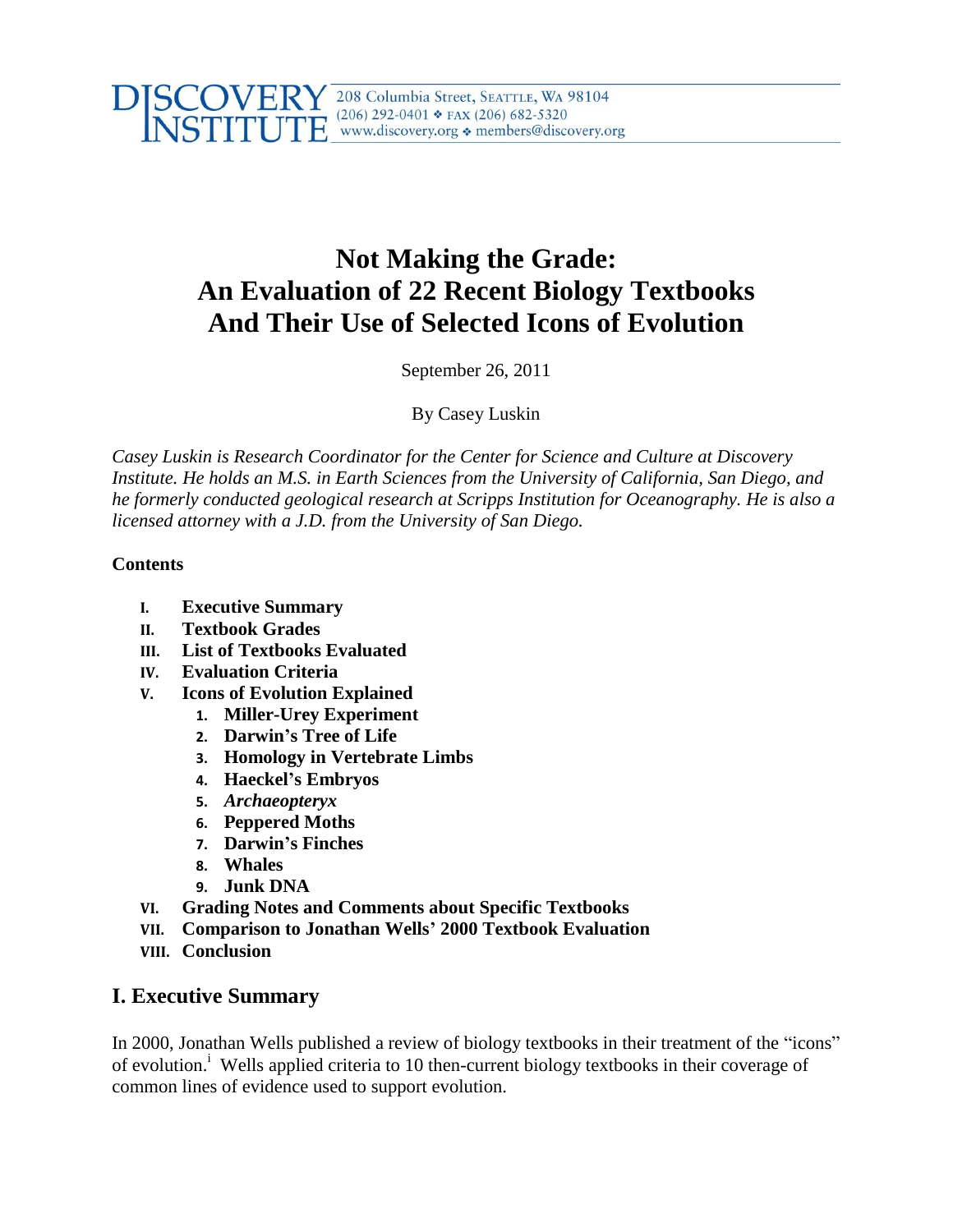This updated 2011 textbook review applies Wells' evaluation criteria of the icons to 22 recent biology textbooks, all published since 2005. The average publication year of the 22 textbooks analyzed is 2008; the distribution of publication years of the textbooks analyzed is seen in the Figure 1 below.





This 2011 textbook evaluation also adds two new icons which have grown in popularity over the past decade. A series of fossils purportedly showing the evolution of whales from land mammals is now printed uncritically in many biology textbooks as an alleged "poster child" for macroevolution. Another new icon is "junk" DNA, where some textbooks claim that noncoding DNA is functionless junk.

This review thus evaluates nine icons in 22 total textbooks. A summary of the overall grade distribution for each icon is seen in Figure 2 below.



*Figure 2: Distribution of Grades for Each Icon Evaluated in 2011 Textbook Review.*

**As will be discussed further in Section VII, the textbooks assessed in this review show little overall improvement since Wells' review in 2000.** The one icon that showed nontrivial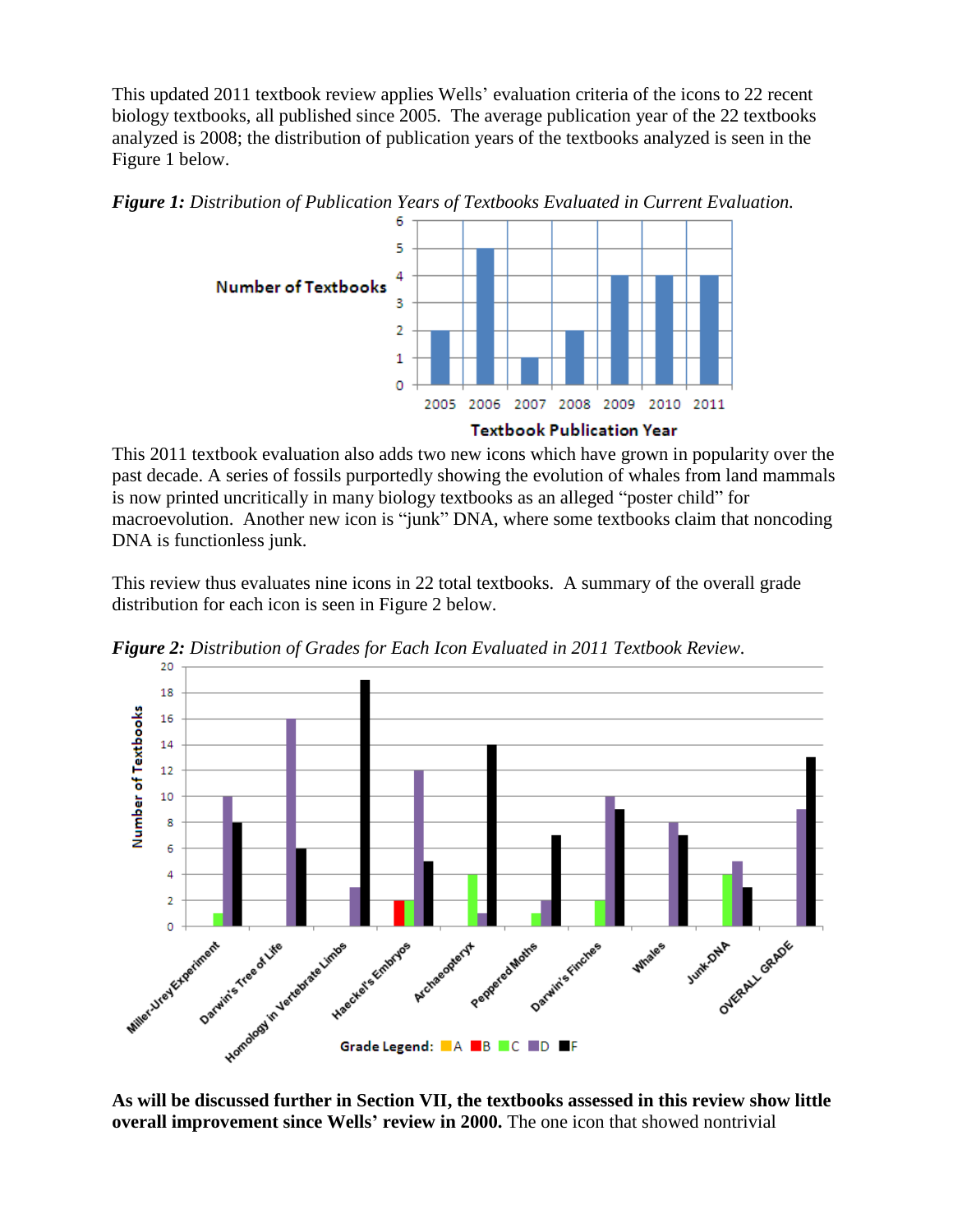improvement was Haeckel's embryos. This is largely because many textbooks no longer use drawings of embryos, and instead use photographs. The improvement most likely reflects increased public awareness about inaccuracies in embryo drawings that resulted from the work of Dr. Wells in his 2000 book *Icons of Evolution* and subsequent publicity on this issue. Despite this improvement, the average grade for Haeckel's embryos remains a D, as most textbooks still overstate vertebrate embryo similarities. In fact, this current view finds that there are still textbooks, including a 2010 textbook and a 2011 textbook, that use embryo diagrams directly taken from Haeckel's inaccurate drawings. The tree of life icon also showed very slight improvement, largely because more textbooks now mention the Cambrian explosion.

**The overall average textbook grade of this 2011 review is an F (0.4 on 4-point GPA scale), compared to a 0.27 average GPA (also an F) in the 2000 review.** In that regard, while there is extremely slight improvement in the average overall textbook grade between the 2000 and 2011 textbook reviews, current biology textbooks remain grossly inaccurate and biased when presenting the evidence regarding neo-Darwinian evolution. Textbook treatment of the icons of evolution is far below an acceptable level. The figure below compares the overall average textbook grades of the 2011 review with the overall average grade of the 2000 textbook review.





**The overall finding of this review is that textbook treatment of the icons of evolution has not meaningfully improved since Wells' 2000 review. No textbook in this review received an overall grade higher than D+. No icon received an average grade greater than a D. The average overall textbook grade in this review is an F. Current biology textbooks continue to promote evolution in an inaccurate and biased pro-Darwin-only fashion.**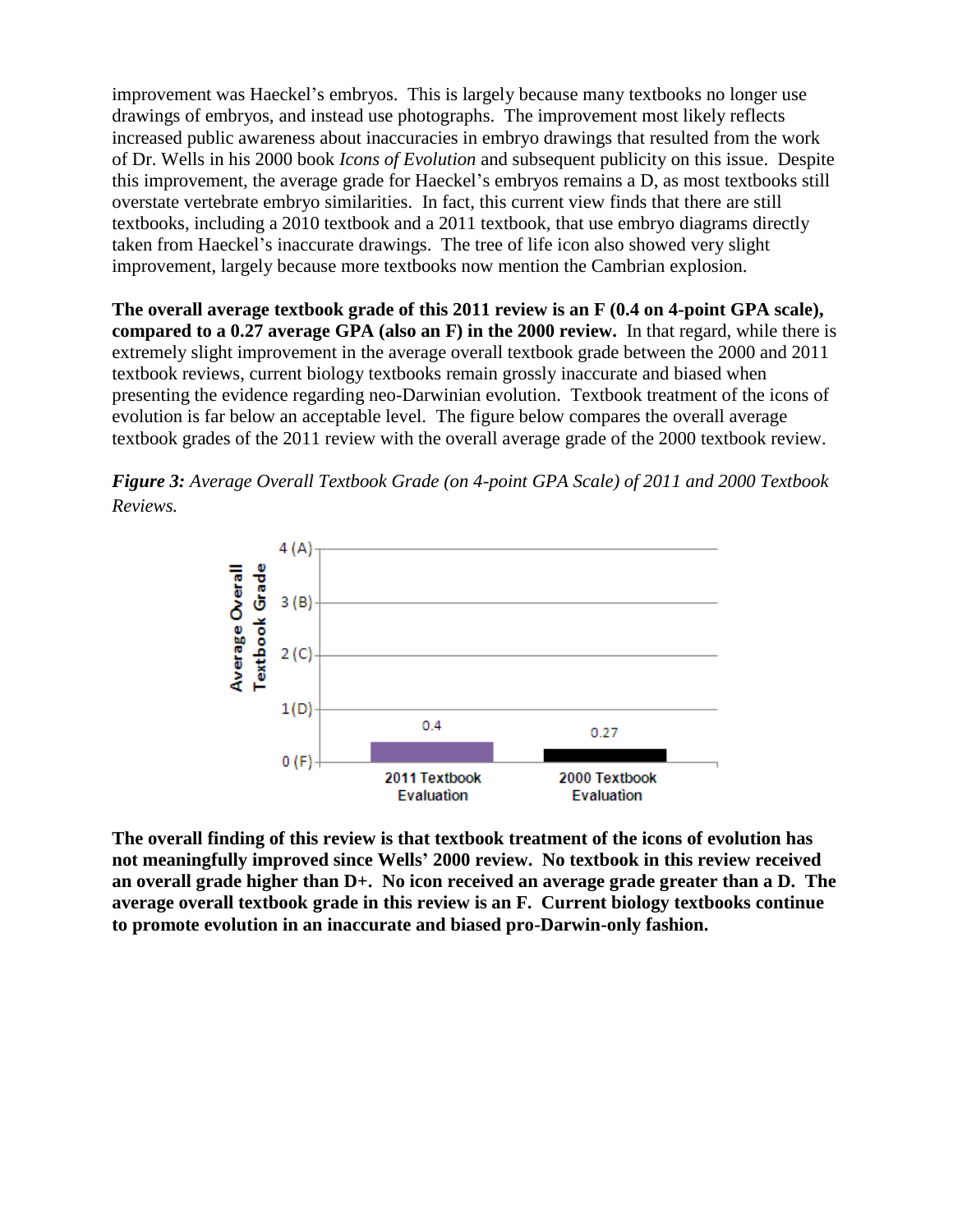# **II. Textbook Grades**

# *Table 1: Grades of Nine Icons of Evolution in 22 Current Biology Textbooks*

|                 | Miller Viel Kheriment |              |                      |                | Vertebrate Limb Homology |                |                |                  |                |                |
|-----------------|-----------------------|--------------|----------------------|----------------|--------------------------|----------------|----------------|------------------|----------------|----------------|
|                 |                       |              | Darwin's ree of Life |                | Haectes Schmydos         |                |                |                  |                |                |
|                 |                       |              |                      |                |                          | Archaeoptery+  | Peppered Moths | Darwin's Findres |                | Overal Grade   |
|                 |                       |              |                      |                |                          |                |                | <b>Whales</b>    | Juint-Olde     |                |
| Icon:           |                       |              |                      |                |                          |                |                |                  |                |                |
| <b>Textbook</b> |                       |              |                      |                |                          |                |                |                  |                |                |
| 1.              | $\mathbf F$           | D            | $\mathbf{F}$         | D              | N/A                      | N/A            | $D-$           | N/A              | N/A            | $\mathbf{F}$   |
| 2.              | $\mathbf{F}$          | D            | $\mathbf{F}$         | $D+$           | $\mathcal{C}$            | ${\bf F}$      | D              | N/A              | N/A            | $D-$           |
| 3.              | N/A                   | $\mathbf{F}$ | $\mathbf{F}$         | $\mathbf F$    | N/A                      | N/A            | $\mathbf F$    | $D-$             | N/A            | $\mathbf{F}$   |
| 4.              | ${\bf F}$             | $\mathbf{F}$ | D                    | $\overline{C}$ | $\mathbf{F}$             | ${\bf F}$      | ${\bf F}$      | N/A              | ${\bf F}$      | $\mathbf{F}$   |
| 5.              | $D-$                  | $D-$         | $D-$                 | $\bf{B}$       | N/A                      | $D-$           | D              | N/A              | N/A            | $D+$           |
| 6.              | D                     | $D+$         | ${\bf F}$            | D              | $\mathbf{F}$             | N/A            | D              | ${\bf F}$        | $\mathcal{C}$  | D              |
| 7.              | $\overline{F}$        | D            | $\mathbf{F}$         | D              | ${\bf F}$                | N/A            | $\mathcal{C}$  | $D-$             | ${\bf F}$      | $\overline{F}$ |
| 8.              | ${\bf F}$             | D            | ${\bf F}$            | N/A            | $C-$                     | ${\bf F}$      | D              | $D-$             | $D+$           | $D-$           |
| 9.              | $\overline{C}$        | D            | ${\bf F}$            | D              | $\mathbf{F}$             | $\mathcal{C}$  | D              | $D-$             | ${\bf F}$      | $D-$           |
| 10.             | N/A                   | D            | ${\bf F}$            | D              | $\mathbf{F}$             | ${\bf F}$      | $\mathbf F$    | $\mathbf F$      | N/A            | $\mathbf{F}$   |
| 11.             | D                     | D            | $\mathbf{F}$         | $\mathbf{F}$   | ${\bf F}$                | $\overline{F}$ | ${\bf F}$      | ${\bf F}$        | $C-$           | $\overline{F}$ |
| 12.             | $\mathbf{F}$          | $\mathbf{F}$ | ${\bf F}$            | ${\bf F}$      | ${\bf F}$                | ${\bf F}$      | N/A            | $\mathbf{F}$     | $\overline{C}$ | $\mathbf{F}$   |
| 13.             | $D-$                  | D            | D                    | $D+$           | $\overline{C}$           | N/A            | ${\bf F}$      | N/A              | $D+$           | D              |
| 14.             | D                     | D            | $\mathbf{F}$         | $C-$           | $\mathbf{F}$             | N/A            | ${\bf F}$      | $\overline{F}$   | N/A            | $\mathbf{F}$   |
| 15.             | ${\bf F}$             | $\mathbf F$  | ${\bf F}$            | $\mathbf F$    | $\mathbf F$              | N/A            | D              | N/A              | N/A            | $\mathbf F$    |
| 16.             | N/A                   | $\mathbf F$  | $\mathbf{F}$         | D              | $\mathbf{F}$             | N/A            | D              | D                | N/A            | $\mathbf{F}$   |
| 17.             | D                     | $\mathbf{F}$ | $\mathbf{F}$         | D              | $D-$                     | N/A            | $\mathbf{F}$   | $D-$             | $D+$           | $\mathbf{F}$   |
| 18.             | $D-$                  | D            | $\overline{F}$       | $\mathbf{F}$   | $\mathbf{F}$             | D              | D              | $D-$             | $C-$           | $D-$           |
| 19.             | D                     | D            | $\mathbf{F}$         | D              | F                        | N/A            | $\mathbf{F}$   | $D-$             | $D+$           | $\mathbf{F}$   |
| 20.             | $\mathbf F$           | D            | $\overline{F}$       | B              | ${\bf F}$                | N/A            | $D+$           | N/A              | D              | D              |
| 21.             | D                     | D            | $\overline{F}$       | D              | $\overline{C}$           | N/A            | $\overline{C}$ | $\overline{F}$   | D              | D              |
| 22.             | D                     | $D+$         | $\mathbf{F}$         | D              | ${\bf F}$                | F              | $\mathbf{F}$   | $\mathbf F$      | N/A            | $\mathbf{F}$   |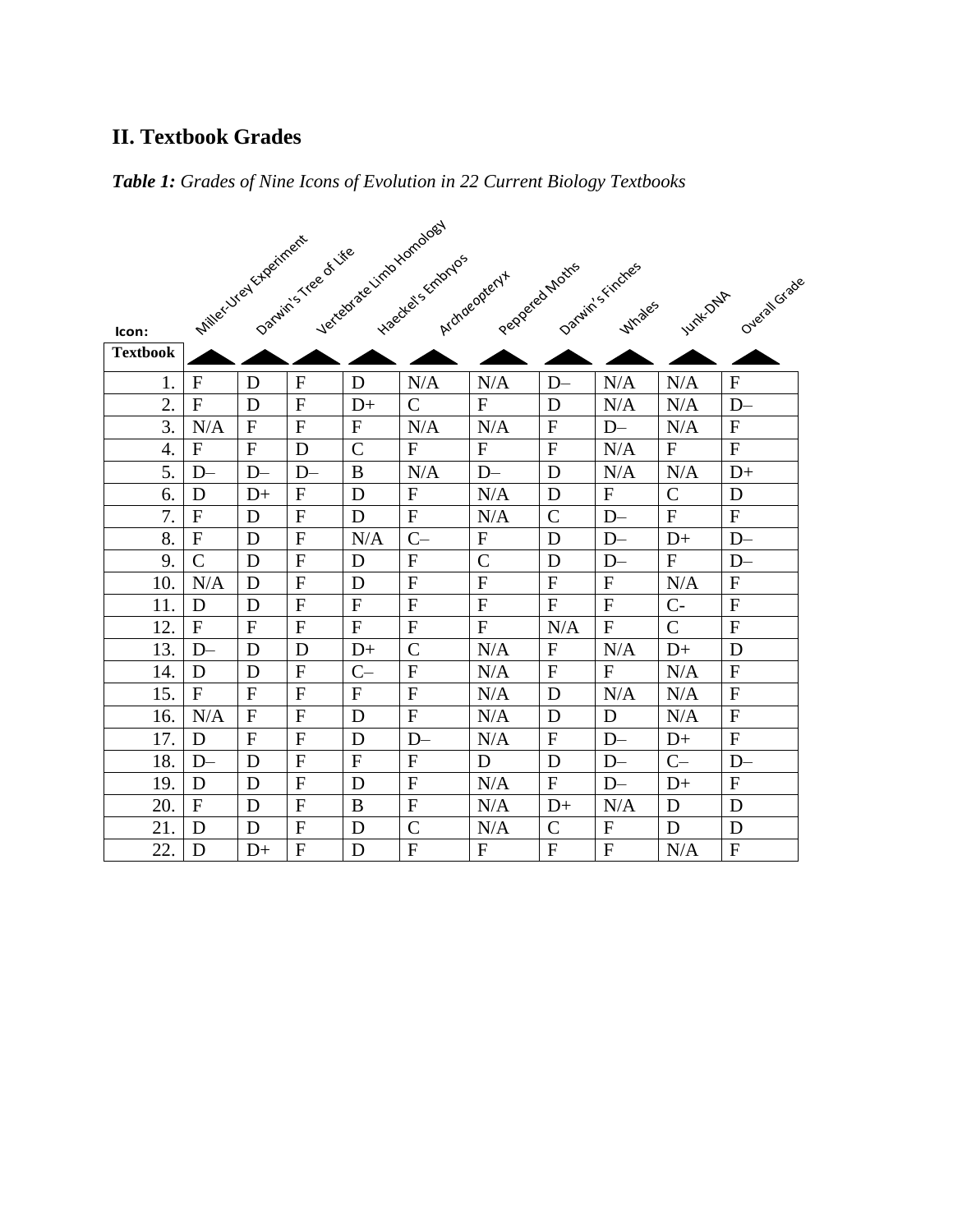# **III. List of Textbooks Evaluated**

1. Colleen Belk and Virginia Borden Maier, *Biology: Science for Life* (Benjamin Cummings, 3<sup>rd</sup> ed., 2010).

2. Alton Biggs, Whitney Crispen Hagins, Chris Kapicka, Linda Lundgren, Peter Rillero, Kathleen G. Tallman, Dinah Zike *Biology: The Dynamics of Life* (Glencoe, 2006) (Florida Edition).

3. *BSCS Biology: A Human Approach* (Kendall Hunt Publishing Company, 2006).

4. *BSCS Biology: A Molecular Approach* (Glencoe/McGraw Hill, 2006).

5. *BSCS Biology: An Ecological Approach* (10<sup>th</sup> ed., Kendall Hunt Publishing Company, 2006).

6. Neil A. Campbell, Jane B. Reece, Martha R. Taylor, Eric J. Simon, Jean L. Dickey, *Biology: Concepts and Connections* (6<sup>th</sup> Ed., Pearson, 2009).

7. Scott Freeman, *Biological Science* (4 th ed., Benjamin Cummings / Pearson, 2011).

8. Douglas J. Futuyma, *Evolution* (Sinauer, 2005)

9. George B. Johnson, *Essentials of the Living World* (McGraw Hill, 2006).

10. Sylvia S. Mader, *Essentials of Biology* (McGraw Hill, 2007).

11. Sylvia S. Mader, *Biology* (10th ed., McGraw Hill 2010).

12. Sylvia S. Mader, Jeffrey A. Isaacson, Kimberly G. Lyle-Ippolito, Andrew T. Storfer, *Inquiry Into Life*  $(13<sup>th</sup>$  ed., McGraw Hill, 2011).

13. Kenneth R. Miller and Joseph Levine, *Biology* (Prentice Hall, 2008) (Teacher's Edition).

14. Kenneth R. Miller and Joseph Levine, *Biology* (Pearson, 2010).

15. National Geographic, Alton Biggs, Lucy Daniel, Edward Ortleb, Peter Rillero, Dinah Zike, *Life Science* (McGraw Hill / Glencoe, 2005).

16. Michael J. Padilla, Ioannis Miaoulis, Martha Cyr, *Science Explorer: Life Science* (Prentice Hall, 2009).

17. John H. Postlethwait and Janet L. Hopson, *Modern Biology* (Holt, Rinehart and Winston, 2009).

18. Peter H. Raven, George B. Johnson, Kenneth A. Mason, Jonathan B. Losos, and Susan R. Singer,  $Biology$ ,  $(9^{th}$  ed., McGraw Hill, 2011).

19. Jane B. Reece, Lisa A. Urry, Michael L. Cain, Steven A. Wasserman, Peter V. Minorsky, Robert B. Jackson, *Campbell Biology* (9<sup>th</sup> ed. Benjamin Cummings, 2011).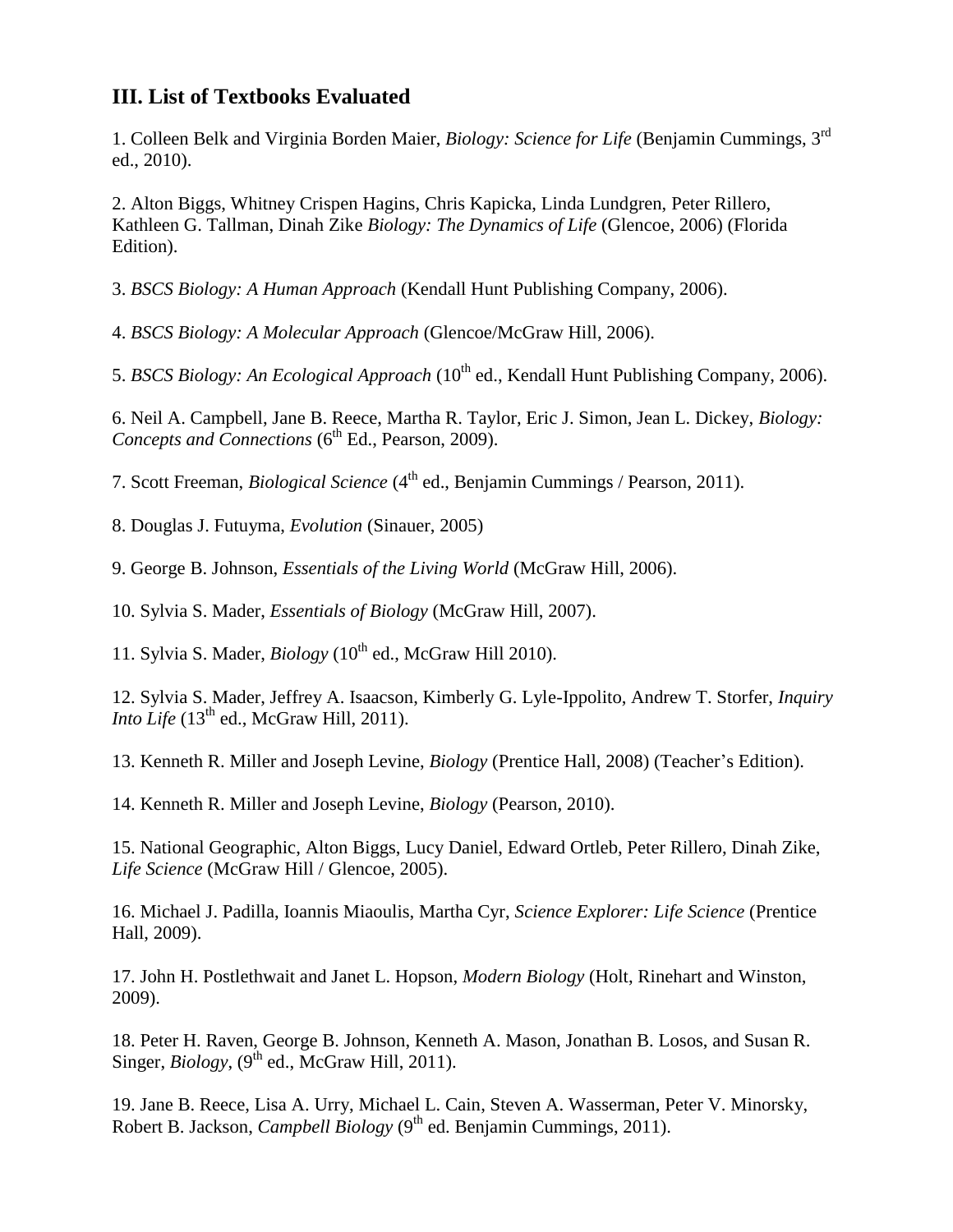20. David Savada, H. Craig Heller, Gordon H. Orians, William K. Purves, David M. Hillis, *Life: The Science of Biology* (8<sup>th</sup> ed., Sinauer Associates, 2008).

21. Eric J. Simon, Jane B. Reece, Jean L. Dickey, *Campbell Essential Biology* (4<sup>th</sup> ed., Benjamin Cummings, 2010).

22. Cecie Starr, Ralph Taggart, Christine Evers, Lisa Starr, *Biology: The Unity and Diversity of*   $Life (12<sup>th</sup> ed., Brooks/Cole, 2009).$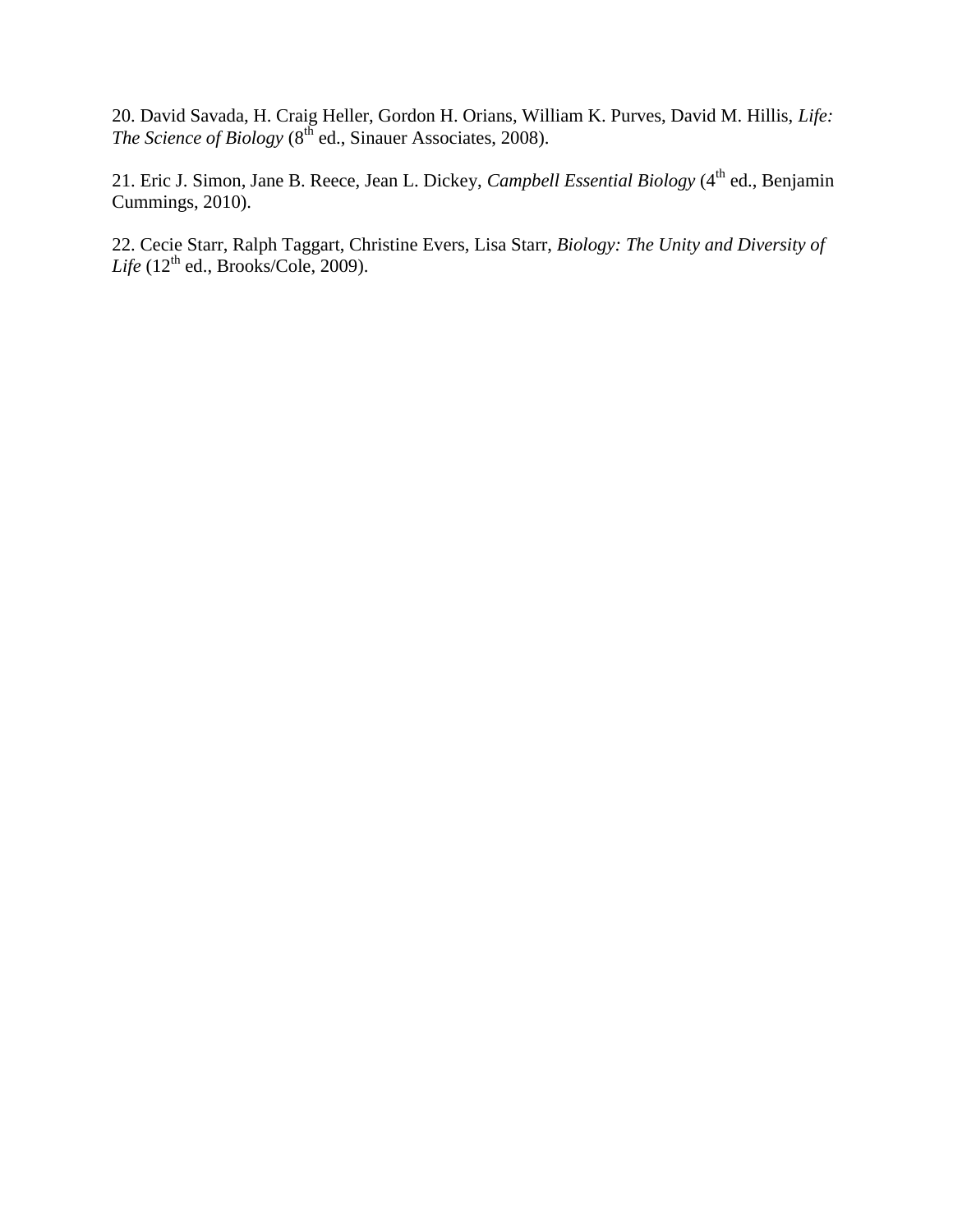# **IV. Evaluation Criteria**

In general, an "A" requires full disclosure of the truth, discussion of relevant scientific controversies, and a recognition that Darwin's theory—like all scientific theories—might have to be revised or discarded if it doesn't fit the facts. An "F" indicates that the textbook uncritically relies on logical fallacy, dogmatically treats a theory as an unquestionable fact, or blatantly misrepresents published scientific evidence. N/A indicates the textbook either did not contain the icon or did not contain enough information to evaluate the icon. Documentation for the grade for each individual icon in each textbook is found in an endnote.

Overall grades were calculated using standard GPA calculation methods on a 4-point scale, using the following values for grades:  $A+ = 4.3$ ;  $A = 4.0$ ;  $A- = 3.7$ ;  $B+ = 3.3$ ;  $B = 3.0$ ;  $B- = 2.7$ ;  $C+ =$ 2.3; C = 2.0; C - = 1.7; D + = 1.3; D = 1.0; D - = 0.7; F = 0.

# **V. Icons of Evolution Explained**

## **1. The Miller-Urey Experiment**

Many modern scientists believe that living cells arose from chemical building-blocks that formed on the early Earth. In 1953, Stanley Miller used an electric spark to simulate lightning in a mixture of gasses thought to resemble the Earth's primitive atmosphere, and produced some of the chemical building-blocks of life. The experiment is pictured in many biology textbooks to show that scientists now understand an important early step in the origin of life, but scientists determined years ago that the Earth's primitive atmosphere was probably nothing like the mixture of gasses Miller used. Most now acknowledge that the origin of life's building-blocks remains unexplained.<sup>11</sup>

> A = does not include a picture or drawing of the Miller-Urey apparatus, or else accompanies it with a caption pointing out that the experiment (though historically interesting) is probably irrelevant to the origin of life because it did not simulate conditions on the early Earth; text mentions the controversy over oxygen in the primitive atmosphere and includes extensive discussion of the other problems faced by origin-of-life research, acknowledging that they remain intractable.

> $B =$  does not include a picture or drawing of the Miller-Urey apparatus, or else accompanies it with a caption pointing out that the experiment (though historically interesting) is probably irrelevant to the origin of life because it did not simulate conditions on the early Earth; text includes at least some discussion of other problems in origin-of-life research and does not leave the student with the impression that scientists are on the verge of understanding the origin of life.

> $C =$  includes a picture or drawing of the Miller-Urey apparatus, but the caption does not claim that the Miller-Urey experiment simulated conditions on the early Earth; the accompanying text points out that the experiment fails even if other starting mixtures are used and does not leave the student with the impression that the experiment (or some variant of it) demonstrated how life's building-blocks formed on the early Earth; does not discuss other problems with origin-of-life research.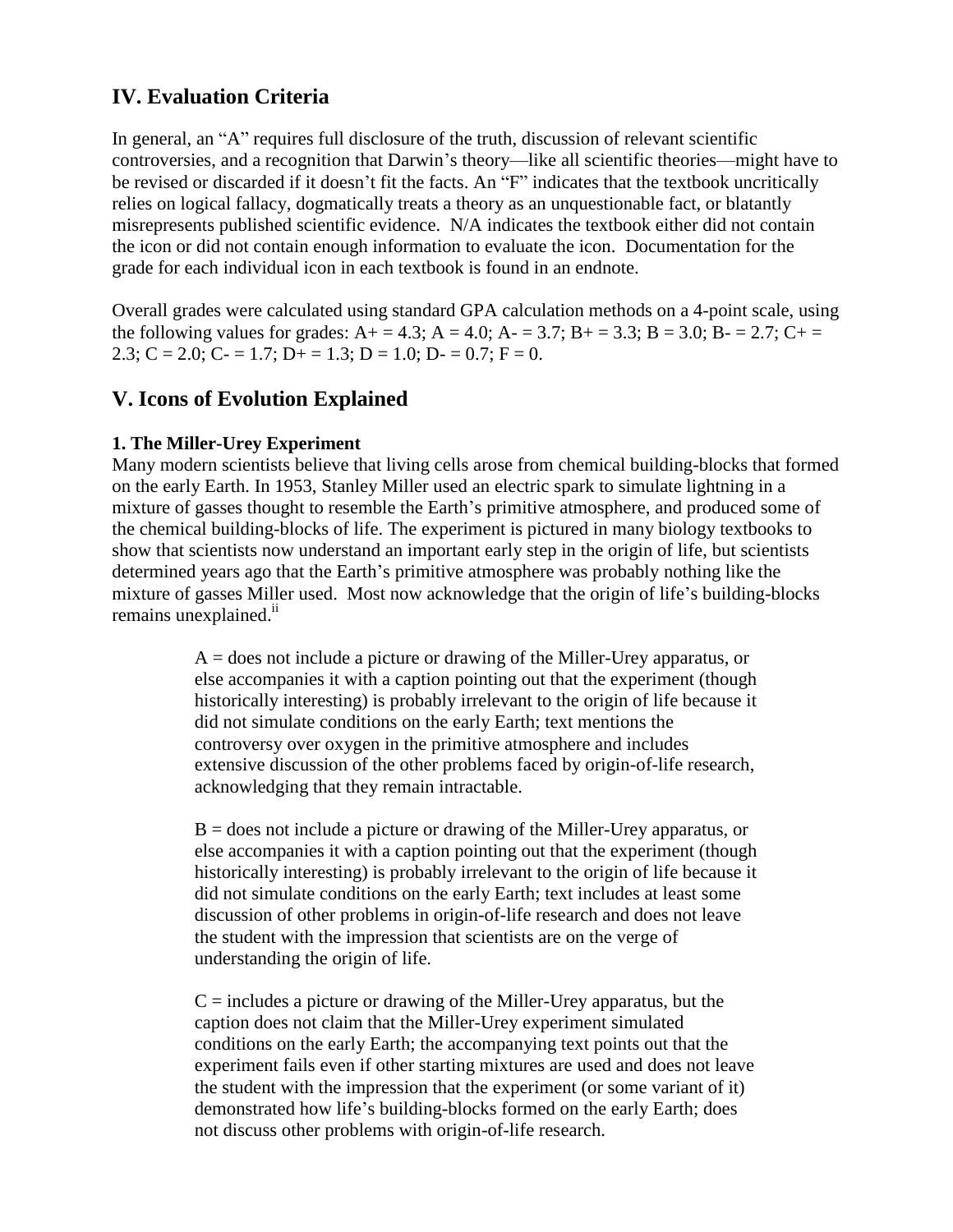$D =$  includes a picture or drawing of the Miller-Urey apparatus with a misleading caption claiming or implying that the experiment simulated conditions on the early Earth; but the accompanying text explicitly points out that this was probably not the case (merely listing other gasses, and leaving it to the student to spot the discrepancy, is not sufficient); may leave the student with the impression that the experiment (or some variant of it) demonstrated how life's building-blocks formed on the early Earth.

 $F =$  includes a picture or drawing of the Miller-Urey apparatus with a misleading caption claiming or implying that the experiment simulated conditions on the early Earth; the text contains no mention of the experiment's flaws, and leaves the student with the impression that it demonstrated how life's building-blocks formed on the early Earth.

#### **2. Darwin's Tree of Life**

Darwin believed that all living things are modified descendants of one or a few original forms. Most biology textbooks show the branching-tree pattern that would result from such "descent" with modification" and tell students that it is so thoroughly confirmed by the fossil and molecular evidence that it may be called a "scientific fact." But the fossil record of the Cambrian explosion shows that the major groups of animals appeared at about the same time — a "lawn" rather than a tree; and recent molecular evidence suggests a "tangled thicket" instead of the branching pattern of Darwin's tree of life.<sup>iii</sup>

> $A =$  explicitly treats universal common ancestry as a hypothesis rather than an established fact; clearly points out that the "top-down" Cambrian explosion contradicts the "bottom-up" pattern of Darwinian evolution, and acknowledges the theoretical possibility of multiple origins and separate lines of descent; also mentions problems for universal common ancestry posed by recent evidence from molecular phylogeny.

> $B =$  explicitly treats universal common ancestry as a hypothesis rather than an established fact; clearly points out that the "top-down" Cambrian explosion contradicts the "bottom-up" pattern of Darwinian evolution, and acknowledges the theoretical possibility of multiple origins and separate lines of descent; mentions assumptions in tree-building but does not mention recent problems in molecular phylogeny.

> $C =$  explicitly treats universal common ancestry as a hypothesis rather than a fact; discusses the Cambrian explosion as a problem for Darwinian evolution, but does not mention the theoretical possibility of multiple origins and separate lines of descent.

> $D =$  assumes the truth of universal common ancestry without questioning it (and may call it a "fact"); mentions the Cambrian explosion in the body of the text (briefly mentioning it in a note at the end of the chapter, without explaining what it is, is not sufficient), but does not discuss the problem it poses for Darwinian evolution.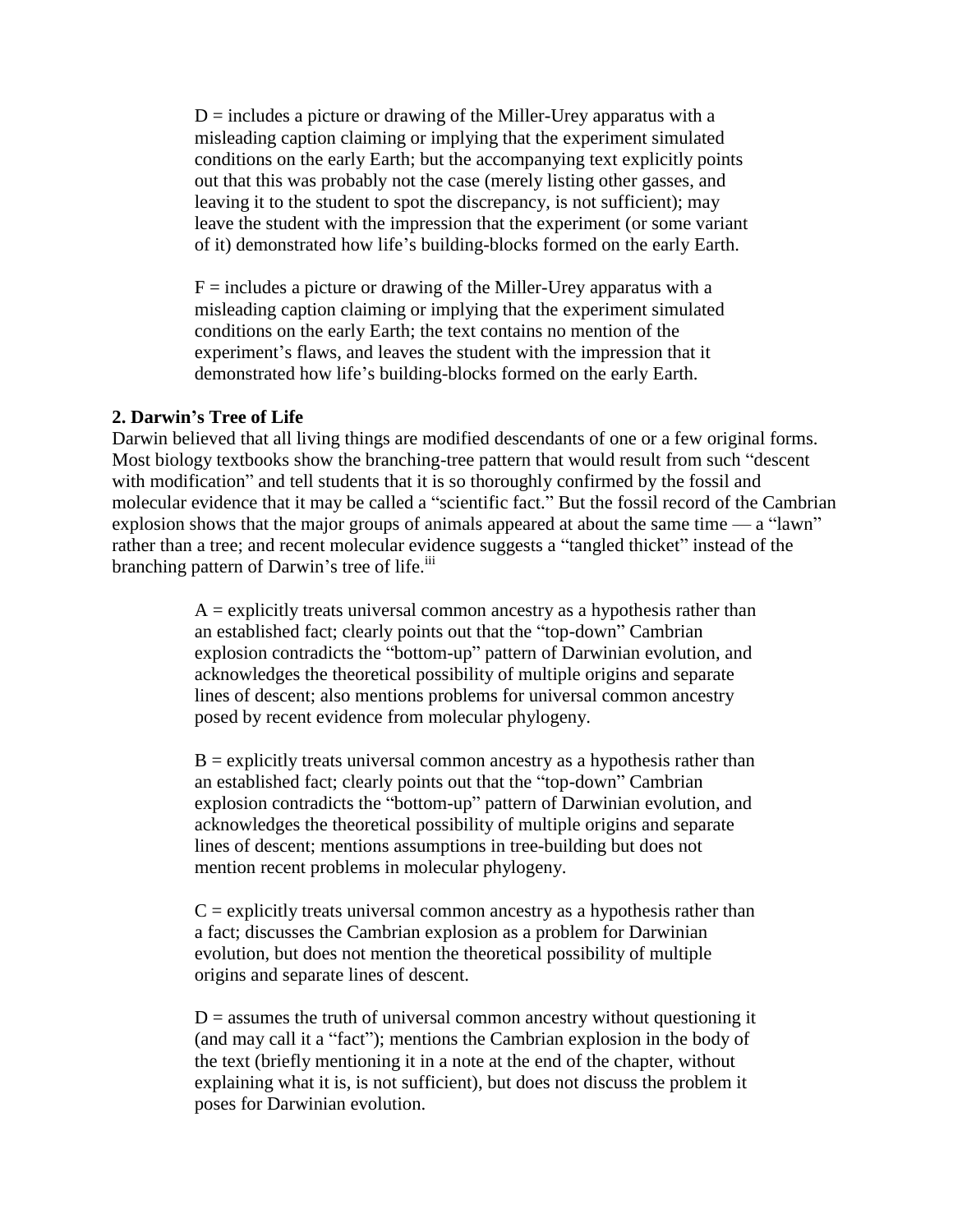$F =$  assumes the truth of universal common ancestry without questioning it (and may call it a "fact"); does not even mention the Cambrian explosion.

#### **3. Homology in Vertebrate Limbs**

A bat's wing, a porpoise's flipper, a horse's leg, and a human hand all contain bones that are structurally similar. Before Darwin, biologists called this "homology," and considered it evidence for a common design, but Darwin attributed it to a common ancestor. Modern Darwinists have re-defined homology as similarity due to common ancestry, but now homology cannot serve as evidence for common ancestry without arguing in a circle. Many biology textbooks use circular reasoning anyway, as if to say, "We know that two features are homologous because they come from a common ancestor, and we know they come from a common ancestor because they're homologous."<sup>iv</sup>

> $A =$  defines homology as similarity of structure and position, and explains that this was historically attributed to a common archetype; mentions a biological ancestor as one possible meaning of "archetype" but acknowledges that there are others and that the concept of homology continues to be controversial; clearly explains that the two biological mechanisms proposed so far to account for homology (similar genes and similar developmental pathways) are inconsistent with the evidence.

> $B =$  defines homology as similarity of structure and position due to a common archetype and identifies "archetype" with a biological ancestor without explaining that there are other possibilities; points out that the two biological mechanisms proposed so far to account for this (similar genes and similar developmental pathways) are inconsistent with the evidence.

> $C =$  defines homology as similarity of structure and position and cites it as evidence for common ancestry; attributes homology to similar genes or similar developmental pathways but at least hints that there are problems with the evidence.

 $D =$  defines homology as similarity of structure and position and cites it as evidence for common ancestry; may attribute homology to similar genes or similar developmental pathways but fails to mention that the evidence does not fit the claim.

 $F =$  defines homology as similarity due to common ancestry, then engages in circular reasoning by citing homology as evidence for common ancestry.

## **4. Haeckel's Embryos**

Darwin believed that all animals with backbones (including humans) evolved from fish-like ancestors, and he thought the best evidence for this was that the early embryos of amphibians, reptiles, birds and mammals are similar to fish embryos. Many biology textbooks carry drawings (originally by Ernst Haeckel) to illustrate this and claim that human embryos possess "gill slits." But embryologists have known for over a century that such drawings are false and that early embryos of amphibians, reptiles, birds and mammals do NOT resemble fish. Human embryos pass through a stage when they have wrinkles in their necks, but they never have "gill slits."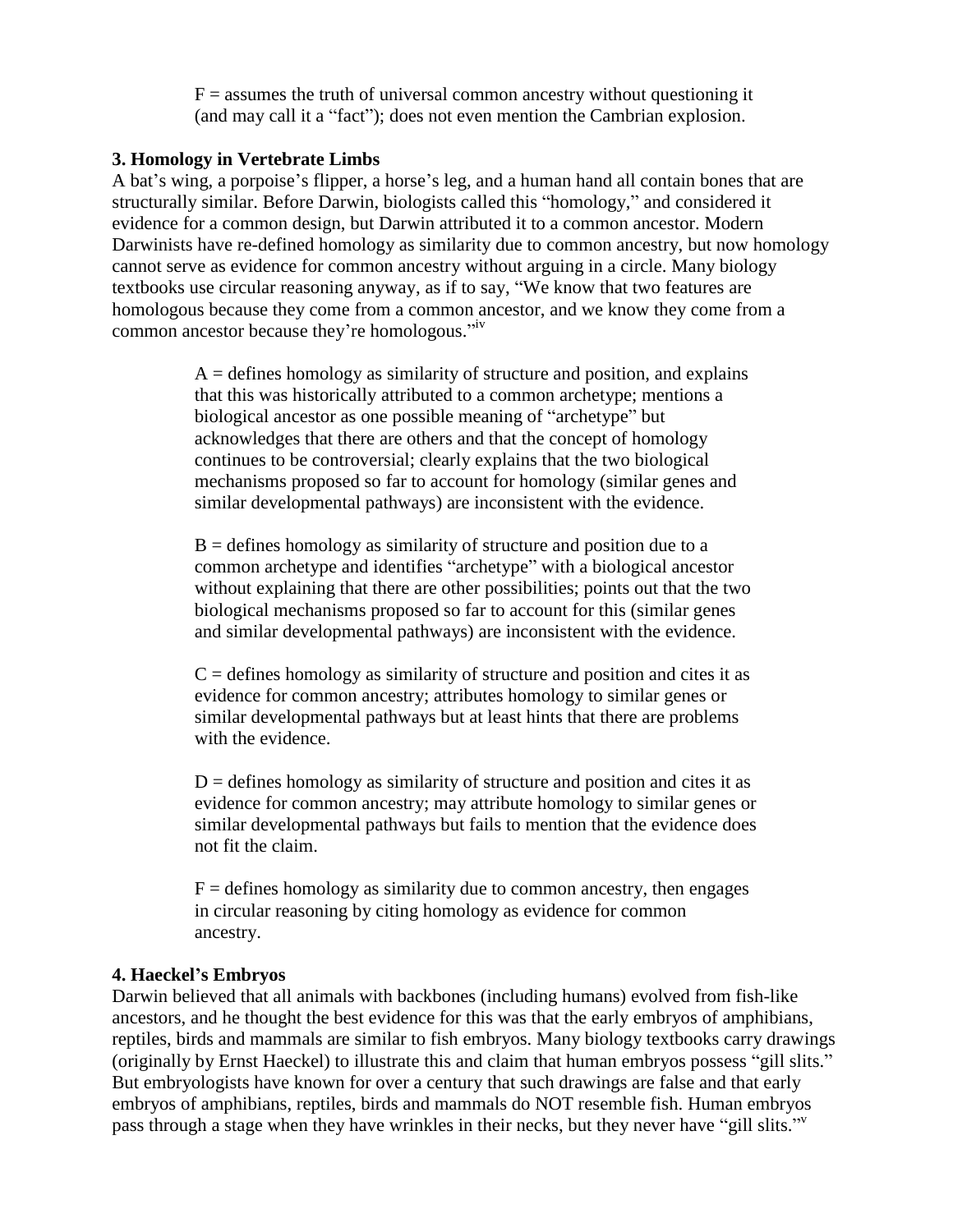$A =$  does not use misleading drawings or photos and does not call pharyngeal pouches "gill slits"; points out that vertebrate embryos are most similar midway through development, after being dissimilar in their earliest stages; acknowledges this as an unresolved problem for Darwinian evolution and considers the possibility that Darwin's theory of vertebrate origins could be wrong.

 $B =$  does not use misleading drawings or photos and does not call pharyngeal pouches "gill slits"; points out that vertebrate embryos are most similar midway through development, after being dissimilar in their earliest stages; acknowledges this as an unresolved problem for Darwinian evolution, but does not explicitly consider the possibility that Darwin's theory of vertebrate origins could be wrong.

 $C =$  does not use misleading drawings or photos; points out that vertebrate embryos are most similar midway through development, after being dissimilar in their earliest stages, but explains away this fact in order to reconcile it with Darwinian evolution; may call pharyngeal pouches "gill" slits."

 $D =$  uses actual photos rather than Haeckel's drawings, but chooses those which best fit the theory; fails to mention that earlier stages are dissimilar and claims that early similarities in vertebrate embryos are evidence for common ancestry and Darwinian evolution; may call pharyngeal pouches "gill slits."

 $F =$  uses Haeckel's drawings (or a re-drawn version of them) without mentioning the dissimilarity of earlier stages; claims that early similarities in vertebrate embryos are evidence for common ancestry and Darwinian evolution; may call pharyngeal pouches "gill slits."

#### *5. Archaeopteryx*

Darwin believed that modern species were linked in the past by innumerable transitional forms, but when he published his theory in 1859 those transitional links were missing. The discovery of *Archaeopteryx*, a bird fossil with reptile-like teeth, helped to persuade many people that Darwin's theory was true, and many biology textbooks still feature *Archaeopteryx* as the "missing link" between reptiles and birds. Yet paleontologists no longer believe that *Archaeopteryx* was the ancestor of modern birds, and its own ancestors are the subject of heated controversy. The "missing link" between reptiles and birds, it seems, is still missing.<sup>vi</sup>

> A = explains that the status of *Archaeopteryx* as a transitional link between reptiles and birds is controversial; points out that modern birds are probably not descended from it; mentions the controversy over whether birds evolved from dinosaurs or from a more primitive group; points out that the supposed dinosaur ancestors of *Archaeopteryx* do not appear in the fossil record until tens of millions of years after it.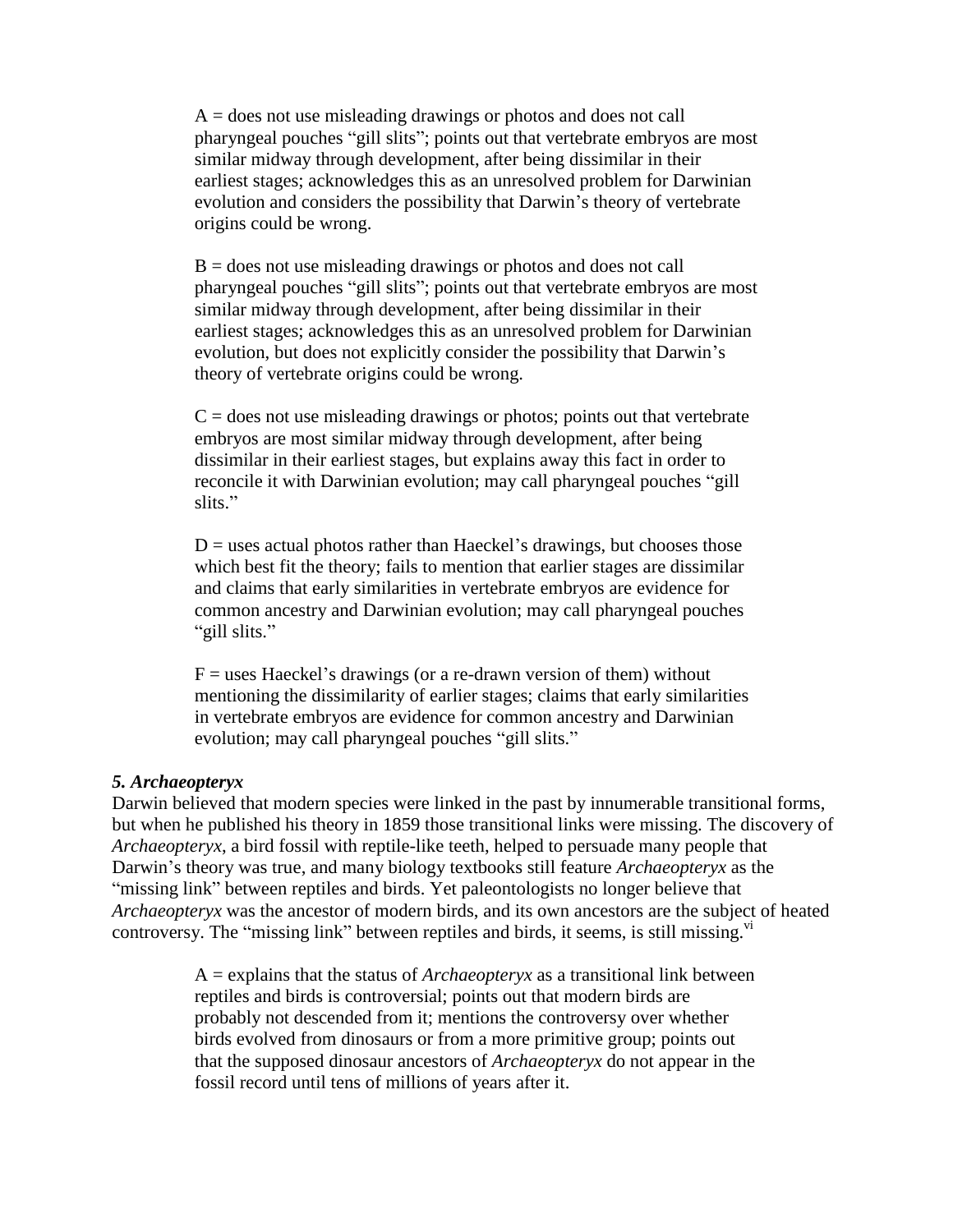B = explains that the status of *Archaeopteryx* as a transitional link between reptiles and birds is controversial; points out that modern birds are probably not descended from it; mentions the controversy over whether birds evolved from dinosaurs or from a more primitive group; but fails to point out that the supposed dinosaur ancestors of *Archaeopteryx* do not appear in the fossil record until tens of millions of years after it.

 $C =$  explains that the status of *Archaeopteryx* as a transitional link between reptiles and birds is controversial; points out that modern birds are probably not descended from it; but does not mention the controversy over whether birds evolved from dinosaurs or from a more primitive group.

D = presents *Archaeopteryx* as the transitional link between reptiles (or dinosaurs) and modern birds; does not point out that modern birds are probably not descended from it, but at least hints at the fact that there is a controversy over its ancestry or its transitional status.

F = presents *Archaeopteryx* as the transitional link between reptiles (or dinosaurs) and modern birds; does not point out that modern birds are probably not descended from it; and does not even hint at the fact that there is a controversy over its ancestry or its transitional status.

#### **6. Peppered Moths**

Darwin had no direct evidence for natural selection, the principal mechanism in his theory of evolution. Experiments in the 1950s seemed to provide the missing evidence by showing that light-colored peppered moths were more easily seen and eaten by predatory birds on pollutiondarkened tree trunks, leaving mostly dark-colored moths to survive and reproduce. Many biology textbooks carry photographs of light and dark peppered moths on tree trunks to illustrate this famous story. Yet biologists have known for over a decade that the story has problems. Among other things, peppered moths don't normally rest on tree trunks, and the textbook photographs have been staged.<sup>vii</sup>

> $A =$  uses photos of moths in their natural resting places; does not use staged photos of moths on tree trunks (except as illustrations of how the classical story was wrong); clearly discusses unresolved problems with Kettlewell's experiments and the classical story, and points out that these problems raise serious doubts about whether peppered moths provide direct evidence for natural selection.

> $B =$  uses photos of moths in their natural resting places; does not use staged photos of moths on tree trunks (except as illustrations of how the classical story was wrong); mentions unresolved problems with Kettlewell's experiments and the classical story, but does not discuss the possibility that peppered moths do not provide direct evidence for natural selection.

> $C$  = uses staged photos but clearly explains that they were staged, because moths do not rest on tree trunks in the wild; describes Kettlewell's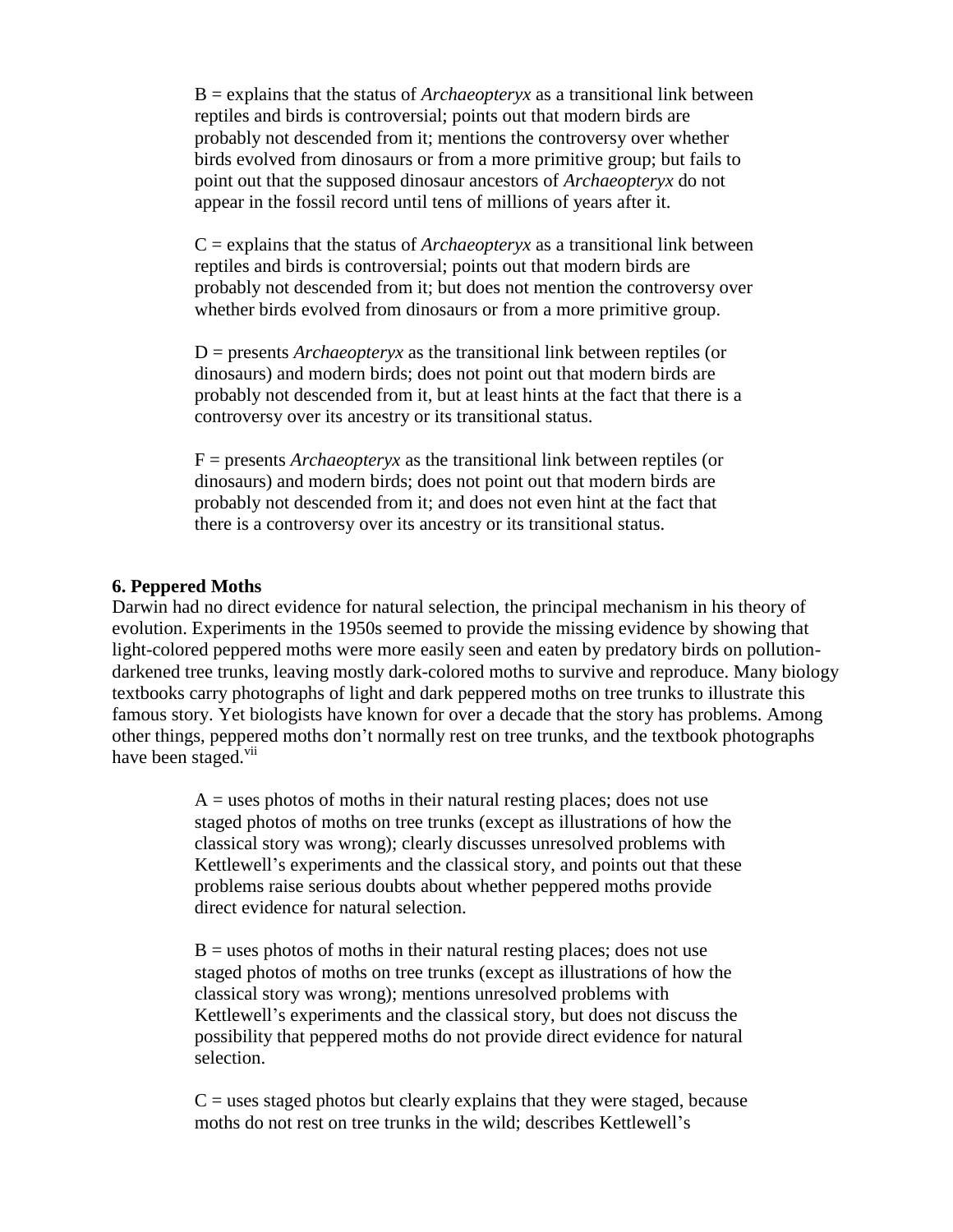experiments, but briefly mentions that they and the classical story are now in doubt.

 $D =$  uses staged photos without mentioning that they misrepresent the natural situation; but the accompanying text at least hints at the fact that there are problems with Kettlewell's experiments or the classical story.

 $F =$  uses staged photos without mentioning that they misrepresent the natural situation; describes Kettlewell's experiments as a demonstration of natural selection, without mentioning their flaws or problems with the classical story.

#### **7. Darwin's Finches**

Many biology textbooks claim that finches on the Galápagos Islands, whose beak sizes are correlated with the foods they eat, helped to convince Darwin of evolution by natural selection in 1835. In reality, the legend of "Darwin's finches" was actually contrived a century later. Some textbooks also tell students that a slight increase in the average size of finch beaks, observed after a severe drought in the 1970s, shows how natural selection could produce a new species in only two hundred years. What these textbooks fail to mention is that the change was reversed when the rains returned, and no net evolution occurred.<sup>viii</sup>

> $A =$  explicitly points out that the Galápagos finches had little to do with the formulation of Darwin's theory; explains that selection on finch beaks oscillates between wet and dry years, producing no net evolutionary change; points out both that the genes affecting finch beaks are unknown and that hybrids between several species are now more fit than their parents, suggesting that those species may be merging.

 $B =$  explicitly points out that the Galápagos finches had little to do with the formulation of Darwin's theory; explains that selection on finch beaks oscillates between wet and dry years, producing no net evolutionary change; points out either that the genes affecting finch beaks are unknown or that hybrids between several species are now more fit than their parents, suggesting that those species may be merging.

 $C =$  describes the Galápagos finches as a good example of adaptive radiation (the origin of species by natural selection); but points out both that selection on finch beaks oscillates between wet and dry years and that the finches did not play an important role in the formulation of Darwin's theory.

 $D =$  describes the Galápagos finches as a good example of adaptive radiation (the origin of species by natural selection); but points out either that selection on finch beaks oscillates between wet and dry years or that the finches did not play an important role in the formulation of Darwin's theory.

 $F =$  describes the Galápagos finches as a good example of adaptive radiation (the origin of species by natural selection); but fails to mention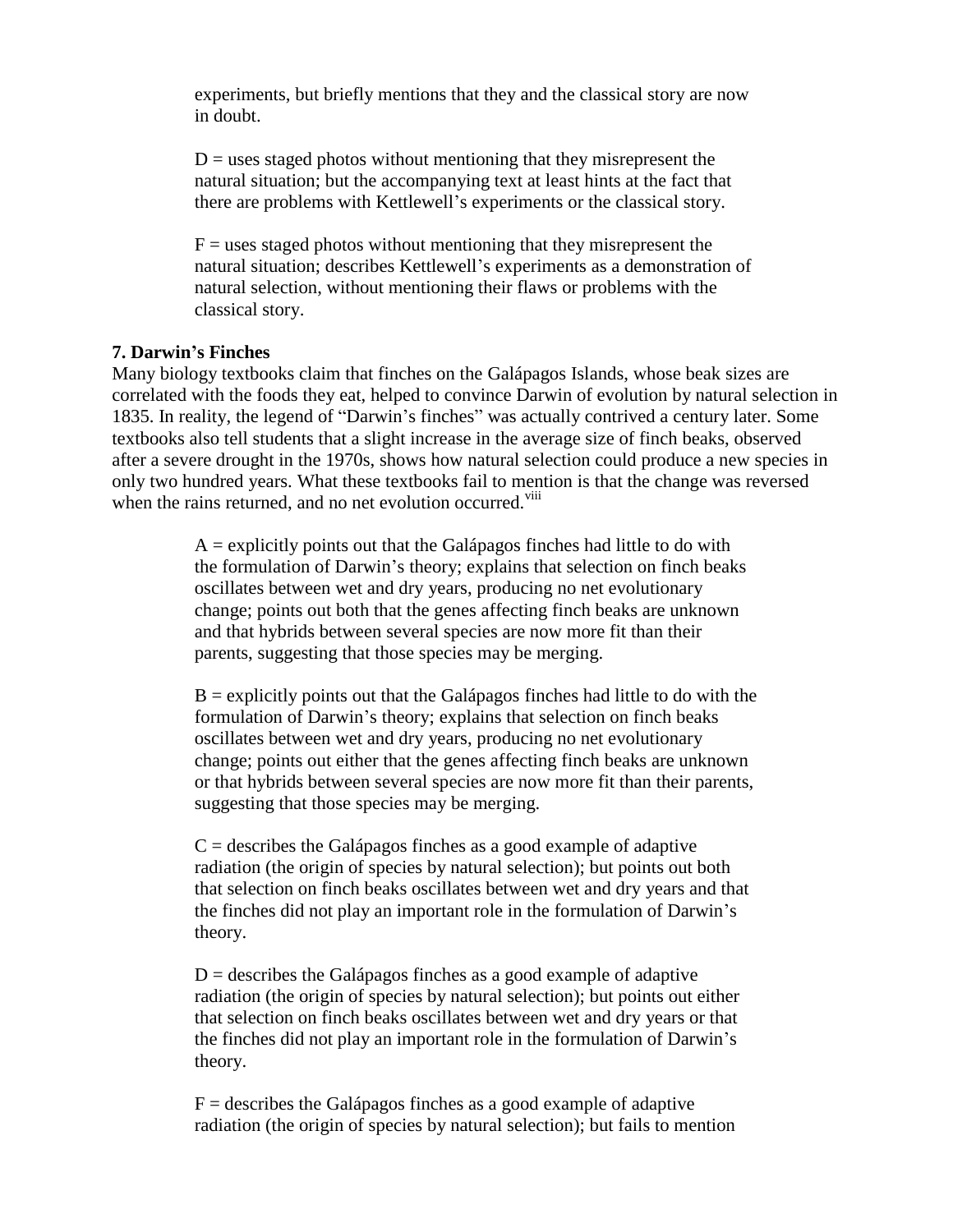that selection on finch beaks oscillates between wet and dry years, and implies that the finches played an important role in the formulation of Darwin's theory.

#### **8. Whales**

Darwin advocates have described whale evolution as the "poster child" of macroevolution, and biology textbooks have followed suit. In the past 10 years textbooks have increasingly included whale evolution from land mammals as a supposed example of fossils demonstrating "macroevolution." Textbooks typically portray reconstructed drawings of ancient fossils, claiming they are "intermediate" forms. These fossil reconstructions and claims about the lifestyles and behaviors of these fossils are heavily based upon evolutionary interpretation and are not raw deductions from the hard data. Textbooks rarely reveal this. Moreover, textbooks also rarely mention the short amount of geological time  $(< 10 \text{ my})$  available for this evolutionary transition under the fossil record. The numerous complex molecular, anatomical, and behavioral modifications necessary to convert a small land mammal into a fully aquatic whale could not be achieved by unguided neo-Darwinian processes in such a short period of time. Textbooks fail to mention such problems with this evolutionary story. $^x$ 

> $A =$  mentions the whale sequence and acknowledges the limited amount of time in the fossil record (<10 million years) available for this evolutionary sequence; lists various anatomical changes necessary to convert a land mammal to a fully-aquatic whale and observes that population genetics (perhaps mentioning Haldane's dilemma) would make such a transition very unlikely to occur via unguided neo-Darwinian processes under the available timescale; shows pictures illustrating purported reconstructions of protowhale species and notes that the specific lifestyle and form of these species may be the result of interpretation, not hard data.

> B = mentions the whale sequence and acknowledges the limited amount of time in the fossil record (<10 million years) available for this evolutionary sequence; observes that population genetics (perhaps mentioning Haldane's dilemma) would make such a transition very unlikely to occur via unguided neo-Darwinian processes under the available timescale; shows pictures illustrating purported reconstructions of protowhale species and notes that the specific lifestyle and form of these species may be the result of interpretation, not hard data.

> $C =$  mentions the whale sequence and acknowledges the limited amount of time in the fossil record (<10 million years) available for this evolutionary sequence; shows pictures illustrating purported reconstructions of protowhale species and notes that the specific lifestyle and form of these species may be the result of interpretation, not hard data.

> $D =$  mentions the whale sequence and acknowledges the limited amount of time in the fossil record (<10 million years) available for this evolutionary sequence; shows pictures illustrating purported reconstructions of protowhale species but does not note that the specific lifestyle and form of these species may be the result of interpretation, not hard data.; may use a polemical style that claims these fossils are "missing links."

 $F =$  mentions the whale sequence but says nothing about the limited amount of time in the fossil record (<10 million years) available for this evolutionary sequence;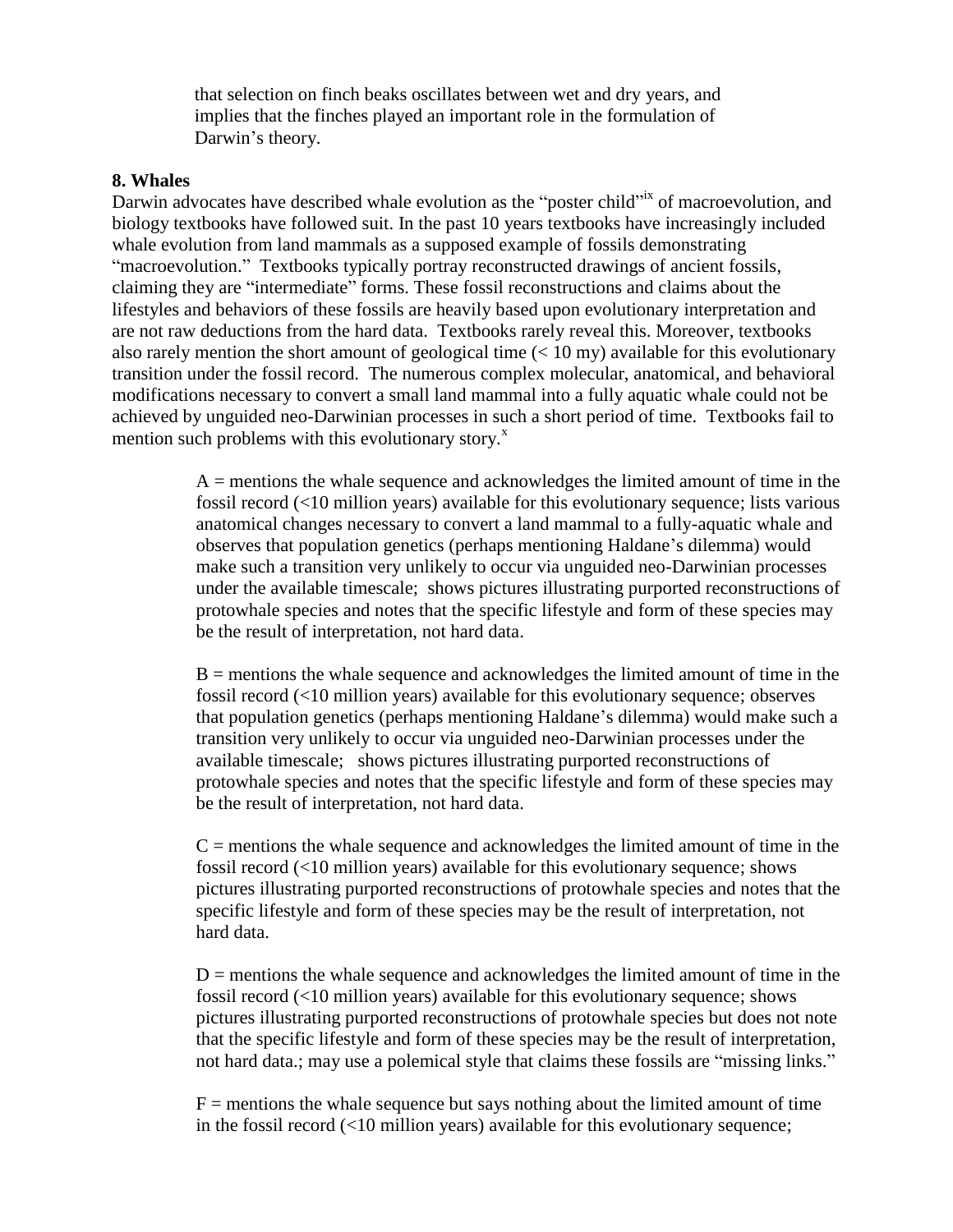shows pictures illustrating purported reconstructions of protowhale species but does not note that the specific lifestyle and form of these species may be the result of interpretation, not hard data; may use a polemical style that claims these fossils are "missing links."

#### **9. Junk-DNA**

Textbooks often claim that our cells are full of noncoding junk DNA. They may suggest that specific DNA elements—such as pseudogenes, introns, and other forms of "selfish DNA" demonstrate our evolutionary history. However, these textbooks rarely discuss the extensive evidence of biological function that has been discovered for noncoding DNA in recent years. Even pseudogenes are increasingly expected to have function. While some textbooks may hint that function is suspected, there are rarely outright statements that the "junk" DNA paradigm has now been overturned by over a quarter of a century of genetics and molecular biology research.<sup>xi</sup>

 $A =$  clearly states that recent discoveries have led many scientists to suspect that most noncoding DNA has function and is not junk; notes that the junk DNA paradigm was the result of the neo-Darwinian thinking, and notes that such thinking hindered scientific progress by repelling researchers from seeking to understand the function of non-coding DNA. Also, does not claim that "junk" DNA provides evidence for neo-Darwinian evolution.

B= clearly states that recent discoveries have led many scientists to suspect that most noncoding DNA has function and is not junk; notes that the junk DNA paradigm was the result of the neo-Darwinian thinking, but does not note that such thinking hindered scientific progress. Also, does not claim that "junk" DNA provides evidence for neo-Darwinian evolution.

 $C =$  clearly states that recent discoveries have led many scientists to suspect that much noncoding DNA is not junk; but does not note that the junk DNA paradigm was the result of the neo-Darwinian thinking, and does not note that such thinking hindered scientific progress. Also, does not claim that "junk" DNA provides evidence for neo-Darwinian evolution.

 $D =$  does not clearly state that that recent discoveries have led many scientists to suspect that much noncoding DNA is not junk, although it may weakly suggest that some noncoding DNA might possibly have function. May claim this provides evidence for a neo-Darwinian evolutionary history.

 $F =$  expressly states or implies that much or most noncoding DNA is junk; may claim that this provides evidence for a neo-Darwinian evolutionary history; states that specific types of non-coding DNA elements, such as pseudogenes or introns are likely useless genetic junk.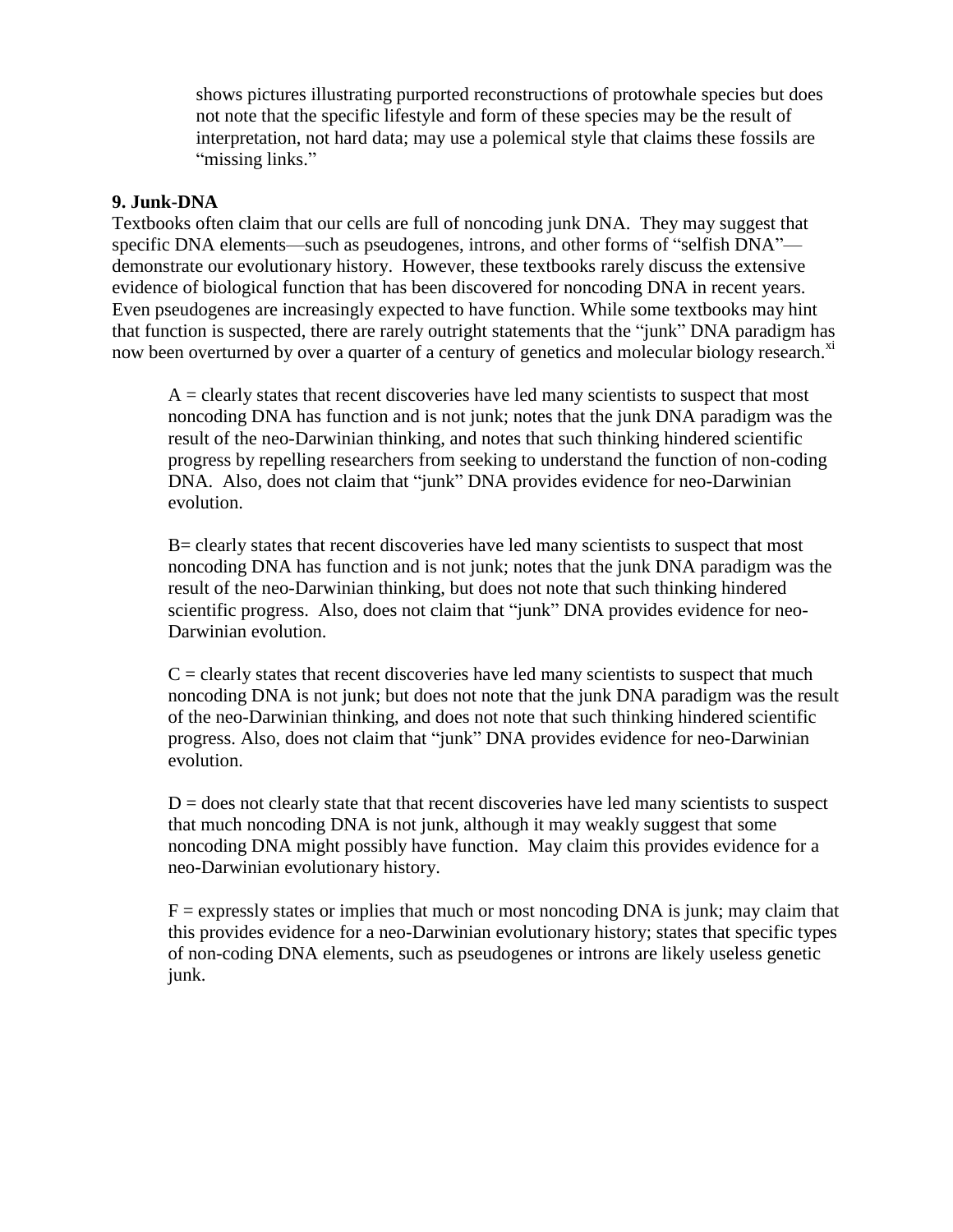## **VI. Grading Notes and Comments About Specific Textbooks**

## **1. Colleen Belk and Virginia Borden Maier,** *Biology: Science for Life* **(Benjamin Cummings, 3rd ed., 2010).**

#### *Icons Grading Notes:*

*The Miller-Urey Experiment:* Contains Miller-Urey apparatus picture. Both text and caption mislead students to think the experiments accurately modeled the Earths' early atmosphere and contained methane and ammonia. The text states that Miller "attempted to re-create conditions on early Earth within a laboratory apparatus" (p. 248), and the caption states, "This apparatus simulated conditions on early Earth." (p. 249) There are no qualifications of these statements in the text. **Grade: F.**

*Darwin's Tree of Life:* The textbook treats common descent as an uncritical fact, stating, "All species present on Earth today are descendants of a single common ancestor." (p. 228) It treats this concept as an establish fact: "The evidence put forth in *The Origin of Species* was so complete, and from so many different areas of biology, that the hypothesis of common descent no longer appeared to be a tentative explanation." (p. 230) The book treats this topic like an argument which must be won with rhetoric. It sides with "all those scientists who insist that the theory of common descent is fact." (p. 231) It concludes, "Scientists favor the theory of common descent because it is the best explanation or how modern organisms came about. The theory of evolution—including the theory of common descent—is robust, meaning that it is a good explanation for a variety of observations and is well supported by a wide variety of evidence from anatomy, geology, molecular biology, and genetics." (p. 249) It mentions the Cambrian explosion in the body of the text (p. 325), but it does not mention how it challenges neo-Darwinism. **Grade: D.**

*Homology in Vertebrate Limbs:* The textbook defines homology as "[s]imilarity in characteristics as a result of common ancestry" (p.  $G-10$ ) and "[i]f modern species represent the descendants of ancestors that also gave rise t o other species, we should be able to observe other, less-obvious similarities between humans and apes in anatomy, behavior, and genes. These similarities are referred to as homology."  $(p. 237)$  The textbook then, however, claims that these homologous similarities are evidence for common ancestry: "Shared characteristics among humans and apes imply shared ancestry." (p. 238) It further states: "Homology of mammal forelimbs. … The similarity is underlying structure despite great differences in function is evidence of shared ancestry." (p. 233) There is no mention of evidence that does not fit the claims of homology. **Grade: F.**

*Haeckel's Embryos:* The textbook uses photos of embryos, but they are selectively chosen to show the pharyngular stage. The caption states: "These diverse organisms appear very similar in the first stages of development … evidence that they share a common ancestor that developed along the same pathway." (p. 234) There is no mention of dissimilarity in earlier stages of development. **Grade: D.**

*Archaeopteryx:* N/A.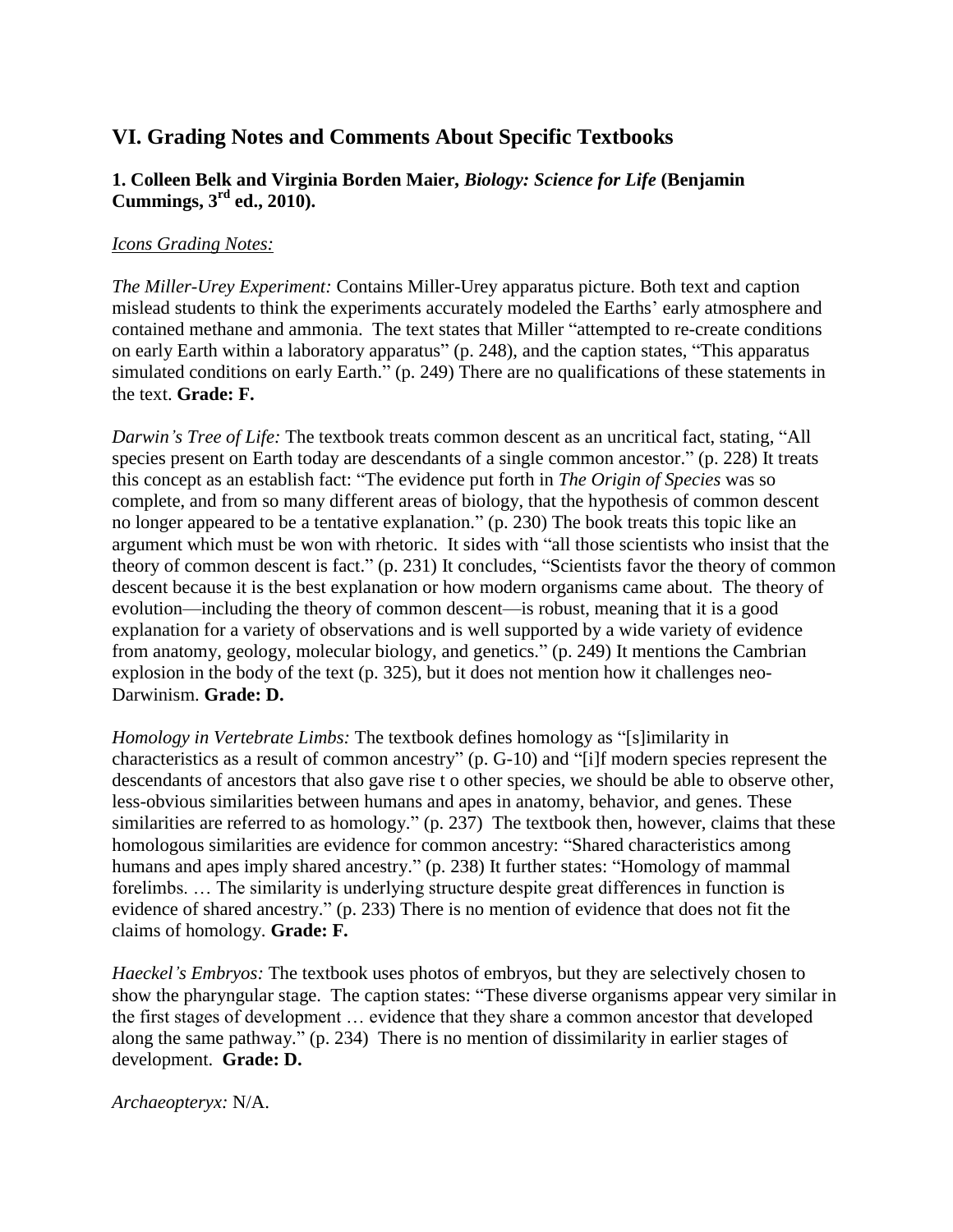#### *Peppered Moths:* N/A.

*Darwin's Finches:* The textbook mentions the Galápagos finches as an example of evolution by natural selection (pp. 260-261). It does not imply that the finches played a role in the formulation of Darwin's theory, but it also does not directly state that they did *not* play a major role in Darwin's thinking. It states that "scientists have observed that when rainfall is scarce, a large bill is an adaptation" (p. 261), but never notes that after a drought beak sizes returned to normal. Because it does not imply that finches were important to Darwin, it gets a D- instead of an F. **Grade: D-.**

*Whales:* N/A.

*Junk-DNA:* N/A.

#### *Other Notes:*

The textbook authors must feel threatened by Darwin-skepticism, as they devote half a page to attacking Discovery Institute's "Dissent from Darwin" list. The critique attempts to flatter the student as a "Savvy Reader," but only asks students to "critique the argument," seeking to direct the student to dismiss the existence of scientific dissent from Darwinism. (p. 251) Perhaps the "Savvy Reader" section wants students to accept arguments from authority rather than form their own opinions after examining the evidence. At the least students will feel good, thinking that by simply agreeing with the consensus, they're being "savvy." **Overall Grade: F.** 

## **2. Alton Biggs, Whitney Crispen Hagins, Chris Kapicka, Linda Lundgren, Peter Rillero, Kathleen G. Tallman, Dinah Zike,** *Biology: The Dynamics of Life* **(Glencoe, 2006) (Florida Edition).**

## *Icons Grading Notes:*

*The Miller-Urey Experiment:* Contains Miller-Urey apparatus picture. Misleading captions states, "Miller and Urey's experiments showed that under the proposed conditions on early Earth, small organic molecules, such as amino acids, could form." No qualification is in the text. In fact, the text contains a highly dubious statement: "In the 1950s, various experiments were performed and showed that if the amino acids are heated without oxygen, they link and form complex molecules called proteins" (p. 383). **Grade: F.** 

*Darwin's Tree of Life:* On pages 454-455 of this textbook there is a "phylogenetic diagram" of all the kingdoms of life, portraying all living groups as being related. It states, "The fan's rays represent the probable evolution of species from the common origin." (p. 455) This view is portrayed as fact without any question. The "Cambrian explosion" is mentioned, as it states that "the fossil record shows an enormous increase in the diversity of life forms during this time" (p. 377); however, there is no mention of how it is a challenge to neo-Darwinian evolution. **Grade: D.**

*Homology in Vertebrate Limbs:* The textbook defines homology as resulting from common ancestry, stating: "Structural features with a common evolutionary origin are called homologous structures." (p. 400) Then it uses homology as evidence for common ancestry, stating: ―Evolutionary biologists view such structural similarities as evidence that organism evolved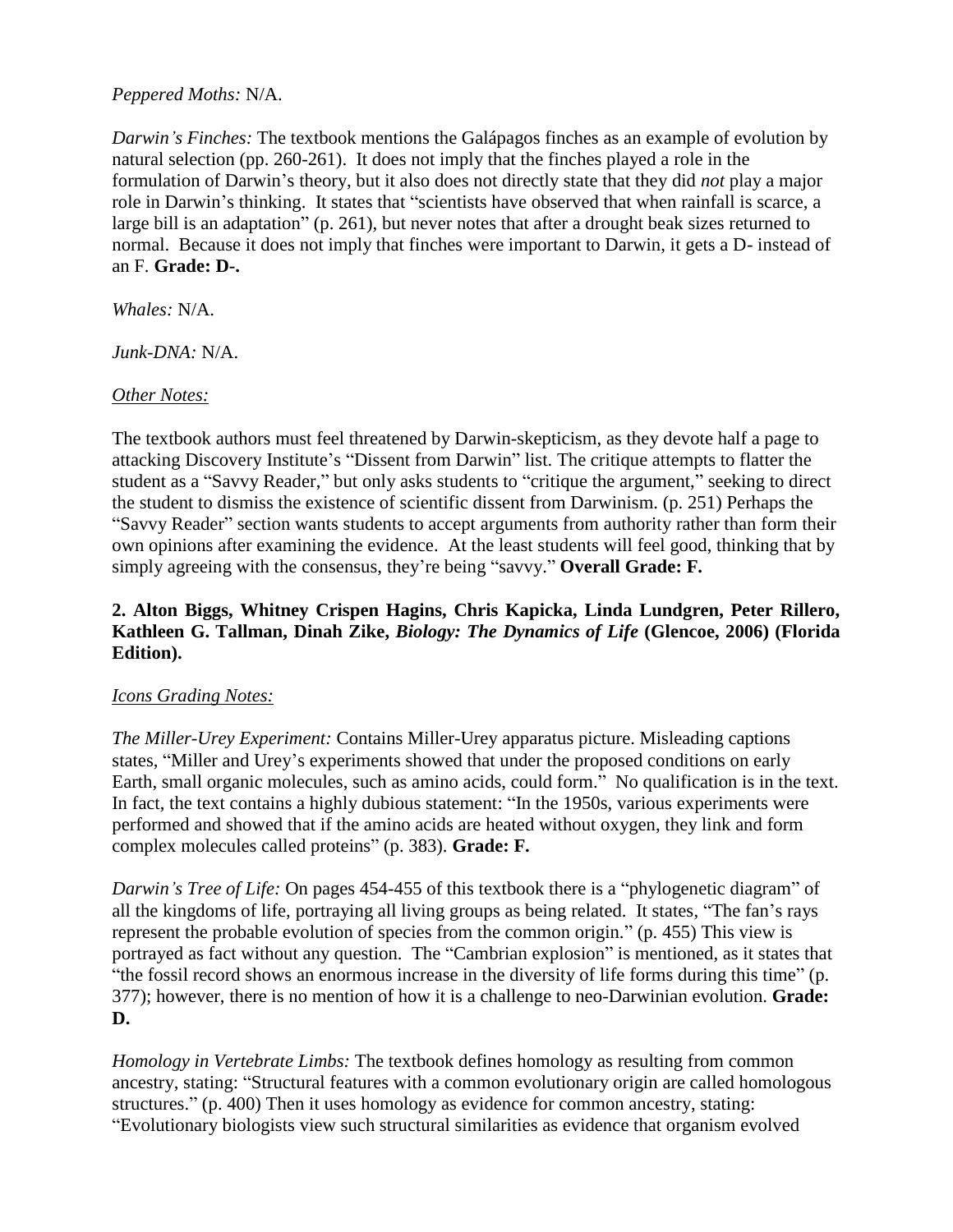from a common ancestor."  $(p. 400)$  There is no mention of data that does not fit with the claims of homology. **Grade: F.**

*Haeckel's Embryos:* The textbook uses photos of embryos which are selectively chosen to fit with neo-Darwinian theory, although they could be worse. It tries to emphasize their similarities stating: "At this stage of development, all the embryos have a tail and pharyngeal pouches. ... It is the shared features in the young embryos that suggest evolution from a distant, common ancestor." It does note that "[i]n other stages of embryonic development, these organisms look different. However, at some point they look similar."  $(p. 402)$ , It doesn't note that their earlier stages show more differences. Finally, it asks students to "[h]ypothesize the strengths and weaknesses of embryology as evidence for evolution." Since students are only given information in the text about evidence that supports common ancestry, they have few tools to effectively hypothesize these strengths and weaknesses. Despite the inaccurate text and bias, since the text notes that the embryos can be different and also asks students to critically analyze the data, it will receive a D+ rather than a D. **Grade: D+.**

*Archaeopteryx:* The text states that *Archaeopteryx* "supports the idea that modern birds evolved from dinosaurs.‖ (p. 378) A diagram on page 832 shows that *Archaeopteryx* may not be ancestral to modern birds and the text states, "At first, scientists thought that *Archaeopteryx* was a direct ancestor of modern birds, however, some paleontologists now think it most likely did not give rise to any other bird groups." (p. 832-833) No hint is made of controversy over the general hypothesis that birds evolved from dinosaurs. **Grade: C.**

*Peppered Moths:* The textbook uses a staged drawing of the moths and claims that "[t]he moths sometimes rested on trees," and "[s]ome birds eat peppered moths." (p. 397) No mention is made of problems with the original experiments. **Grade: F.**

*Darwin's Finches:* The textbook calls the Galápagos finches an example of "adaptive radiation" and claims that feeding adaptations evolved on the islands (p. 469), No mention is made that the finches can interbreed. The textbook also states, "The observations that Darwin made and the specimens that he collected there were especially important to him. On the Galápagos Islands, Darwin studied many species of animals and plants … These observations led Darwin to consider the possibility that species can change over time." (p. 394) The finches are mentioned on this page, and the reader is left with the impression that studies of Galápagos finches were important to the development of Darwin's theory. However, the textbook doesn't really discuss the experiment that claims finches evolved in response to a drought. As a result, the highest grade it can receive is a D. **Grade: D.**

*Whales:* N/A.

*Junk-DNA:* N/A.

## *Other Notes:*

This textbook is rare in that it asks students to look at the "strengths and weaknesses"  $(p. 402)$  of the evidence regarding evolution. However, the textbook only presents a pro-Darwin viewpoint, meaning this is once again faux-inquiry. How can students evaluate the "weaknesses" when none are presented? In fact, this textbook pushes evolution ardently, stating: "The modern theory of evolution is the fundamental concept in biology." (p. 393) **Overall Grade: D-.**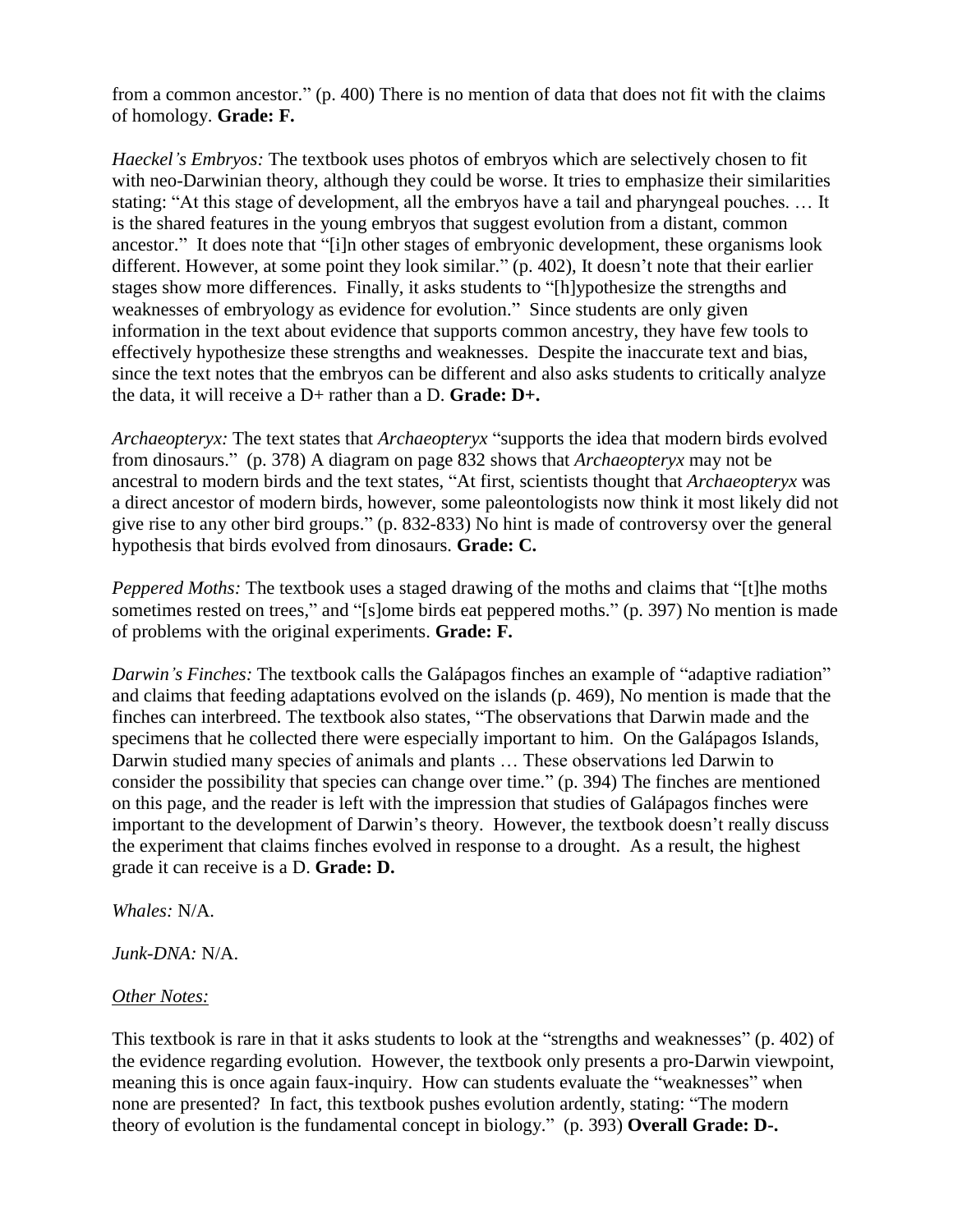#### **3.** *BSCS Biology: A Human Approach* **(Kendall Hunt Publishing Company, 2006).**

#### *Icons Grading Notes:*

#### *The Miller-Urey Experiment:* N/A.

*Darwin's Tree of Life:* The textbook's chapter 3, "Products of Evolution: Unity and Diversity," promotes the tree of life as fact. It opens with a quote from E.O. Wilson: "Great biological diversity takes long stretches of geological time and the accumulation of large reservoirs of unique genes." (p. 62) The textbook then says: "the diversity resulted from evolution," (p. 64) and "[l]iving systems share different characteristics as a result of their common ancestry." (p. 73) Regarding classification, it attributes it to common ancestry: "the act of creating classification categories helps them think about the evolutionary relationships that exist among different types of organisms. In fact, we might say that classification categories represent hypotheses that biologists develop about how different forms of life are related … A classification scheme in which objects are first sorted into large categories and then into smaller groups within the larger categories is said to be **hierarchical**." (p. 74) Pages 76-77 feature a tree diagram showing the relatedness of all living animals. While it admits that "controversies" arise when classifying organisms (p. 78), there is no question about the overall fact of common ancestry. For example, it states: "The similarity in genetic code across living organisms strongly suggests a common origin for all modern life" (p. 109) and "classification criteria, which reflect the pattern of evolutionary change, often are characteristics that are, or once were, adaptations." (p. 141) It also states, without qualification, that "[e]volution *from a common ancestor*, however, also has resulted in organisms that show important similarities to each other." (p. 81, emphasis in original) There is no mention of the Cambrian Explosion. **Grade: F.**

*Homology in Vertebrate Limbs:* The textbook defines homology as similarity of structure and position, as well as due to common ancestry, stating, "Because of these consistent similarities, biologists infer that the forelimb structure is a homology. A homology is a characteristic that is similar among different organisms because they evolved from a common ancestor." (p. 107) It then, however, claims that homology is evidence for common ancestry, stating: "Homologies are characteristics that suggest common ancestry." (p. 108) Since part of its definition of homology is "because they evolved from a common ancestor," and it then states that homologies "suggest common ancestry," it uses circular reasoning to define the topic. No mention is made of genetic or developmental evidence that does not fit with evolutionary claims regarding homology. **Grade: F.**

*Haeckel's Embryos:* On page 46, the textbook recommends that teachers use an "embryo puzzle" handed out by the teacher. I have obtained a copy of this puzzle from an anonymous biology teacher who used this textbook in the public school setting. The puzzle uses Haeckel's original drawings, which students are asked to cut up and then arrange in the proper order. The textbook states: "Scientists can compare the developing embryos of organisms as diverse as fish, amphibians, reptiles, birds, and mammals. They find that the embryos of these vertebrate animals (animals that have backbones) resemble each other."  $(p. 46)$  The textbook then instruct students to do the following with the embryo puzzle: "Study the individual drawings of embryos that your teacher provides. Try to arrange all of the embryonic stages in a developmental order for each animal. When you have finished, your arrangement should show 3 stages of embryonic development for a fish, a frog, a chicken, a calf, and a human." (p. 46) As an ineffective attempt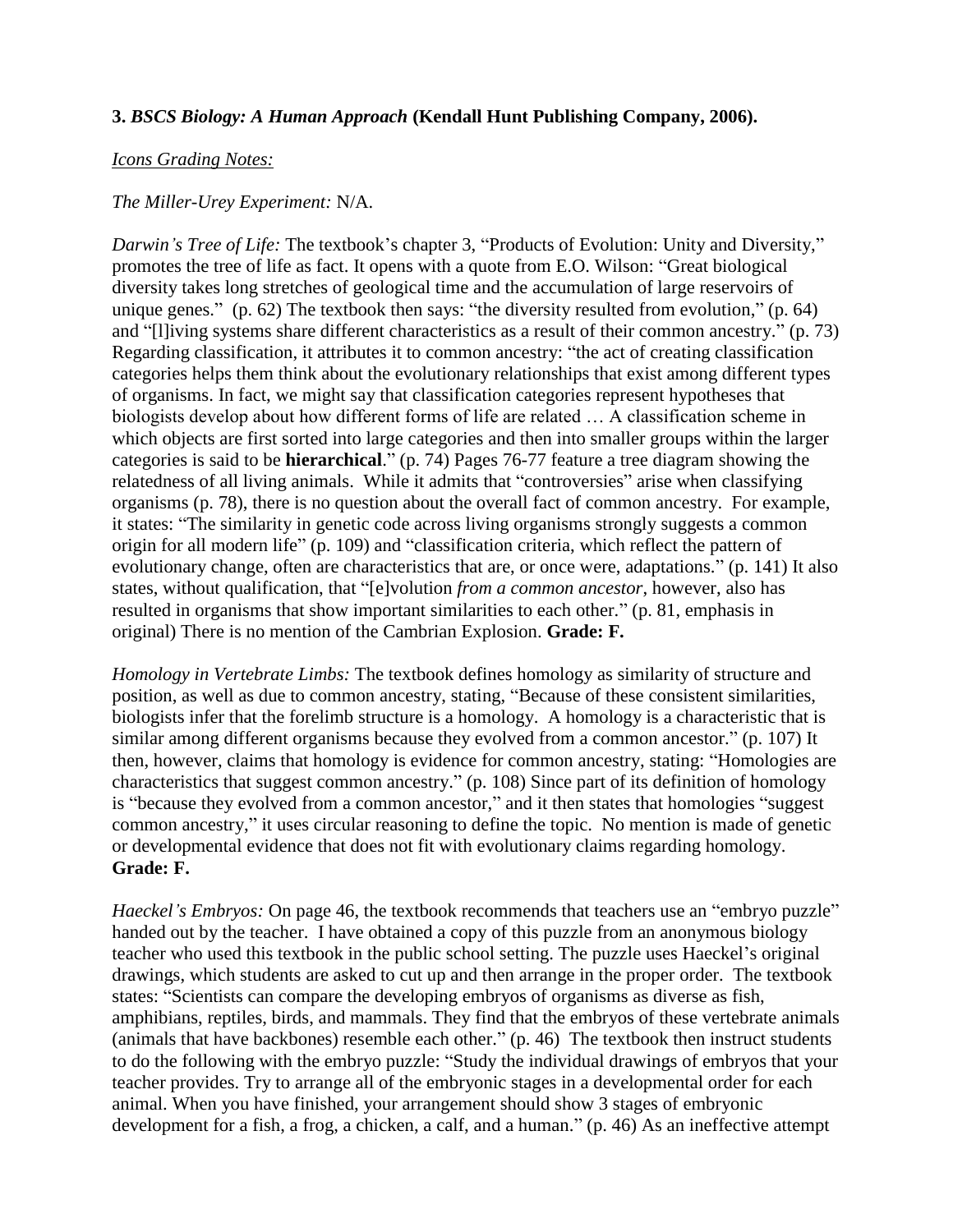at qualification, it states: "These stages are relative. They do not represent the same point in time, but rather the same amount of development." (p. 46) The exercise then asks, "What do you think these similarities and differences tell scientists about how these organisms have changed across time and how they are related?"  $(p. 46)$  In a passage that hints of the concept that ontogeny recapitulates phylogeny, it states: "Consider whether you expect related organisms to look similar or not. Would you also expect related organisms to go through similar stages of development? Consider the later stages of development. Do the more closely related organisms look more or less similar?" (p. 46) **Grade: F.** 

#### *Archaeopteryx:* N/A.

#### *Peppered Moths:* N/A.

*Darwin's Finches:* The textbook describes the Galápagos finches as a good example of adaptive radiation, stating: "As natural selection began adapting these populations to their new island environments, they diversified into the different finch species we see today. This process of diversification from a single ancestor into several related species through natural selection is called *adaptive radiation*." (p. 748) Although not as bad as some textbooks, this textbook also implies that the Galápagos finches played an important role in the formulation of Darwin's theory. Calling them "Darwin's finches" (p. 748), the textbook states that Darwin's voyage on the Beagle "included stops in South America and a stay in the Galápagos islands. During the trip, Darwin collected evidence that he later used to support the theory of evolution." (p. 112) The textbook never explains that the finches did not play an important role in the formulation of Darwin's theory. The textbook claims that finch beaks change in response to weather patterns, stating: "During a 12-year period, the scientists recorded measurements of the size of the birds' bodies and the thickness of their beaks. During this time, there were two extreme dry spells, and many birds of each species died. At the end of the observation period, the scientists noticed that the average characteristics in the surviving populations of both species had changed slightly. The birds that survived, and their offspring, were a little larger and had beaks that were a little thicker than before. The scientists had witnessed a small but ongoing biological change that was influenced by natural circumstances and could be inherited. These support the conclusion that species change gradually. They also suggest that across very long periods of time, small change might add up to significant differences." (p. 107) There is no mention that during wet periods, the birds oscillated back to the state they held before the drought. **Grade: F.**

*Whales:* The textbook mentions the whale sequence but also mentions the timeline. It states: ―Scientists have hypothesized that modern whales are descended from land mammals that moved into the water environment between 50 to 60 million years ago."  $(p. 671)$  In the diagram on page 672, the fossils in the whale sequence are presented from 40 to 55 mya. This is not a clear mention of the timescale, but since dates are mentioned, it will be given a D-. It contains drawings and reconstructions of alleged whale ancestors but never suggests that these are merely reconstructions. It does not note that fossil reconstructions may be based upon evolutionary interpretation, and not hard data. **Grade: D-.**

*Junk-DNA:* N/A.

*Other Notes:*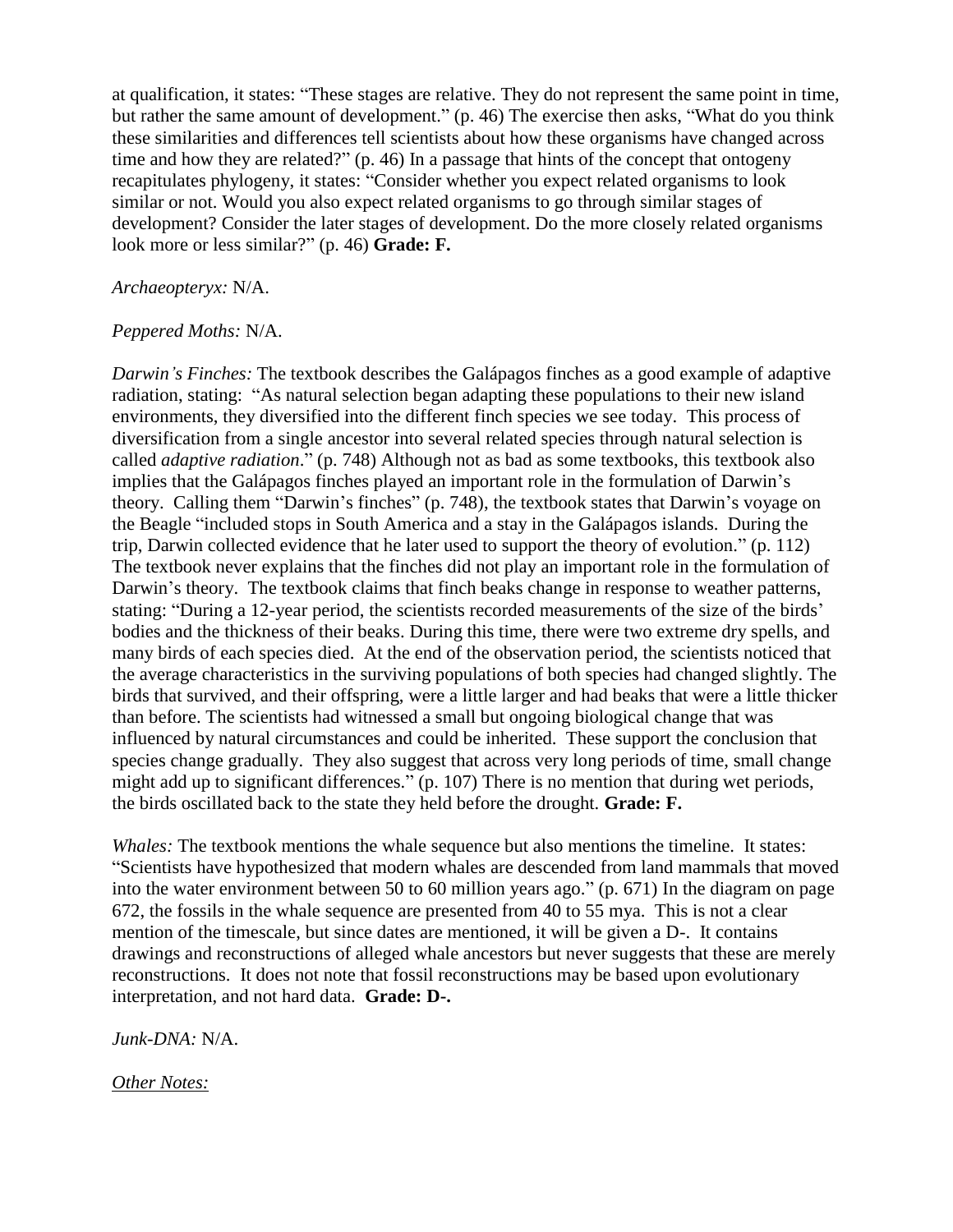This textbook has an unusual structure in that the first lecture of the first chapter of the first section of the book promotes human evolution and encourages student to read about Jane Goodall, emphasizing the similarities between humans and apes. In essence, students are expected to learn and accept that humans evolved from other primates in the very first lecture of the book—*when they have not yet even learned what a cell is.* This book seems to have a strong agenda to indoctrinate in evolutionary ideas, not to teach biology in a logical fashion. An anonymous public school biology instructor who has been forced to teach from this textbook told me the following about it:

While I would recommend other BSCS textbooks I've used, this one raised pedagogical and academic concerns. In particular, both my colleagues (who support evolution) and I thought it was inappropriate that the textbook started, from the get-go, by promoting human evolution from primates. This is unusual for two reasons.

It's an unusual starting point in that it seems premature to introduce evolutionary biology when students had not yet encountered the underlying basic biological topics like the cell or DNA. If the vehicle for evolution is DNA mutations, then students must at the very least encounter that concept before studying evolution.

Additionally, starting the year with the most controversial topic in the entire course generated controversy and division among my students at a critical time when I needed to have them on board for the remainder of the year. Whether or not one agrees with evolution, it seems like an unnecessary and unwise decision to start the book with the most controversial chapter and topic -- the idea that humans descended from primates. Again, this concern was shared not just by me but also my colleagues who are evolutionists. Any good teacher would know that you don't start with the most controversial topic at hand when the beginning of the year should be used to build bridges, excitement, and enthusiasm.

The textbook did not use good teaching practice. The authors seemed to have an evolutionary agenda that overrode not just logical pedagogy but any sensitivity towards the multiple viewpoints that students walk in with at the start of the school year.

In other words, this textbook put a pro-evolution agenda before principles of good education—so much so that even evolution-friendly teachers felt its structure was illogical. **Overall Grade: F.**

## **4.** *BSCS Biology: A Molecular Approach* **(Glencoe/McGraw Hill, 2006).**

#### *Icons Grading Notes:*

*The Miller-Urey Experiment:* Contains Miller-Urey apparatus picture. Both text and caption misleads students to think the atmosphere contained methane and ammonia. The text states that Miller "recreated conditions that might have existed on Earth 4.6 billion years ago" (p.  $447$ ) without any qualification. Likewise, the caption states, "Miller used this equipment to recreate conditions thought to exist in the Earth's primitive atmosphere."  $(p. 447)$  No qualifications are given about problems with these statements. **Grade: F.**

*Darwin's Tree of Life:* The textbook treats common descent as an uncritical fact, stating that various vertebrate groups "share an ancestor." (p. 467) "Scientists use molecular data together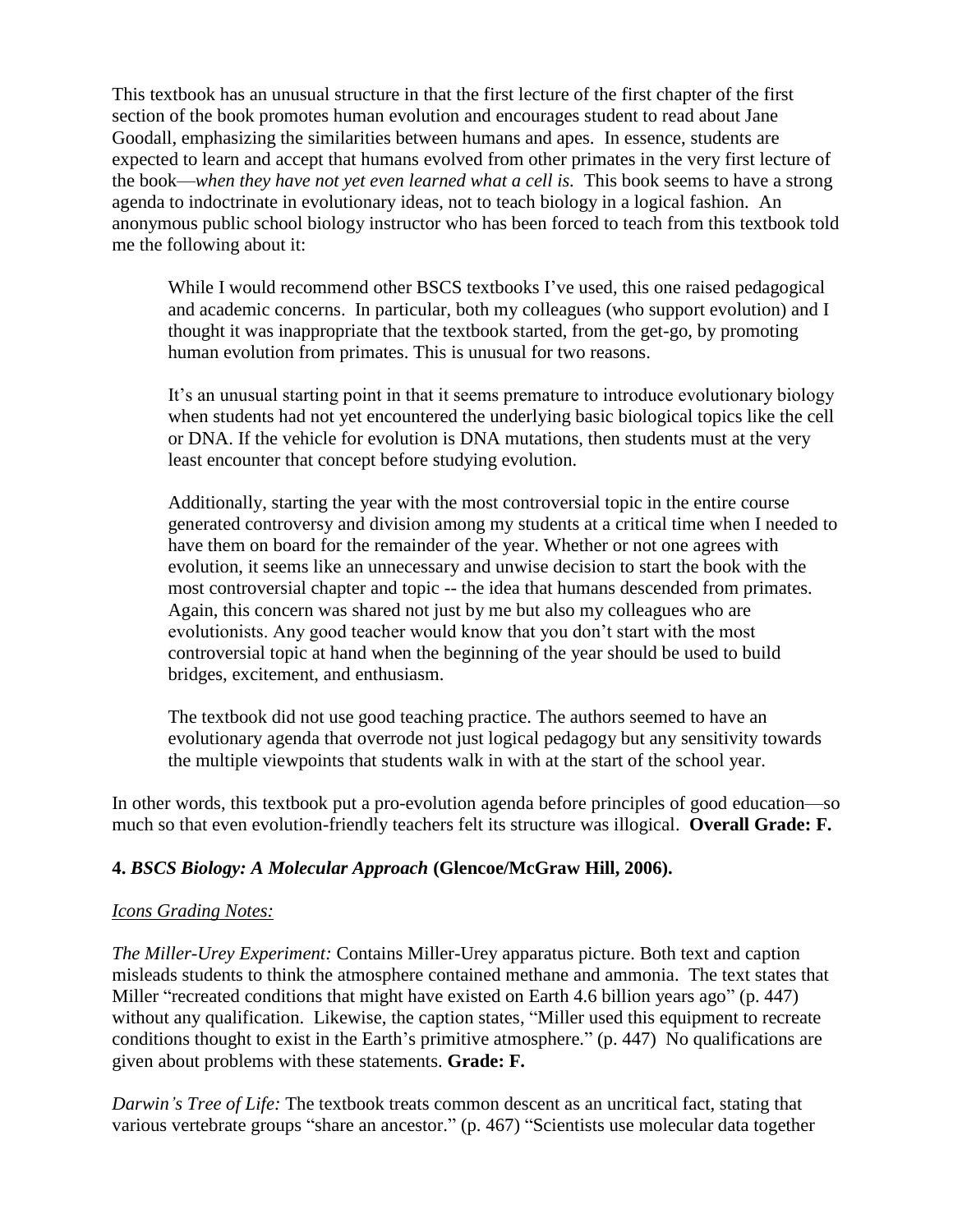with other lines of evidence to explain evolutionary relationships," featuring trees purporting to show the evolutionary relationships of major mammal groups (p. 530) and a diagram claiming that mammals, birds, and fish are related (p. 472). It makes no mention of the Cambrian explosion. **Grade: F.**

*Homology in Vertebrate Limbs:* The textbook defines homology as similarity of structure and position, stating that "structural resemblances are called homologies." (p. 466) It also cites homology as evidence for common ancestry, saying that "homologies ... provide evidence that these animals share an ancestor." (p. 467) It fails to discuss data that does not fit with claims of homology. **Grade: D.**

*Haeckel's Embryos:* The textbook uses drawings which show the differences between the early stages of vertebrate embryos and are not misleading (p. 270). It also notes that the earliest stages, such as cleavage, are "very different in birds and mammals." (p. 270) However, it attempts to explain all of this in terms of Darwinian evolution, stating, "Even though birds and mammals start development quite differently, morphogenesis in both follows a similar genetic program inherited from a common ancestor." (p. 270). There is no mention of unresolved problems for Darwinian evolution. **Grade: C.**

*Archaeopteryx:* The textbook presents *Archaeopteryx* as the transitional link between dinosaurs and modern birds, stating: "In recent years, great excitement has been raised over fossils that seem to bridge the morphological gap between carnivorous dinosaurs, the theropods *Tyrannosaurus rex* and *Velociraptor*, and birds, an early example of which is *Archaeopteryx.*‖ It further states, "Despite the dinosaurlike claws, teeth, and tail, this fossil shows the highly advanced shoulder girdle that allowed for flapping arms, a feature almost identical to that of *Archaeopteryx*, the earliest known bird." (p. 503) It does not point out that modern birds are probably not descended from it, and it does not hint that there is controversy over its ancestry or transitional status. **Grade: F.**

*Peppered Moths:* The textbook uses drawings which appear to contain photos that are staged (p. 424). In any case, they are a completely artificial representation and they misrepresent the natural resting place of moths, as they explicitly show moths on tree trunks and state, "The moth flies at night and rests on tree trunks during the day." (p. 423) It attributes the changes to natural selection: "One of the best-known examples of natural selection involves the English peppered moth *(Biston betularia)*." (p. 423) There is no hint that there are problems with the classical story. **Grade: F.**

*Darwin's Finches:* The textbook describes the Galápagos finches as a good example of adaptive radiation, stating, "The adaptations of Darwin's finches to different food sources and nesting sites on the Galápagos Islands provides an example of adaptive radiation." (p. 511) The textbook also implies that the finches played an important role in the formulation of Darwin's theory, stating: "On the Galápagos Islands, which Darwin visited during his travels, some members of the same finch species have short, thick beaks while others have longer, thinner beaks. On the basis of these observations, Darwin concluded that some variations would help members of a species survive in a particular environment, whereas other variations would not be helpful." (pp.  $10-11$ ) It also makes no mention that the selection on the finches oscillates between dry and wet seasons, simply stating: "scientists have observed that during drought Galápagos finches with long, thin beaks tend to be at a disadvantage because they cannot crack the tough seeds that are plentiful under those conditions."  $(p. 11)$  **Grade: F.**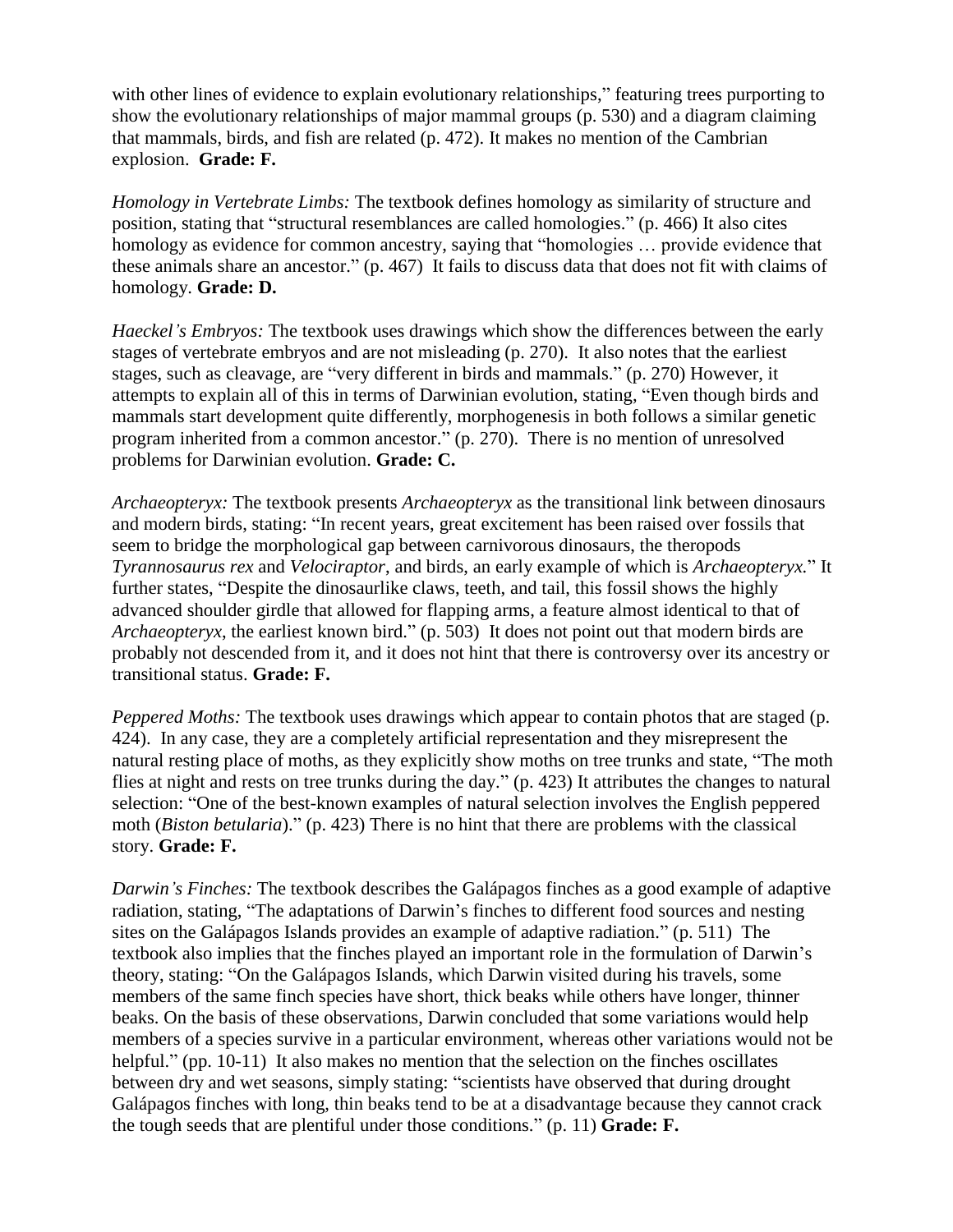#### *Whales:* N/A.

*Junk-DNA:* The textbook implies that most DNA does not have function, stating: "Only part of this DNA codes for proteins. Noncoding DNA is not translated. Some noncoding DNA consists of short sequences of bases repeated thousands of times. About 1.5% of DNA is expressed as protein. The importance of most of the rest is unclear." (pp. 347-348) However, the teacher's notes do say, "Encourage students to research the significance of noncoding DNA. The function of most of these sequences I unknown, although some are involved with regulating gene expression. Repetitive sequences may contribute to chromosome stability by binding to chromosomal proteins.‖ (p. 348) It also states that nonfunctional pseudogenes are common and claims that they provide evidence for evolution, without making any mention of discovery of function for them. It states: "One kind of mutation that provides evidence of the history of evolution is gene duplication. Duplication of a gene produces gene families—multiple copies of nearly identical DNA sequences. Some of the copies, called pseudogenes, no longer function. They are neither transcribed nor translated. Because pseudogenes are not expressed, they are not subjected to natural selection. Therefore, evolutionary theory predicts pseudogenes accumulate mutations faster than functional genes in the same family. Genetic studies have confirmed this prediction." (p. 506) It further states that "comparisons of nonfunctioning pseudogenes ... also provide important clue as to how closely related two species may be." (p. 531) **Grade: F.** 

#### *Other Notes:*

This "molecular"-focused textbook cherry-picks molecular data in favor of neo-Darwinian evolution. For example, it cites "non-functioning pseudogenes" as evidence of evolution (p. 531) and earned an F for the icon of junk-DNA. It also fails to mention evidence of potential functions for pseudogenes. Similarly, on page 227 it portrays the cytochrome C tree and the anatomy-based tree and states, "These two methods generally agree." (p. 530) However, it cherry picks data from the cytochrome c tree and fails to mention that the cytochrome b tree has significant differences from the standard phylogeny based upon the fossil record or comparative anatomy. As one article in *Trends in Ecology and Evolution* stated: "[T]he mitochondrial cytochrome b gene implied . . . an absurd phylogeny of mammals, regardless of the method of tree construction. Cats and whales fell within primates, grouping with simians (monkeys and apes) and strepsirhines (lemurs, bush-babies and lorises) to the exclusion of tarsiers. Cytochrome b is probably the most commonly sequenced gene in vertebrates, making this surprising result even more disconcerting."<sup>xii</sup> It is typically dogmatic about evolution, stating: "Evolution—like the scientific theories of gravity, plate tectonics, atomic structure, and cell structure—is indeed a theory. It is one of the most important ideas in biology," and "To a scientist, calling evolution a theory is a statement of confidence if the theory has been well-tested scientifically and is supported by a large body of evidence." (pp. 500-501) It even says, "Theories such as evolution theory … have been supported repeatedly by data resulting from hypotheses. In addition, virtually no opposing data have yet been found." (p. 13) It also discusses the controversial "Gaia Hypothesis," which claims "our planet is a single complex living organism." (p. 676) **Overall Grade: F.**

## **5.** *BSCS Biology: An Ecological Approach* **(10th ed., Kendall Hunt Publishing Company, 2006).**

#### *Icons Grading Notes:*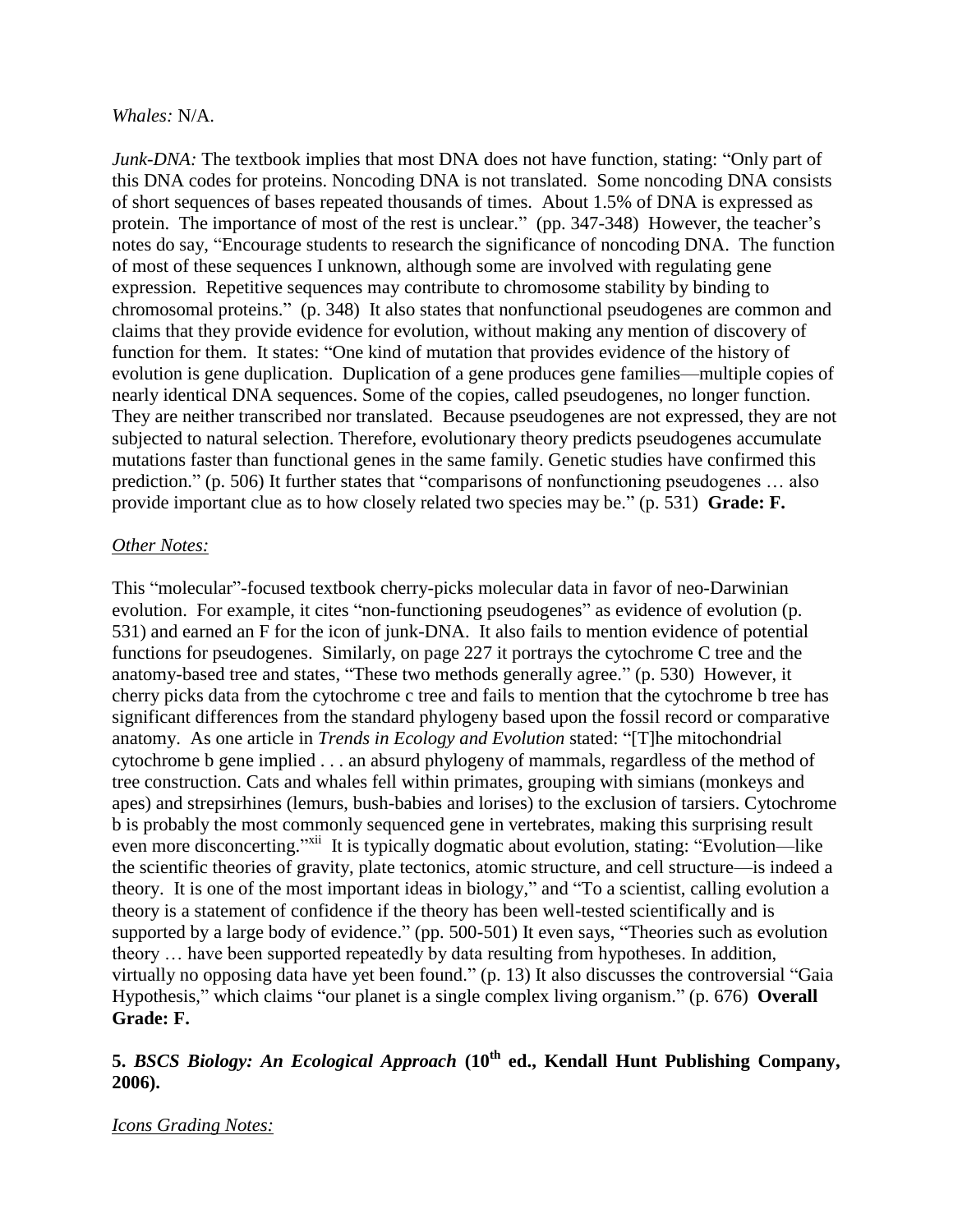*The Miller-Urey Experiment:* Contains Miller-Urey apparatus picture; both text and caption mislead students to think the atmosphere contained methane and ammonia; contains one minor qualification, which starts with a gross overstatement: "Although these experiments suggest a way in which life might have originated, it is still a long way from complex molecules to even the simplest of known organisms." (p. 282) **Grade: D-.** 

*Darwin's Tree of Life:* The textbook treats common descent as an uncritical fact, stating: "Each species alive today is the tip of a branching tree that extends far back in time to an ancient earth inhabited by gradually changing populations of organisms. How did today's species come to be? Evolution, change through time (genetic change through time), is the biological process that links all species, no matter how they differ."  $(p. 233)$  On page 276 is a single tree of life which shows all five kingdoms of organisms, with a caption that states: "Currently all organisms can be classified in the five-kingdoms shown in this diagram."  $(p. 276)$  The textbook does describe many of the fauna which lived in the Cambrian period (see, for example, p. 603), but it never describes their explosive appearance or uses the term "Cambrian Explosion." **Grade: D-.** 

*Homology in Vertebrate Limbs:* The textbook defines homology in terms of similarity of structure: "For example, fish, amphibians, reptiles, birds, and mammals all share the same limb patter … The limbs have the same relationship to the body, and they develop in the same way as the young. These types of relationships are called structural homologies."  $(p. 266-267)$ . It also defines homology in terms of common ancestry: "likeness in form, as a result of evolution from the same ancestors." (p. 796) It also uses homology to argue for common ancestry, calling homologies "[s]imilarities of structure that indicate *related ancestry*." (p. 267) It never mentions any evidence that challenges claims of homology. Since it initially defines homology in terms of structure and only later defines it in terms of ancestry, it will receive a D- instead of an F. **Grade: D-.**

*Haeckel's Embryos:* This textbook uses drawings of early vertebrate embryo stages. The drawings reflect many differences between embryos in the early stages. It states "the intermediate stages of embryologic development are remarkably alike" (p. 235), thus implying that stages before the intermediate stage are more dissimilar. It also disclaims ontogeny recapitulates phylogeny, stating: "These similarities do not mean that a human passes through fish, amphibian, or reptile stages during development." (p. 235) However, it implies these similarities are explained by common ancestry, which had already been stated as fact a couple pages prior: "the similarities show that the same fundamental processes occur in the development o many different structures found in vertebrates." (p. 235) Because this is only implied and not stated outright, it will receive a B; it does not consider the possibility that Darwin's theory was wrong. **Grade: B.**

*Archaeopteryx:* N/A. The textbook does mention *Archaeopteryx* but only briefly, and it gives very little description (p. 233). There is insufficient information given to grade the textbook on this icon.

*Peppered Moths:* This textbook uses staged photos but notes that they were "pinned on a tree." Still, it suggests that the moths rest on tree trunks: "The prevailing hypothesis describing the basis for selection in the peppered moth (*Biston betularia*) is that birds will eat the insect that is most obvious on a tree trunk." (p. 242) It also states, "Darker moths were rare, and they were usually eaten by birds because they were so visible against the light-colored trees. … As soot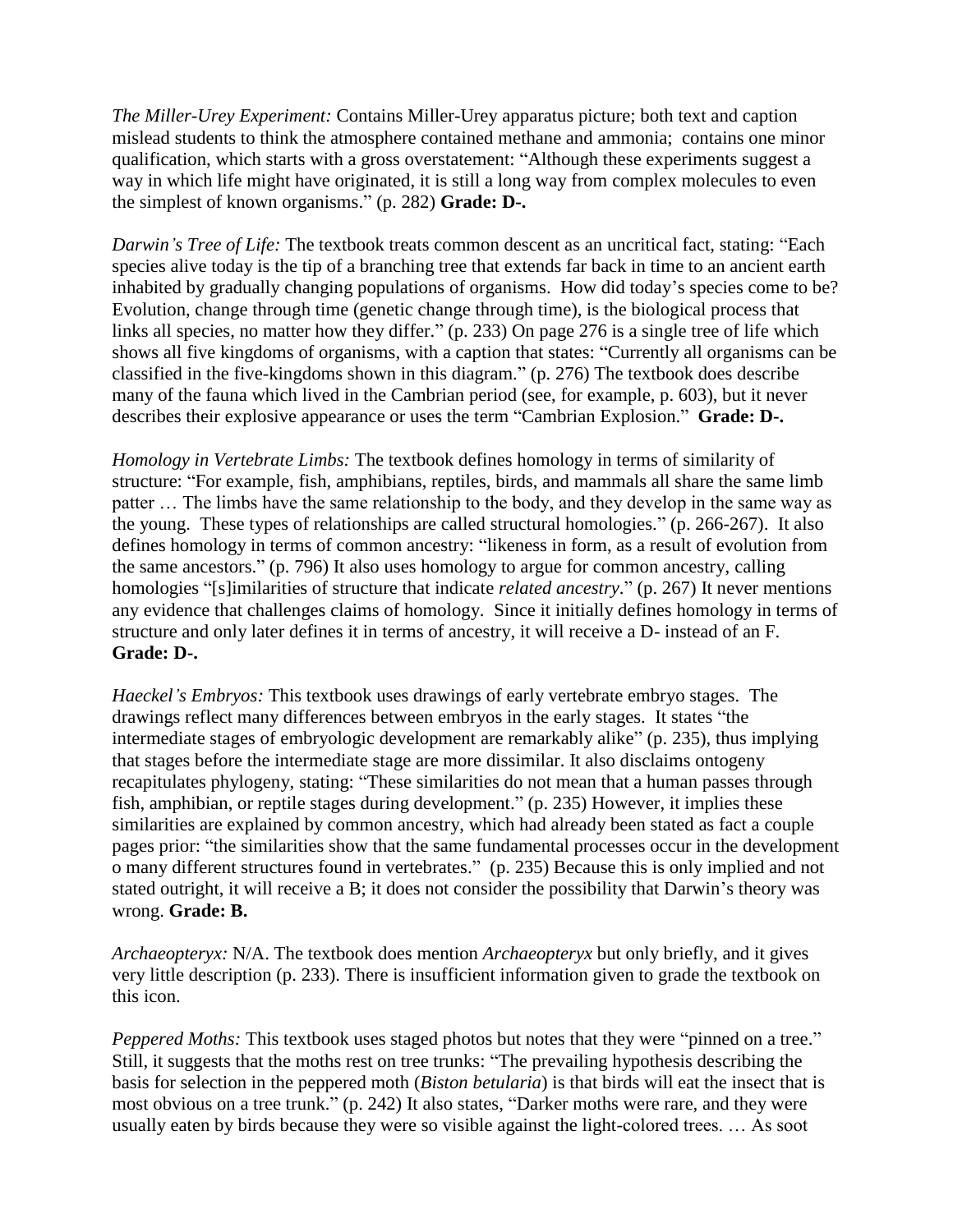darkened the tree bark and covered the lichens, the light-colored moths became easier to see and darker moths became less visible. Birds began to eat the conspicuous light-colored moths..." (p. 241) While it mentions no problems with the experiments, it notes that they were "pinned on at tree" and that the pictures are artificial. **Grade: D-.** 

*Darwin's Finches:* The textbook implies that the Galápagos finches were important to the development of Darwin's theory: "The Galápagos Islands, off the coast of Ecuador, particularly interested Darwin. As he explored these islands, Darwin encountered a fascinating assortment of plants and animals. He collected many biological specimens, including marine and land iguanas and various types of birds. … When Darwin finally returned to England, he continued studying the specimens he had collected during the long voyage. His collection of Galápagos finches was examined by specialists who determined that the specimens represented 13 species, differing primarily in the size and shape of their beaks. Darwin surmised that these finches must originally have come from the South American mainland, but why, he wondered, were these island birds so different from finches found on the mainland? Also, why did the assortment of finches differ so much from one island to the next?"  $(p. 238)$  A diagram states, "The variations in the sizes of finch beaks has adapted to gathering that species' primary food source." (p. 239) There is no mention that the finches can interbreed, nor was there mention of the study where beak sizes increased during a drought. The highest grade it can receive is a D. **Grade: D.**

*Whales:* N/A.

*Junk-DNA:* N/A.

#### *Other Notes:*

This textbook received one of the highest grades for an individual icon, as it received a B for Haeckel's embryos because it acknowledges the differences between the earliest stages of embryos. But on the whole, it is adamantly pro-evolution-only, as it states at the beginning of its Evolution chapter, "The process of evolution explains both biological diversity and the unity of life." (p. 233) **Overall Grade: D+.** 

#### **6. Neil A. Campbell, Jane B. Reece, Martha R. Taylor, Eric J. Simon, Jean L. Dickey,**  *Biology: Concepts and Connections* **(6th Ed., Pearson, 2009).**

#### *Icons Grading Notes:*

*The Miller-Urey Experiment:* Contains Miller-Urey apparatus picture. With only a minor qualification, the text misleads students to think the experiments accurately modeled the Earth's early atmosphere and contained methane and ammonia. Text states: "The first atmosphere was probably thick with water vapor, along with various compounds released by volcanic eruptions, including nitrogen and its oxides, carbon dioxide, methane, ammonia, hydrogen, and hydrogen sulfide." (p. 294) The text further states: "Miller was the first to show that amino acids and other organic molecules could be formed under conditions believed to simulate those of the early Earth" (p. 295) and quotes Stanley Miller saying, "Oparin proposed that the primitive atmosphere contained the gases methane, ammonia, hydrogen and water, and that the chemical reactions in that primitive atmosphere produced the first organic molecules." (p. 295) The minor qualification says: "Scientists now think that the composition of the atmosphere of the early Earth was somewhat different from what Miller assumed in his historic first experiment," but it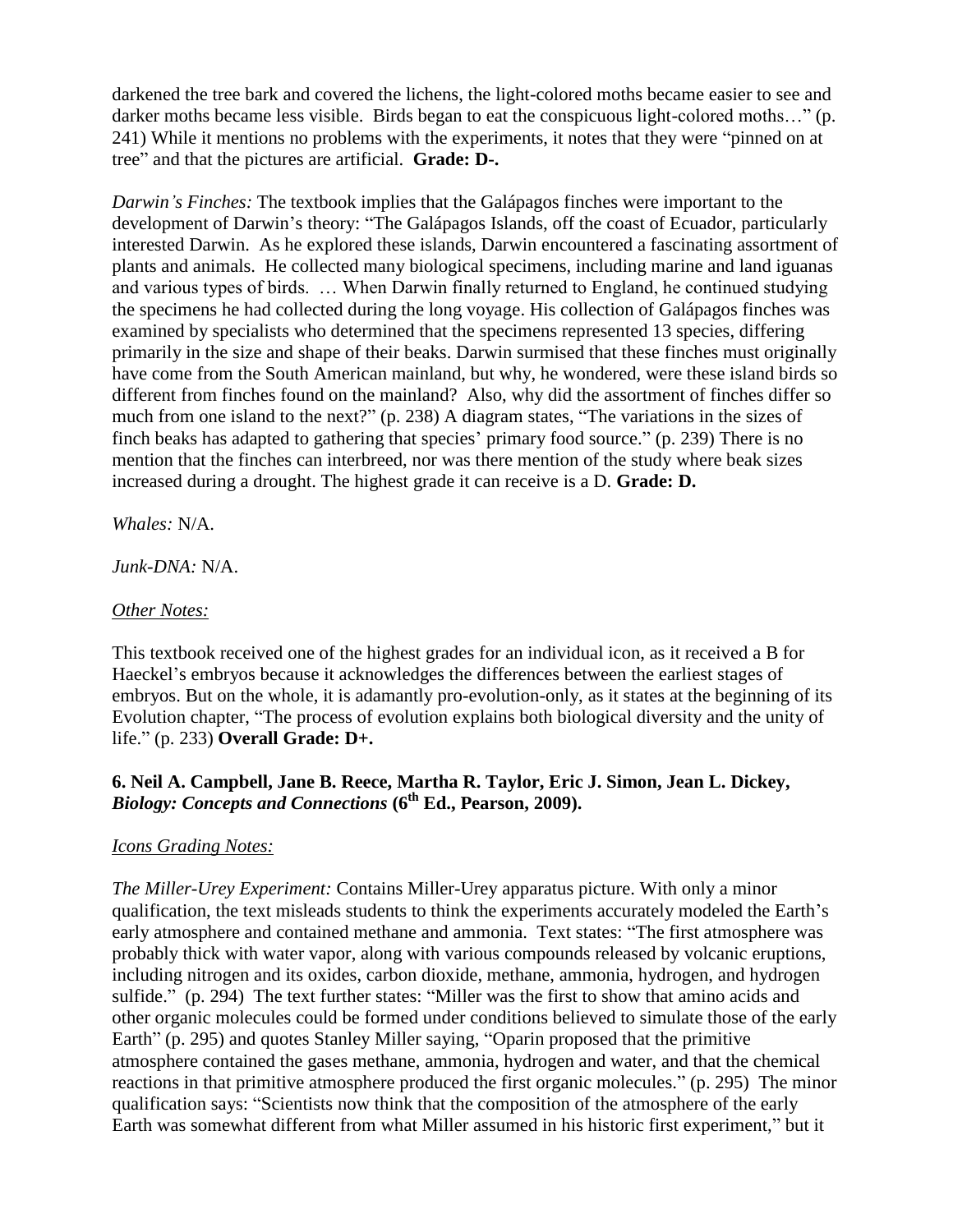goes on to wrongly claim that, in the right atmosphere, "some recent Miller-Urey-type experiments using such atmospheres have produced organic molecules," and "it is possible that small 'pockets' of the early atmosphere—perhaps near volcanic openings—were similar to those used by Miller." (p. 295) **Grade: D.** 

*Darwin's Tree of Life:* The textbook treats common descent as an uncritical fact, stating that "[a] mass of other evidence reinforces the evolutionary view of life,"  $(p. 262)$  and "[h]omologies indicate patterns of descent that can be shown on an evolutionary tree"  $(p. 263)$ . It mentions the Cambrian explosion in the body of the text (p. 367), but it does not mention how it challenges neo-Darwinism. It treats the tree of life as a fact, but it does mention that some trees are hypotheses: "Evolutionary trees are hypotheses reflecting our current understanding of patterns of evolutionary descent. Some trees are more speculative because less data may be available. Others, are based on strong combinations of fossil, anatomical, and DNA sequence data." (p. 263) As a result, this will be graded slightly better than D, as D+. **Grade: D+.**

*Homology in Vertebrate Limbs:* The textbook defines homology as similarity due to inheritance from a common ancestor, then in a circular fashion uses homology as evidence for common ancestry. The textbook thus defines homology as follows: "Similarities in characteristics that results from common ancestry is known as homology," (p. 262) further stating that "[b]iologists call such anatomical similarities in different organisms homologous structures—features that often have different functions but are structurally similar because of common ancestry." (p. 262) The circularity is seen when these homologous similarities are given as evidence for common ancestry: "Anatomical similarities between many species give signs of common descent." (p. 262) There is no mention of evidence that does not fit with claims regarding homology. **Grade: F.**

*Haeckel's Embryos:* The textbook uses photos rather than pictures, but the photos are selectively taken from the so-called pharyngular stage (p. 263). It gives no hint that embryos are dissimilar in earlier stages. **Grade: D.**

*Archaeopteryx:* The textbook presents *Archaeopteryx* as the transitional link between dinosaurs and modern birds, stating, "Like living birds, it had feathered wings, but otherwise it was more like a small bipedal dinosaur of its era, without its teeth, wing claws, and tail with many vertebrae." (p. 328) It does not point out that modern birds are probably not descended from it, and it does not hint that there is controversy over its ancestry or transitional status. **Grade: F.**

## *Peppered Moths:* N/A.

*Darwin's Finches:* The textbook describes the Galápagos finches as a good example of evolution by natural selection, stating, "But do we have examples of natural selection in action? Indeed, biologists have documented evolutionary change in thousands of scientific studies. A classic example involves Peter and Rosemary Grant's work with finches in the Galápagos islands..." (p. 259) The textbook does acknowledge that selection on the finch beaks oscillates between wet and dry years. "In dry years, when all seeds are in short supply, birds must eat more large seeds," but "[d]uring wet years, smaller beaks are more efficient for eating the now abundant small seeds, and the average beak size decreases." (p. 259) However, it implies that the finches played an important role in the development of Darwin's ideas, stating that Darwin's "observations in the Galápagos contributed greatly to his theory of evolution," (p. 255) and "[i]f you visit the Galápagos Islands today, you will see many of the same sights that fascinated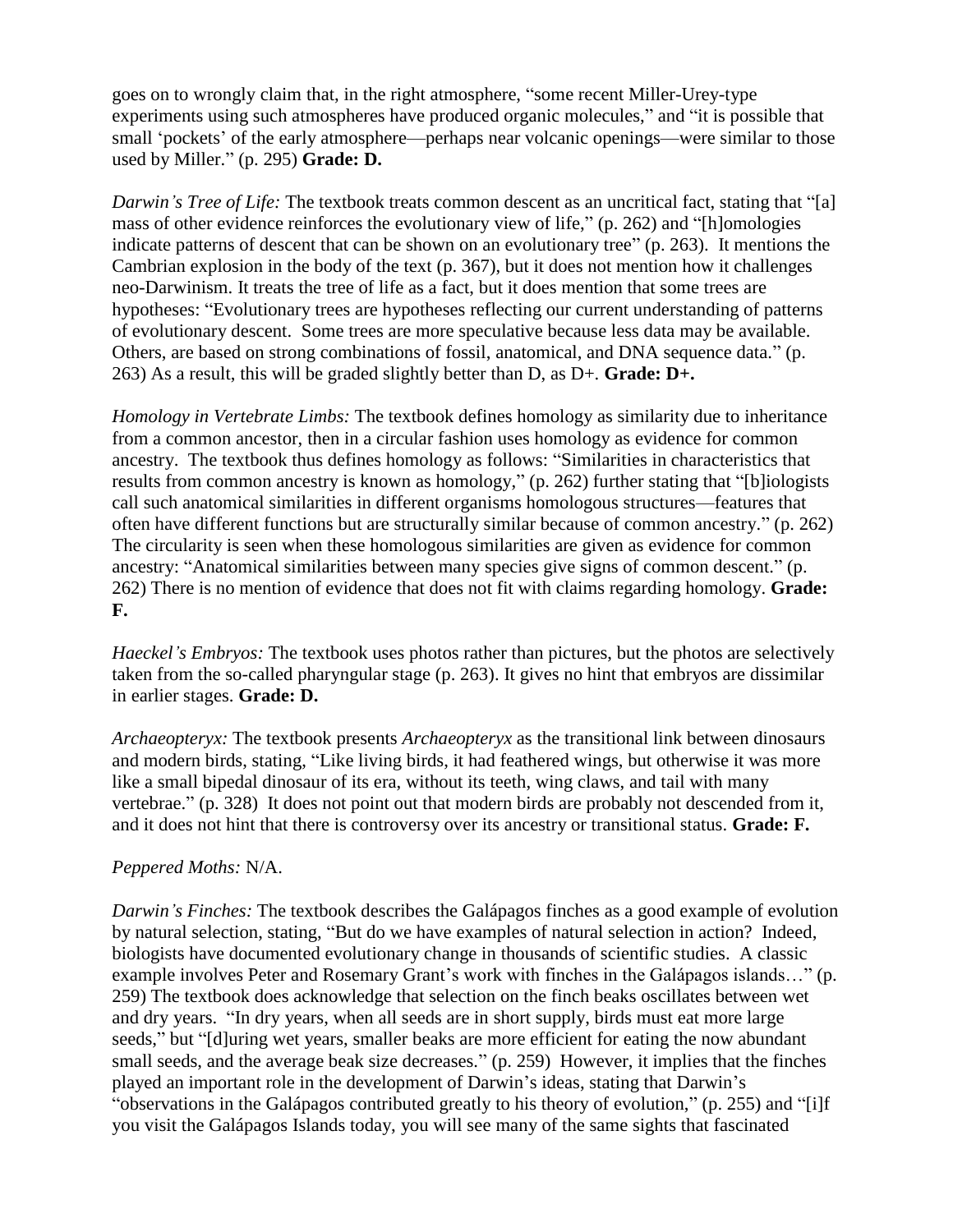Darwin over a century ago…You may observe some of the finches Darwin collected…One of Darwin's lasting contributions is the scientific explanation for the striking ways in which organisms, such as these diverse inhabitants of the Galápagos islands, are suited for life in their environment. " (p. 256) It later states that Peter and Rosemary Grant confirmed Darwin's purported hypothesis about the finches, stating: "Some hypotheses wait a long time to be tested. Such was the case with Darwin's 150-year-old hypothesis that the beaks of the diverse Galápagos finch species had adapted to different food sources through natural selection." (p. 287) **Grade: D.**

*Whales:* The textbook mentions the whale sequence but says nothing about the limited amount of time available for this transition. It also does not note that fossil reconstructions may be based upon evolutionary interpretation, and not hard data. (p. 261) **Grade: F.**

*Junk-DNA*: The textbook acknowledges that recent discoveries have led many scientists to suspect that much noncoding DNA is not junk, stating, "Until recently, most of the remaining DNA was considered to be 'noncoding,' meaning that it neither coded for proteins nor was transcribed into functional RNA of the few known types. In other words, it was thought not to contain meaningful genetic information. However, a flood of recent data has contradicted this view. Biologists currently think that a significant amount of the genome may be transcribed into non-protein-coding RNAs, including a variety of small RNAs. While many questions about the functions of these RNAs remain unanswered, researchers are uncovering more evidence of their biological roles every day." (p. 215) However, it does not note that junk-DNA paradigm was the result of evolutionary thinking, but it also does not imply that junk DNA provides evidence for evolution. **Grade: C.**

## *Other Notes:*

This textbook contains a good example of a faux-critical thinking exercise, as it asks students: "Write a paragraph briefly describing the kinds of evidence for evolution." (p. 275) No questions ask students to identify evidence that counters evolutionary biology, because no such evidence is presented in the text. **Overall Grade: D.**

# **7. Scott Freeman,** *Biological Science* **(4th ed., Benjamin Cummings / Pearson, 2011).**

## *Icons Grading Notes:*

*The Miller-Urey Experiment:* The textbook contains a drawing of the Miller-Urey apparatus and the caption asks, "Which parts of the apparatus mimic the ocean, atmosphere, rain, and lightning?" (p. 39) The implication, of course, is that the gasses used in the experiment "mimic" the atmosphere. The text further corroborates this, stating: "Miller's experimental setup (Figure 3.1) was designed to produce a microcosm of ancient Earth. The large flask represented the atmosphere and contained the gases methane  $(CH_4)$ , ammonia  $(NH_3)$ , and hydrogen  $(H_2)$ ." (p. 39) There is no suggestion in the text that the atmosphere or conditions tested in the experiment were wrong. **Grade: F.**

*Darwin's Tree of Life:* The textbook states: "The theory of evolution by natural selection predicts biologists should be able to reconstruct a tree of life—a family tree of organisms. If life on earth arose just once, then such a diagram would describe the genealogical relationships between species with a single, ancestral species at its base." (pp. 5-6) It also contains a diagram showing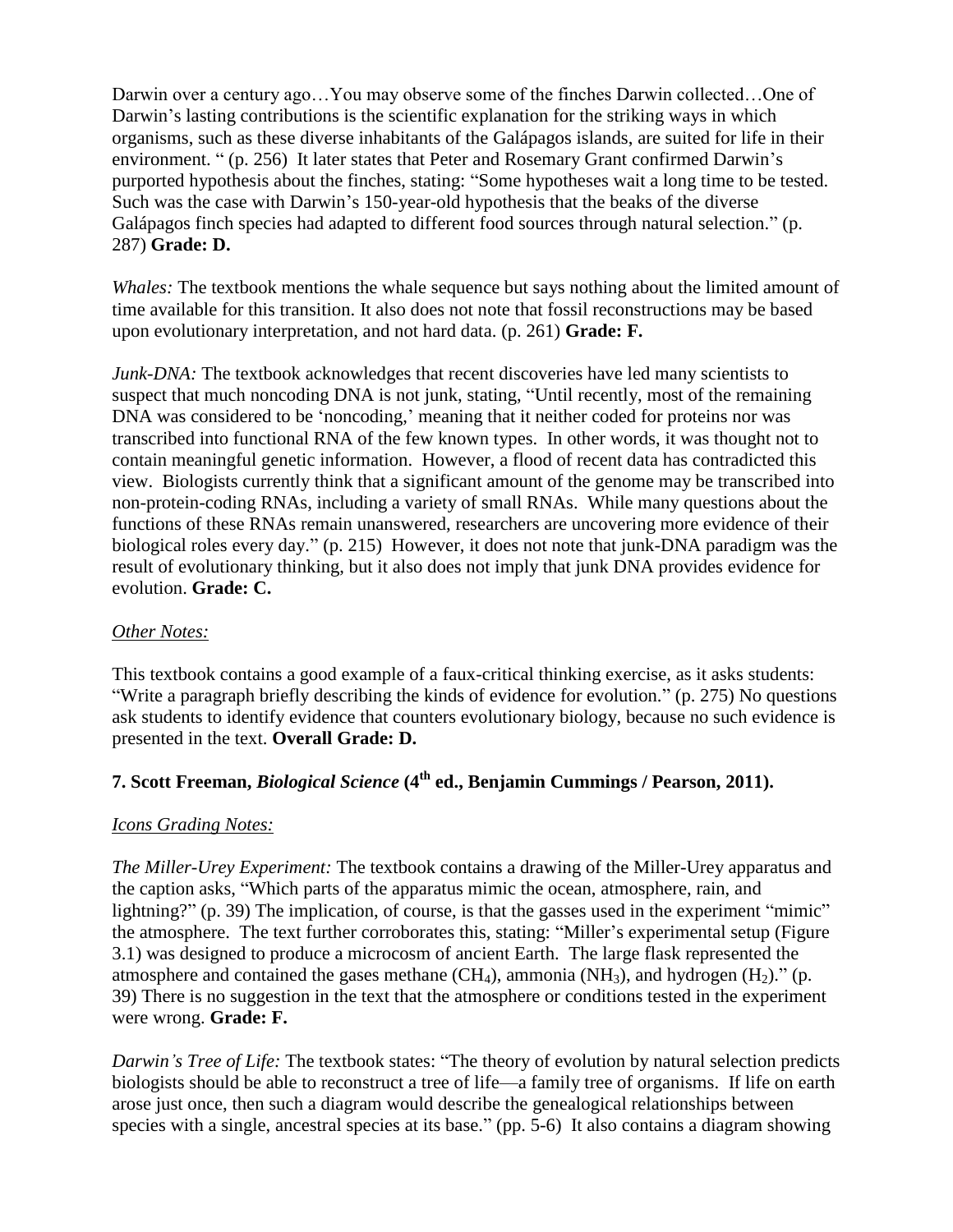that all animals share a "common ancestor."  $(p. 477)$  This hypothesis is treated as fact. It mentions the Cambrian explosion but does not pose it as a challenge to neo-Darwinian evolution. **Grade: D.**

*Homology in Vertebrate Limbs:* The textbook defines homology in terms of common ancestry, stating: "homology is a similarity that exists in species because they both inherited the trait from a common ancestor," (p. 420) and "[h]omology (literally, 'same-source') occurs when traits are similar due to shared ancestry." (p. 475) However, the textbook uses a circular argument by defining homology as evidence for common ancestry, stating: "HOMOLOGY IS EVIDENCE OF DESCENT FROM A COMMON ANCESTOR." (p. 420) The textbook does not mention evidence that does not fit the claim. The textbook uses homology not just as an argument for evolution, but as an attack on the religious belief of special creation: "The theory of evolution predicts that homologies will occur. If species were created independently of one another, as the theory of special creation claims, these types of similarities would not occur." (p. 421) **Grade: F.**

*Haeckel's Embryos:* The textbook uses embryo photos rather than drawings, but it selectively portrays stages which are claimed to fit the theory. (p. 420) It fails to mention that earlier stages are dissimilar, stating: "The early embryonic stages of a chick, a human, and a cat, showing a strong resemblance." (p. 420) It uses the term "gill pouches" rather than "gill slits"; "early chick, human, and cat embryos have tails and structures called gill pouches." (p. 420) It uses these similarities for common ancestry, stating: "gill pouches and tails exist in chicks, humans, and cats because they existed in the fishlike species that was the common ancestor of today's vertebrates.‖ (p. 420) **Grade: D.**

*Archaeopteryx:* The textbook postures *Archaeopteryx* as a transitional form, stating: "Feathers and wings gave some dinosaurs the ability to fly," and that "[t]he dinosaur in Figure 27.13d, *Archaeopteryx*, was covered with complex feathers and could probably fly, at least short distances." (p. 486) There is no mention of the fact that modern birds are probably not descended from it, and it does not hint at controversy over its transitional status. **Grade: F.**

#### *Peppered Moths:* N/A.

*Darwin's Finches:* The textbook does not claim that the finches played a major role in the development of Darwin's theory. However, it cites them as a good example of "evolution in response to natural selection." (p. 826) It states that the beaks grew in size during a drought: "On average, survivors tended to have much deeper beaks than did the birds that died … In only one generation, natural selection led to a measurable change in the characteristics of the population. Alleles that led to the development of deep beaks had increased in frequency in the population." (pp. 427-428) Then it notes that the beak size returned to normal when the drought ended: ―During this interval, small pointed beaks had exceptionally high reproductive success meaning that they had higher fitness. As a result, the characteristics of the beaks changed again. Alleles associated with small, pointed beaks increased in frequency." (p. 428) It later states: ―Individuals with deep beaks are better able to crack the large fruits that predominate during drought years, while individuals with small beaks are better able to harvest the small seeds that predominate during wet years.‖ (p. 806) **Grade: C.**

*Whales:* The textbook shows pictures of various alleged intermediates between land-mammals and whales (p. 423). It does not mention that the fossils may have been interpreted under an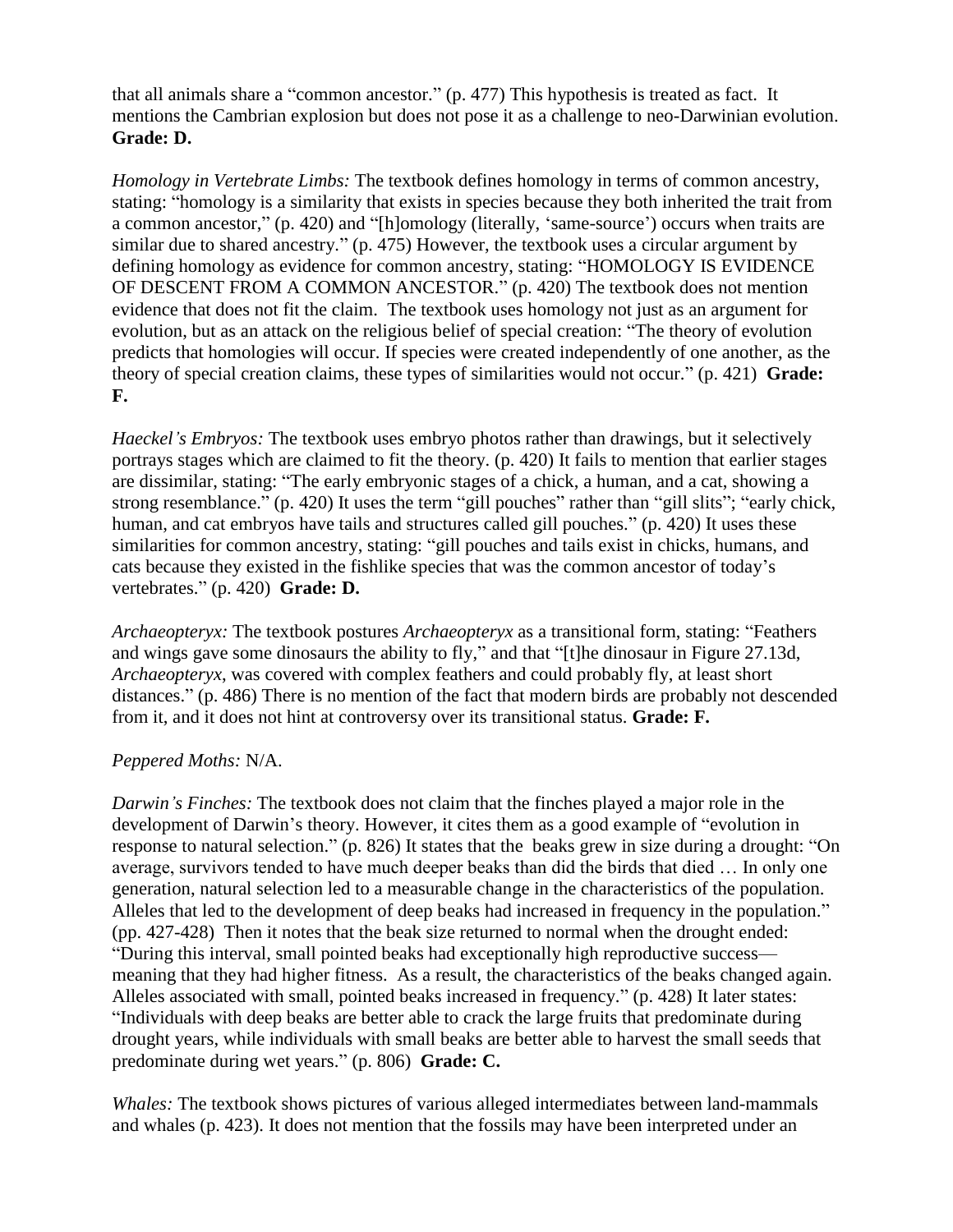evolutionary bias. It does list the ages of some of the fossils as 50 to 47 mya, but it does not make any direct mention of the overall timescale available for the transition. It does not make any criticisms of claims that this transition took place in a short timeframe. However, because it does make some mentions of timing and ages of fossils, it will receive a D-. **Grade: D-.**

*Junk-DNA*: The textbook promotes the notion of noncoding DNA stating: "When noncoding and repeated sequences were discovered, they were initially considered 'junk' DNA that was nonfunctional and probably unimportant and uninteresting. But subsequent work has shown that many of the repeated sequences observed in eukaryotes are actually derived from sequences known as transposable elements." (p. 365) However, it classifies transposable elements as nonfunctional: "A transposable element is an example of what biologists call a selfish gene: a DNA sequence that survives and reproduces but does not increase the fitness of the host genome. Transposable elements and viruses are classified as parasitic because it takes time and resources to copy them along with the rest of the genome and because they can disrupt gene function when they insert in a new location. As a result, they decrease their host's fitness." (p. 365) It then calls LINE sequences "selfish genes" where most "do not actually function." (p. 365) It further states, "For example, a mutation could produce a stop codon in the middle of an exon. A member of a gene family that resembles a working gene but does not code for a functional product, due to early stop codons, is called a pseudogene. Pseudogenes have no function." (p. 368) Thus pseudogenes are said to provide evidence for evolutionary mutations and have no function. There is no suggestion that junk-DNA or non-coding or "parasitic DNA" DNA might have a useful function for the organism. **Grade: F.**

#### *Other Notes:*

Like many others, this textbook quotes Theodosius Dobzhansky stating, "Nothing in biology makes sense except in the light of evolution."  $(p. 494)$  It also enters into debates over religious viewpoints. First, it prefers a pro-evolution religious view, stating: "The vast majority of biologists and religious leaders  $\ldots$  see no conflict between evolution and religious faith." (p. 8) Second, it frames its chapter presenting evidence in favor of evolution as negating certain religious viewpoints. For example, it states: "The take-home message is that species are dynamic—not static, unchanging, and fixed types, as claimed by Plato, Aristotle, and the theory of special creation." (p. 418) "The theory of evolution by natural selection predicts that homologies will occur. If species were created independently of one another, as the theory of special creation claims, these types of similarities would not occur." (p. 421) **Overall Grade: F.** 

## **8. Douglas J. Futuyma,** *Evolution* **(Sinauer, 2005).**

#### *Icons Grading Notes:*

*The Miller-Urey Experiment:* Contains Miller-Urey apparatus picture. Misleading caption states: "The apparatus Miller used to simulate the conditions of the early Earth." (p. 93) No qualification of this error in the text. **Grade: F.**

*Darwin's Tree of Life:* In a chapter titled, "The Tree of Life: Classification and Phylogeny," this textbook states, "By this process of branching and modification, repeated innumerable times over the course of many millions of years, many of kinds of organisms have evolved from a single ancestral organisms at the very base, or root, of the tree." (p. 18) This hypothesis is treated as fact. It mentions the Cambrian explosion (p. 97-98), but not as a challenge to neo-Darwinian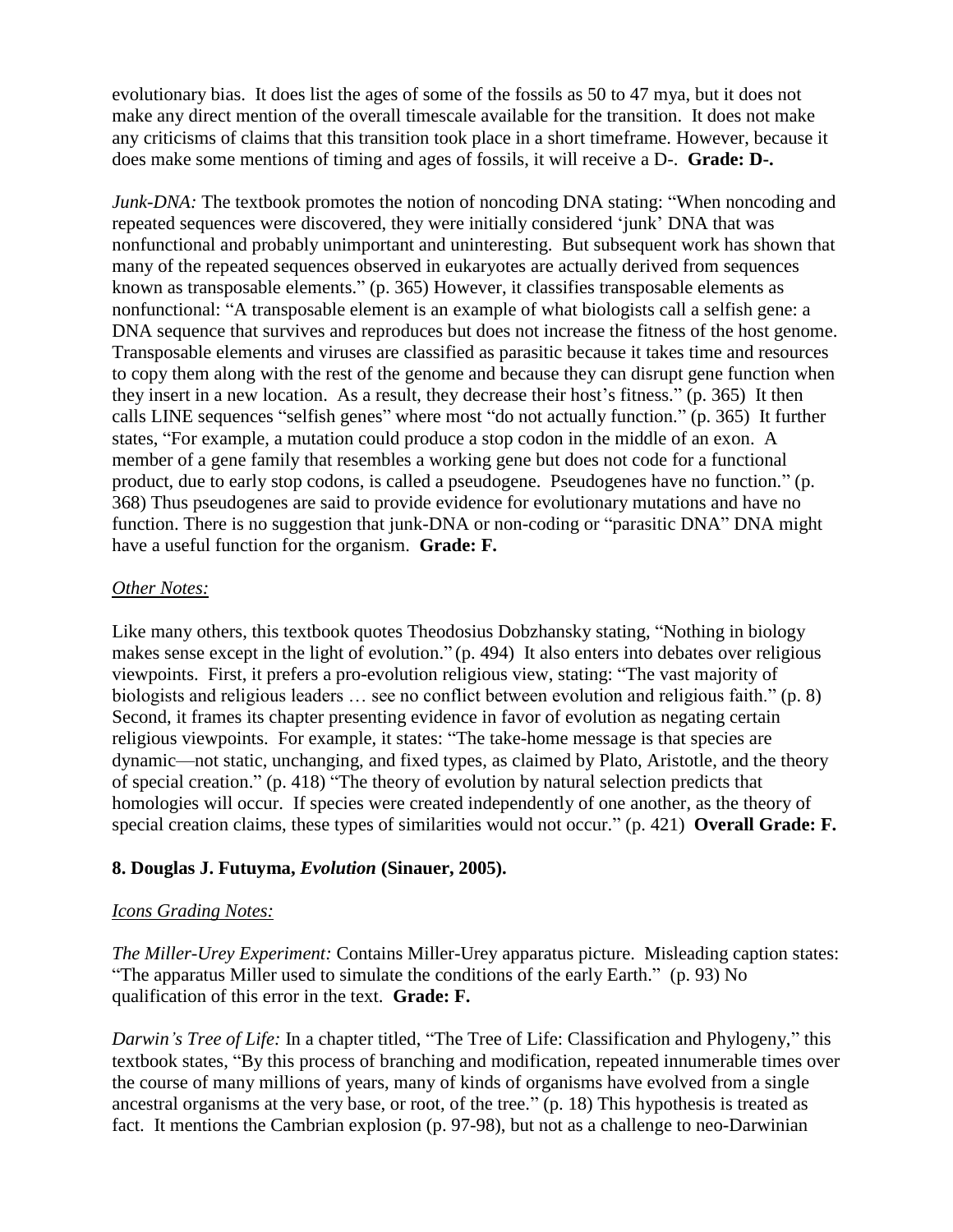evolution. In fact, it states, "A combination of genetic and ecological causes may account for this diversification.‖ (p. 98) **Grade: D.**

*Homology in Vertebrate Limbs:* The textbook defines homology in terms of common ancestry, stating: "In the previous examples, each character changed only across the whole phylogeny. Hence all the taxa sharing a character state inherited it without change from their common ancestor. Such a character state is said to be homologous in all the taxa that share it." (p. 23) It later states: "related organisms have homologous characters, which have been inherited (and sometimes modified) from an equivalent organ in the common ancestor." (p. 49) However, it then uses homology as "Evidence for Evolution," stating: "2. Homology. Similarity of structure despite differences in function follows from the hypothesis that the characteristics of organisms have been modified from the characteristics of their ancestors ... the nearly universal, arbitrary genetic code  $\Box$  makes sense only as a consequence of common ancestry." (p. 48) There is no mention of evidence that challenges common ancestry, and in fact it states, "Since Darwin's time, the amount of comparative information has increased greatly, and today includes data not only from the traditional realms of morphology and embryology, but also from cell biology, biochemistry, and molecular biology.‖ (p. 49) **Grade: F.**

*Haeckel's Embryos:* N/A. This textbook states that "Early in development, human embryos briefly display branchial pouches similar to the gill slits of fish embryos." (p. 48) However, it does not contain any diagrams or enough information on this topic overall to evaluate this icon. It also has a chapter titled "Evolution and Development," but this chapter also does not use vertebrate embryo comparisons as an argument for evolution.

*Archaeopteryx:* The textbook names *Archaeopteryx* an "intermediate," calling it "one of the most famous non-missing links of all time." (p. 74) The textbook mentions no controversy over the ancestral status of *Archaeopteryx*, nor does it mention any dissenting scientific viewpoints or controversy regarding the view that birds evolved from theropod dinosaurs. The textbook does contain a diagram on page 76 which implies that *Archaeopteryx* was not a direct ancestor of modern birds, but this point is not made in the text. **Grade: C-.**

*Peppered Moths:* The textbook discusses the Peppered Moth story, using staged photographs that purport to show the moths "on a dark tree trunk" and then on "a pale tree trunk." (p. 293) There is no mention that the photos are staged or that moths don't normally rest on tree trunks. Rather, it states that "[t]here is considerable evidence, obtained by several independent researchers, that birds attack a greater proportion of gray than black moths where tree trunks, due to air pollution, lack the pale lichens that would otherwise cover them." (p. 293) There is no mention of any problems with the classical stories. **Grade: F.**

*Darwin's Finches:* The textbook calls the Galápagos finches an example of adaptive radiation: ―The most famous example is the adaptive radiation of Darwin's finches in the Galápagos archipelago." (p. 62) The textbook mentions the famous study on how beak sizes responded to changes in seeds during a drought: "Selection strongly favored birds that were larger and had deeper bills because they could more effectively feed on large, hard seeds, virtually the only available food." (p. 309) There is no mention that beak sizes returned to normal after the drought. In fact, diagram 13.11, which shows beak size over time, terminates after the drought and does not show what happened. The textbook does not claim that Darwin relied on the finches when developing his theory. Thus, the best grade it can receive is a D. **Grade: D.**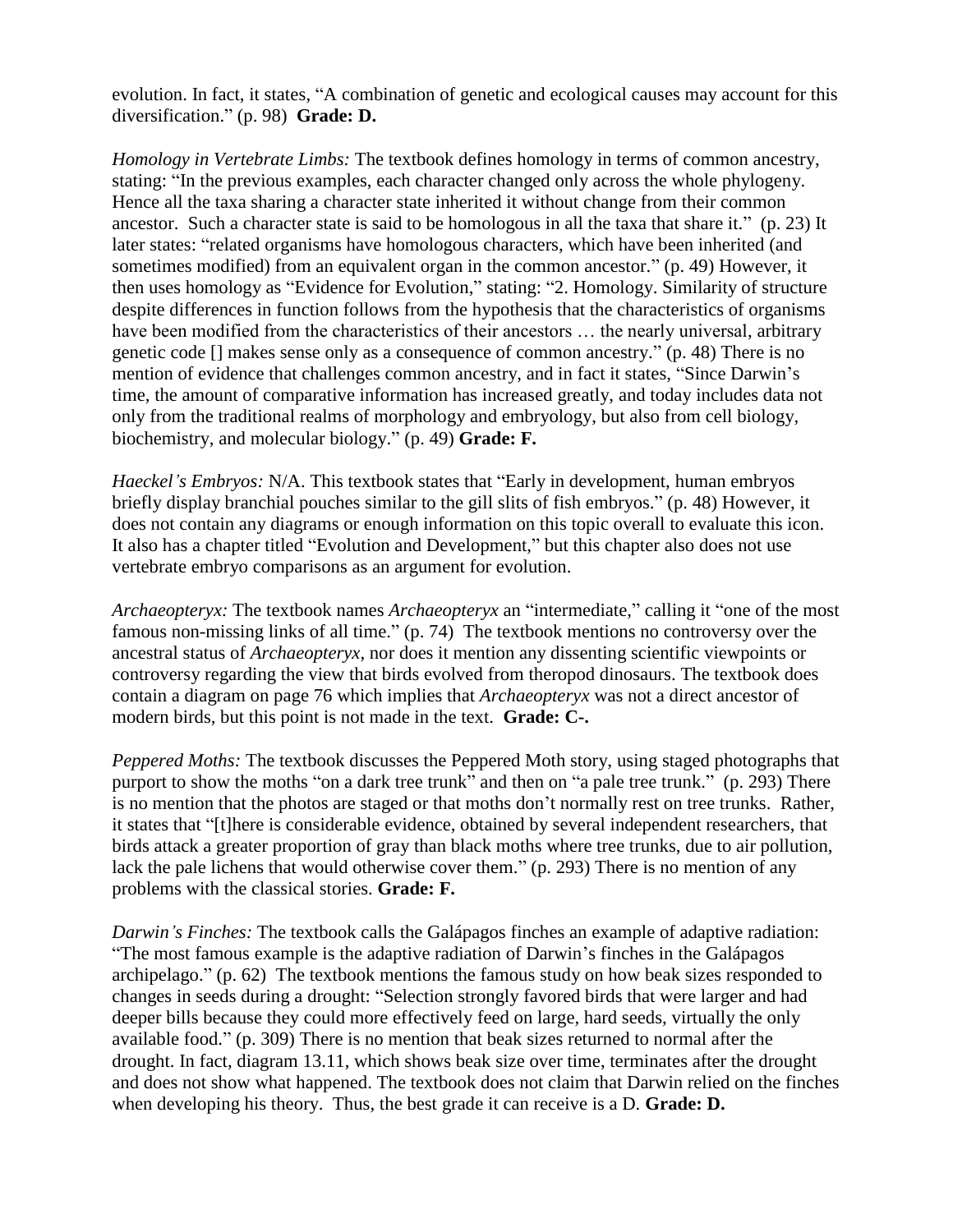*Whales:* The textbook shows drawings of various alleged intermediates between land-mammals and whales (p. 79). It does not mention that the claims about the fossils might be might be the result of evolutionary interpretation. It does mention that they lived from  $50 - 35$  mya, but this overestimates the actual timescale by over 50%. It does not make any criticisms of the ability of this transition to occur in such a short timescale. However, because it does mention something about the timeline, it will receive a D-. **Grade: D-.**

*Junk-DNA*: The book uses noncoding DNA as an argument against intelligent design and for evolution: "Because natural selection consists only of differential reproductive success, it results in ‗selfish genes' and genotypes, some of which have results that are inexplicable by intelligent design. We have seen that genomes are brimming with sequences such as transposable elements that increase their own numbers without benefitting the organism. Such conflicts among genes in a genome are widespread. Are they predicted by intelligent design theory? Likewise, no theory of design can predict or explain features that we ascribe to sexual selection, such as males that remove sperm of other males from the female's reproductive tract, or chemicals that enhance a male's reproductive success but shorten his mate's life span." (p. 531) It states that pseudogenes are "a non functional DNA sequence,"  $(p, 28)$  and "[i]n eukaryotes, the vast majority of DNA has no apparent function. Only 28% of the human genome is thought to be transcribed, and much of this consists of introns, so less than 5% (a generous estimate) of the genome encodes proteins. At least 45 percent of the human genome consists of repeated sequences, amounting to as many as 4.3 million repetitive elements that are repeated sequences of a few bp each." (pp. 163-164) Its main statement asserts: "Eukaryotic genomes—particularly those of mammals, amphibians, and some plants—are by comparison large and lumbering, harboring vast regions of noncoding and repeated DNA sequences with unknown functions. Although much of this noncoding DNA is unlikely to be 'junk'(as was postulated in the early 1970s), a typical mammalian genome is by any measure extravagant in its excesses and complexity compared to a bacterial genome. … Only about 1.5 percent of the human genome, for example, is composed of protein-encoding sequences. Up to 95% of a typical human gene consists of introns. Moreover, there are vast regions of noncoding DNA, much of which may be ‗selfish DNA' that merely replicates itself and accumulates within genomes. However, more than 10 percent of noncoding DNA is highly conserved between long-diverged species, such as humans and mice, suggesting a function maintained by purifying selection.  $\ldots$  " (p. 456) This textbook clearly tries to claim that much noncoding DNA is junk, and therefore evidence for evolution. But because it suggests that there may be some function for at least some noncoding DNA, it will receive a D+. **Grade: D+.**

#### *Other Notes:*

This textbook is different from the other textbooks evaluated here as it is a college level text that is solely devoted to the topic of evolution. Wells' 2000 review assessed the previous textbook by this author, Futuyma's 1998 edition of *Evolutionary Biology*. It also quotes Dobzhansky, stating: ―The evolutionary perspective illuminates every subject in biology, from molecular biology to ecology. Indeed, *evolution is the unifying theory of biology*. 'Nothing in biology makes sense,' said the geneticist Theodosius Dobzhansky, 'except in the light of evolution.'" (p. 1, emphasis in original) It goes out of its way to attack intelligent design (ID) extensively, making essentially incoherent arguments that ID is both unfalsifiable and falsified by the evidence. Claiming ID is unfalsifiable, the textbook states that ID "generates no research ideas," that science "cannot judge the validity" of ID's claims, and that ID "cannot be evaluated by the methods of science." (pp.  $526-527$ ) Yet the textbook also explicitly attempts to refute ID, stating, "Darwin and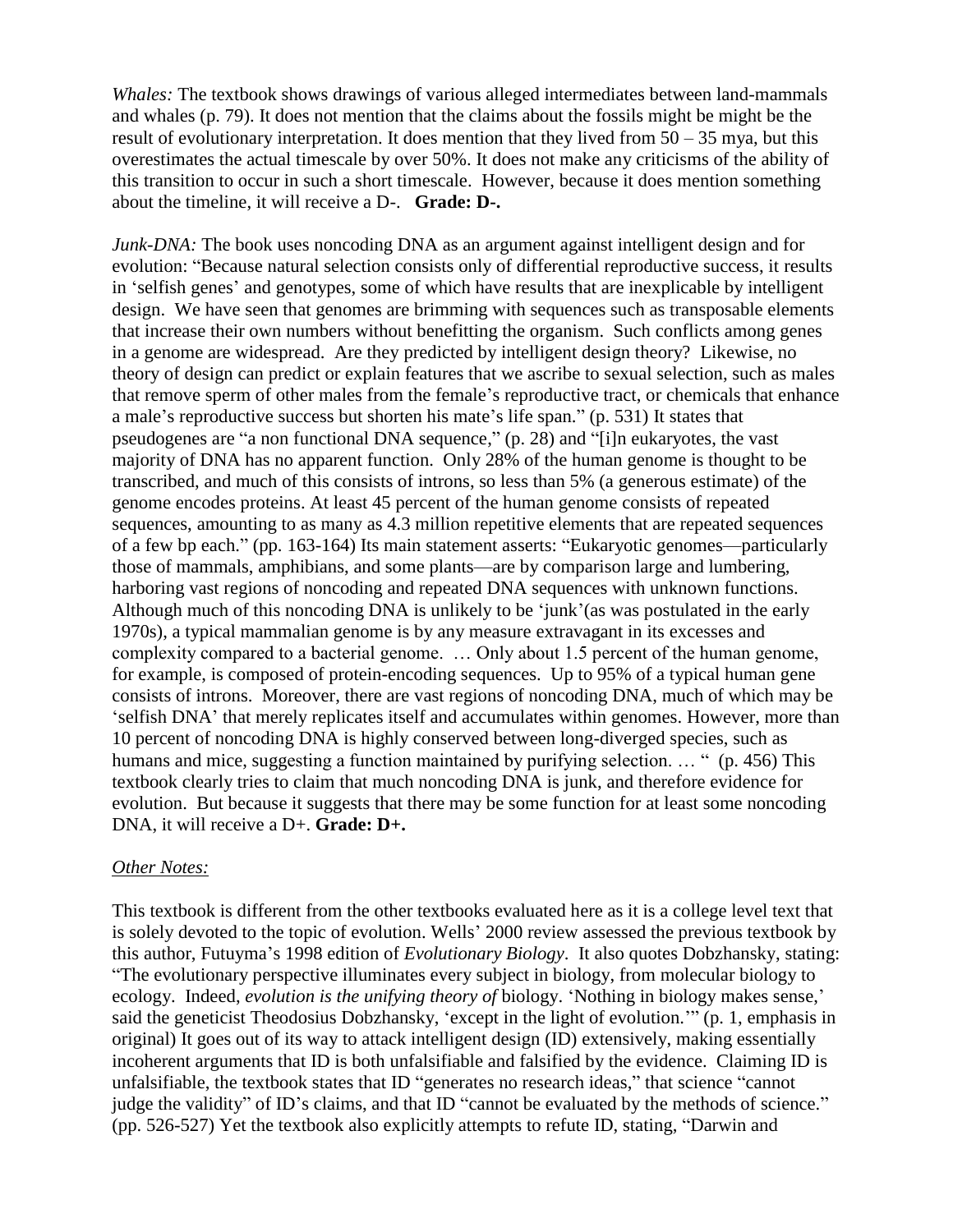subsequent evolutionary biologists have described innumerable examples of biological phenomena that are hard to reconcile with beneficent intelligent design," (p. 530) and claiming that "accidents' of evolutionary history explain many features that no intelligent engineer would be expected to design." (p. 49) It even includes a section titled "Failures of the argument from design" (p. 529) which cites supposed examples of bad design (which are highly controversial<sup>xiii</sup>). After boasting about the purported evidence for evolution, it states: "Contrast this mountain of evidence with the evidence for supernatural creation or intelligent design: *there is no such evidence whatever.*" (p. 532, emphasis in original) There's nothing wrong with a textbook offering critiques of ID, but this textbook does not even pretend to maintain objectivity in that endeavor. The textbook states that "the historical reality of evolution—the descent with modification of all organisms from common ancestors—has not been in question among scientists for well over a century. It is as much a scientific fact as the atomic constitution of matter or the revolution of the Earth around the Sun." (p. 523) Ironically, the textbook later states, "Science is tentative." (p. 542) If only it applied such thinking to neo-Darwinian evolution. **Overall Grade: D-.**

#### **9. George B. Johnson,** *Essentials of the Living World* **(McGraw Hill, 2006).**

#### *Icons Grading Notes:*

*The Miller-Urey Experiment:* This textbook does not contain a picture of the Miller-Urey apparatus, but it does discuss the experiment. It states that Miller and Urey "reconstructed the oxygen-free atmosphere of the early earth in their laboratory," and thus suggests the experiment was accurate  $(p. 291)$  However, it notes that "[r]ecently, concerns have been raised regarding the ‗primordial soup' hypothesis‖ noting that the atmosphere may not have had ammonia and methane. (p. 291) Instead it promotes an obscure "bubble hypothesis," where supposedly methane, ammonia, amino acids, and other needed properties might have been present. While it acknowledges some problems with Miller-Urey, it leaves the student with the impression that a variant of Miller-Urey could have worked. **Grade: C.**

*Darwin's Tree of Life:* This textbook treats the tree of life as uncritical fact, asserting there is "[a] tree of life" and "evolutionary relationships among the three domains" of life, including a "common ancestor" of all three domains. (p. 283) The term "Cambrian explosion" is not used, but it does note that "[v]irtually all of the major groups of animals that survive at the present time originated in the sea at the beginning of the Paleozoic era, during or soon after the Cambrian period." (p. 347) On page 17 it shows a tree that relates all living organisms into one "tree of life." **Grade: D.** 

*Homology in Vertebrate Limbs:* The textbook defines homology in terms of common ancestry: ―For example, the forelimbs of vertebrates are all homologous structures; that is, although the structure and function of the bones have diverged, they are derived from the same body part present in a common ancestor." (p. 252) However, it also suggests this evidence reveals common ancestry, stating: "As vertebrates evolved, the same bones are sometimes put to different uses, yet they can still be seen, their presence betraying their evolutionary past." (p. 252) No evidence that does not fit with homology is mentioned. **Grade: F.**

*Haeckel's Embryos:* This textbook uses photos rather than drawings, but they are selectively chosen to show a particular stage of development. No mention is made that earlier stages of embryos are dissimilar. It claims that human embryos have "gill slits." (p. 252) **Grade: D.**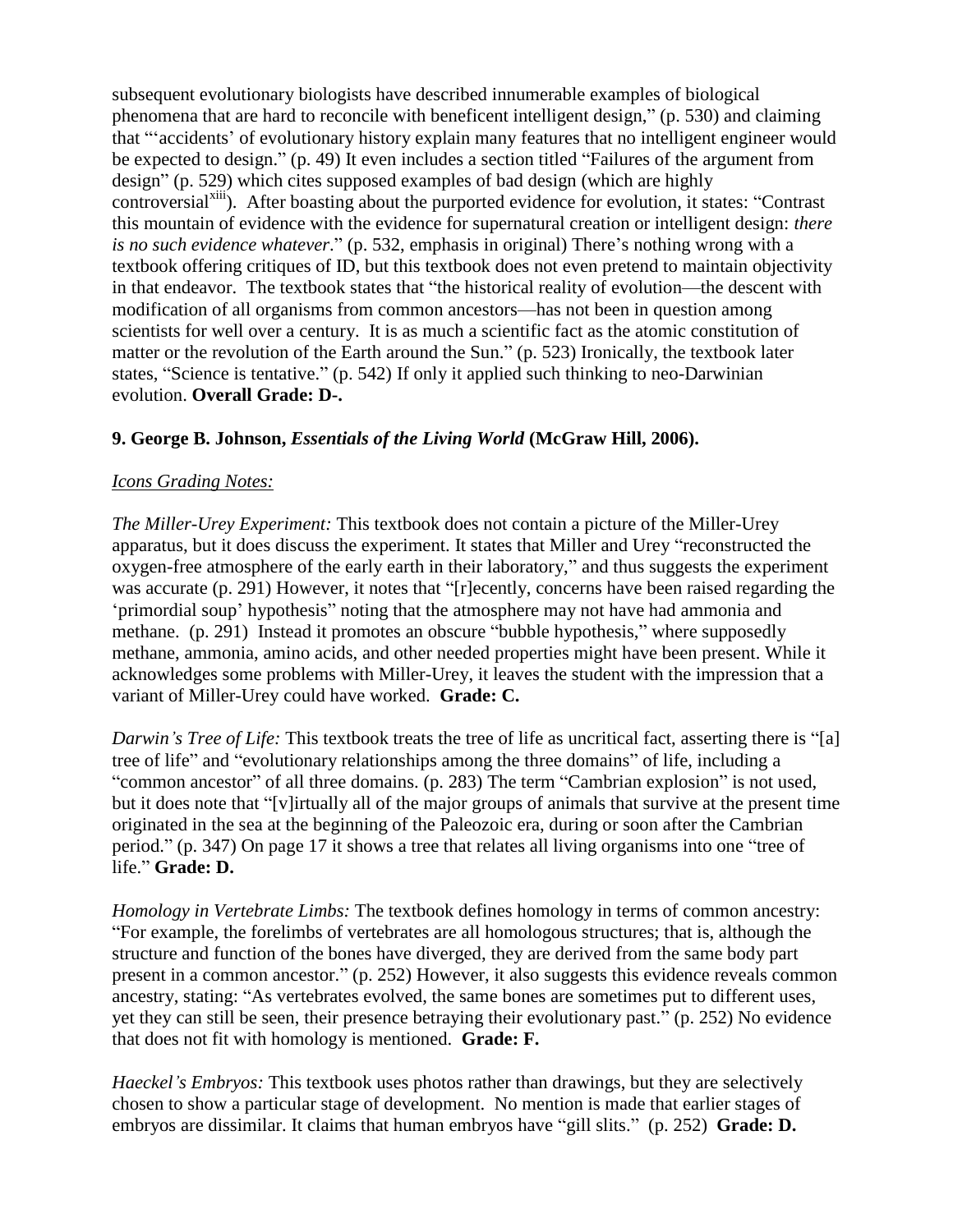*Archaeopteryx:* The textbook calls *Archaeopteryx* a "transitional bird" and a "fossil link between reptiles and birds." (p. 45; see also p. 352) It does not mention any controversy over its transitional status nor does it mention controversy over the hypothesis that birds are descended from dinosaurs. **Grade: F.**

*Peppered Moths:* This textbook shows staged photos of peppered moths, which it admits were "glued to the trunk of a soot-polluted tree."  $(p. 247)$  It even explains that "[f]urther work showed these moths don't spend their days on tree trunks." It also notes that the classical explanation may be wrong: "So I camouflage the reason natural selection favored the dark moths?" (p. 247) **Grade: C.**

*Darwin's Finches:* The textbook calls the Galápagos finches an example of "adaptive radiation" (p. 30) and states that "the Galápagos finches gave Darwin valuable clues about how natural selection shapes the evolution of species." (p. 21) "Darwin observed 14 different species of finches on the Galápagos Islands … and surmised that the very different shapes of their bills represented evolutionary adaptations," (p. 24) and "Darwin's Galápagos finches played a key role in his argument for evolution by natural selection." (p. 27) It does note that after the rain returned, "[i]n wet years, when many small seeds were available, smaller beaks became more common.‖ (p. 29) **Grade: D.**

*Whales:* The textbook cites "Whale 'missing links" (p. 250) and shows reconstructions of the fossils. There is no mention that reconstructions may be subject to evolutionary interpretation. It does note that the fossils "occurred in the Eocene period, from 45 to 55 million years ago" but does not specifically state that only 10 million years were allowed for the transition. (p. 250) But because it does suggest that there were only 10 million years, it will receive a D-. **Grade: D-.**

*Junk-DNA*: The textbook suggests without qualification that much of the genome is junk, stating that introns are "extraneous 'extra stuff," and "only 1% to 1.5% of the genome is devoted to the exons that encode proteins, while 24% is devoted to the noncoding introns." (p. 210) **Grade: F.** 

#### *Other Notes:*

Most biology textbooks cover evolution in a unit somewhere in the middle of the book. Not this one—it goes out of its way to push Darwinian evolution in its first pages and then devotes Chapter 2 to covering "Evolution and Ecology"—even though students have not yet even encountered the book's chapter on the chemistry of life. It states that "Darwin's theory of evolution by natural selection is almost universally accepted by scientists" (p. 38) and then recommends that students read online articles by the author, such as "Answering evolution's critics" or "Darwinism at the cellular level." The latter article in particular attacks ID, stating: "The evolution of complex cellular machinery reflects natural selection, not intelligent design." Later the book claims that "Biologists do not agree" with the "intelligent design argument." (p. 269) Again, textbooks are welcome to critique ID, but this was not done in an evenhanded fashion. **Overall Grade: D-.**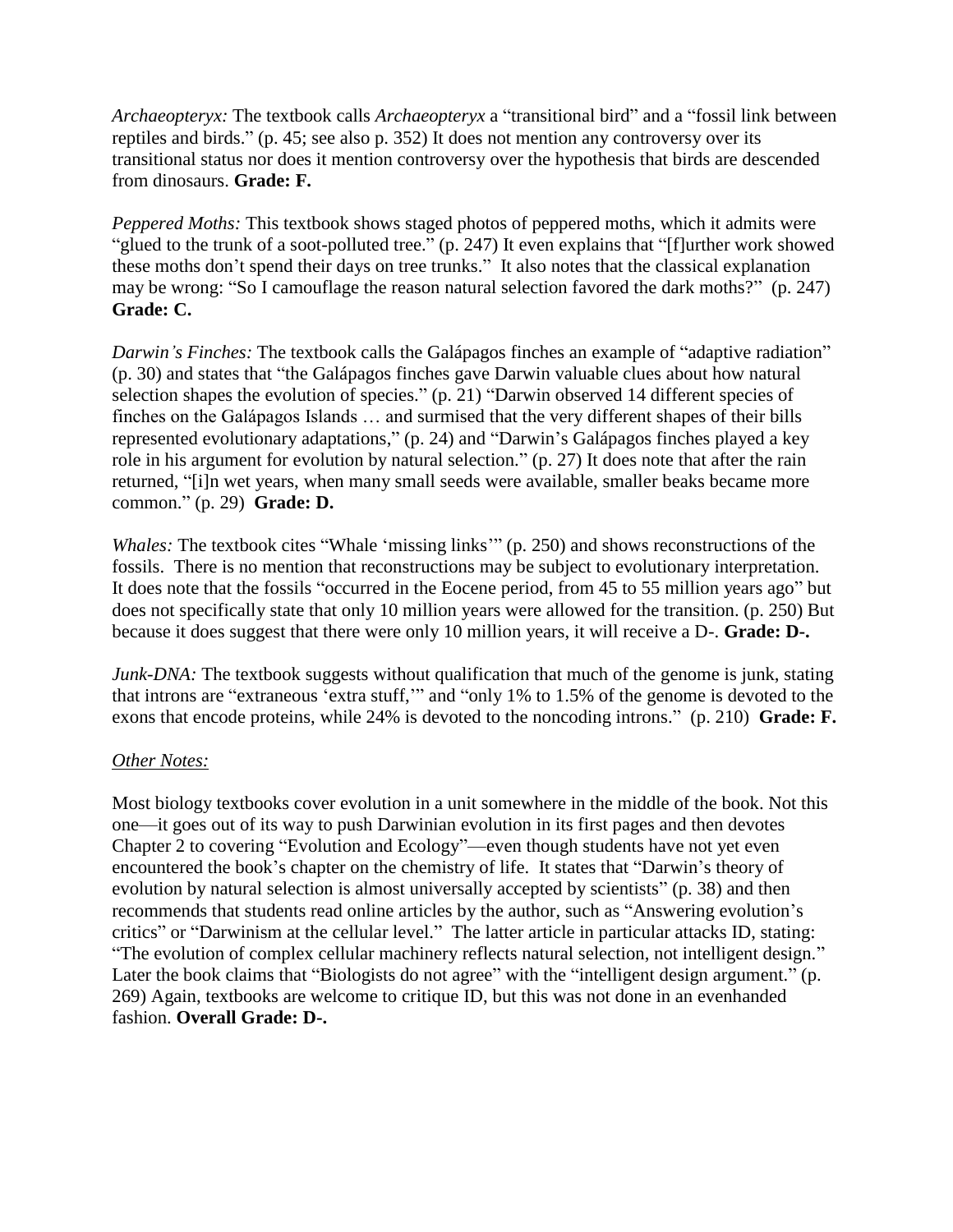## **10. Sylvia S. Mader,** *Essentials of Biology* **(McGraw Hill, 2007).**

#### *Icons Grading Notes:*

## *The Miller-Urey Experiment:* N/A.

*Darwin's Tree of Life:* The textbook treats common descent as an uncritical fact, stating, "Many lines of evidence consistently support the hypothesis that organisms are related through common descent. A hypothesis becomes a scientific theory only when a variety of evidence made by independent investigators supports the hypothesis. The theory of evolution is a unifying principle in biology because it can explain so many different observations in various fields of biology. The theory of evolution has the same status in biology that the germ theory of disease has in medicine." (p. 224) It mentions the Cambrian explosion in the body of the text (pp. 253, 307), but it does not mention how it challenges neo-Darwinism. **Grade: D.**

*Homology in Vertebrate Limbs:* The textbook defines homology as similarity due to inheritance from a common ancestor, but it then in a circular fashion uses homology as evidence for common ancestry. The textbook thus defines homology: "Anatomically similar structures explainable by inheritance from a common ancestor are called homologous structures" (p. 226). It then says regarding similarities in vertebrate limb bones, "This unity of plan is evidence of a common ancestor." (p. 226) The textbook further states, "Anatomical and developmental homologies are independent evidence of a shared common ancestor and an evolutionary relationship between groups of organisms." (p. 226) There is no mention of evidence that does not fit with evolution's claims regarding homology. **Grade: F.**

*Haeckel's Embryos:* The textbook uses photos rather than drawings, but the photos are selectively taken from the so-called pharyngular stage (p. 226). It gives no hint that embryos are dissimilar in earlier stages. **Grade: D.**

*Archaeopteryx:* The textbook presents *Archaeopteryx* as the transitional link between dinosaurs and modern birds, stating that the fossils are "intermediate between reptiles and birds." (p. 224) It does not point out that modern birds are probably not descended from it and does not hint that there is controversy over its ancestry or transitional status. **Grade: F.**

*Peppered Moths:* The textbook uses staged photos without hinting that they misrepresent the natural situation. It attributes the changes to natural selection, and it gives no hint that there are problems with the classical story (pp. 234-235). **Grade: F.**

*Darwin's Finches:* The textbook describes the Galápagos finches as a good example of adaptive radiation, stating, "One of the best examples of speciation through adaptive radiation is provided by the finches on the Galápagos Islands, which are often called Darwin's finches because Darwin first recognized their significance as an example of how evolution works." (p. 251) The textbook thus also implies that the finches played an important role in the formulation of Darwin's theory. It makes no mention of the fact that selection on the finches oscillates between dry and wet seasons. **Grade: F.**

*Whales:* The textbook mentions the whale sequence and shows common drawings of fossils (p. 224) but says nothing about the limited amount of time available for this transition. In fact, the diagram (14.12) misleadingly and inaccurately implies that the evolution of whales took over 40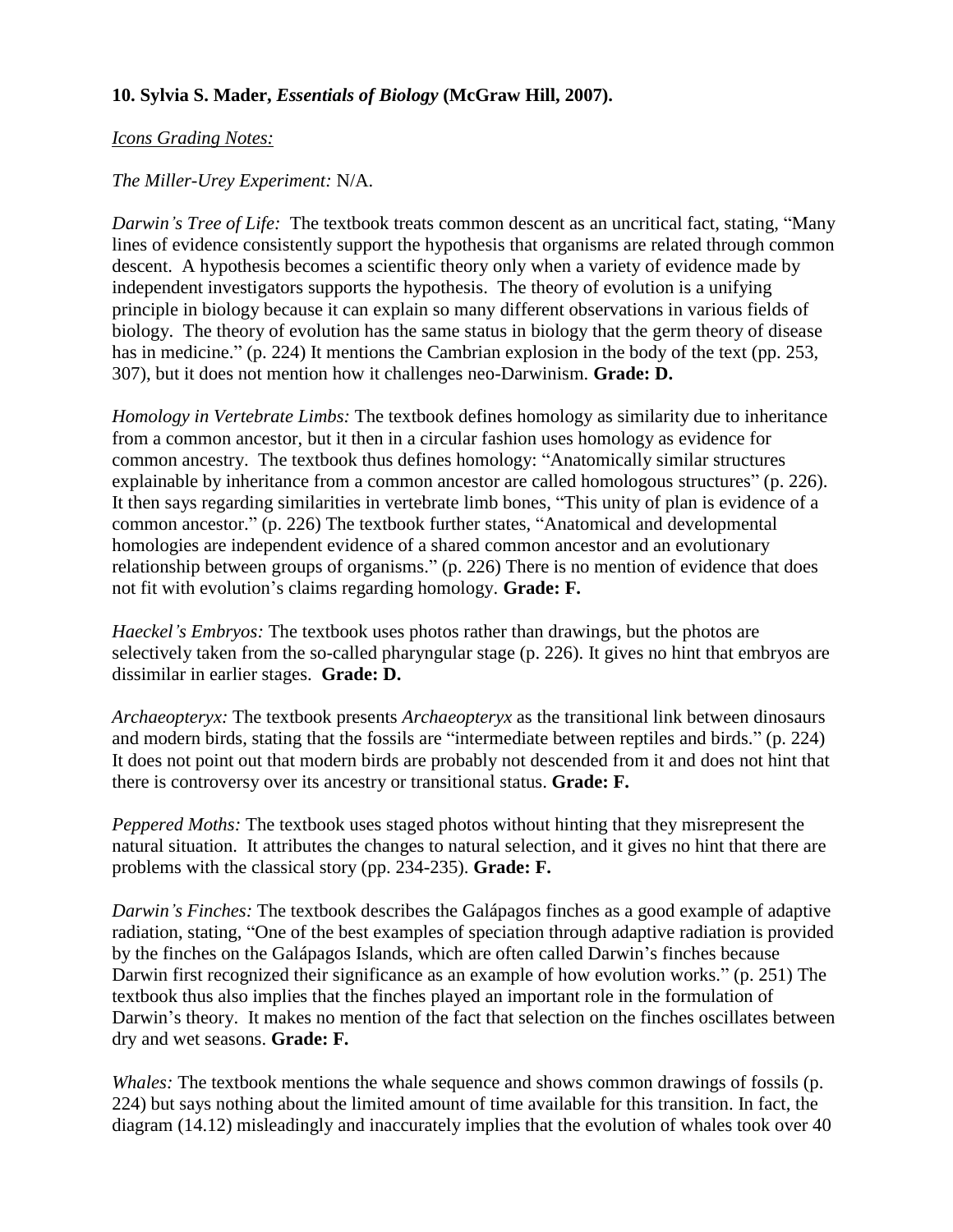million years, from around 60 mya to around 10 or 20 mya. It also does not note that fossil reconstructions may be based upon evolutionary interpretation and not hard data. **Grade: F.**

#### *Junk-DNA:* N/A.

#### *Other Notes:*

This textbook demands not just that students learn about evolution, but that they assent to it. On page 225 it asks, "Explain why evolution is no longer considered a hypothesis?" and provides the answer: "Evolution is supported by many diverse and independent lines of evidence." Then on page 229 it offers a multiple choice question where students are forced to answer that evolution is supported by multiple lines of evidence:

- 10. Evolution is considered a
	- a. hypothesis because it is supported by data from the fossil record.
	- b. hypothesis because it is supported by multiple types of data.
	- c. theory because it is supported by data from the fossil record.
	- d. theory because it is supported by multiple types of data.

Of course from the question on page 225 we know the correct answer here is intended to be "d," which forces students to claim that evolution is "supported by multiple types of data." Yet each answer choice forces students to claim that evolution is "supported." The student is not allowed to express scientific dissent from neo-Darwinian evolution. **Overall Grade: F.**

## **11. Sylvia S. Mader,** *Biology* **(McGraw Hill, 10th ed., 2010).**

## *Icons Grading Notes:*

*The Miller-Urey Experiment:* Contains Miller-Urey apparatus picture. The caption and text mislead students to think the atmosphere contained methane and ammonia (pp. 318-319). The caption states: ―Gasses that were thought to be present in the early Earth's atmosphere were admitted to the apparatus…" (p. 318) The text provides a slight qualification: "Whereas inert nitrogen gas  $(N_2)$  would have been abundant in the primitive atmosphere, ammonia  $(NH_3)$  would have been scarce." (p. 319) However, the text then goes on to claim that "ammonia would have been plentiful at hydrothermal vents," (p. 319) making no discussion of whether Miller-Urey experiments work in the deep sea environments, a location not notorious for being subject to lightning strikes. **Grade: D.**

*Darwin's Tree of Life:* The textbook treats common descent as an uncritical fact, stating, "Many different lines of evidence support the hypothesis that organisms are related through common descent," (p. 276) and "[t]he hypothesis that organisms share a common descent is supported by many lines of evidence. The fossil record, biogeography, anatomical evidence, and biochemical evidence all support the hypothesis." (p. 280) It mentions the Cambrian explosion in the body of the text (pp. 327-328), but it does not mention how it challenges neo-Darwinism. **Grade: D.**

*Homology in Vertebrate Limbs:* The textbook defines homology as resulting from common ancestry, stating: "Structures that are anatomically similar because they are inherited from a common ancestor are called homologous structures." (p. 278) However, it then uses this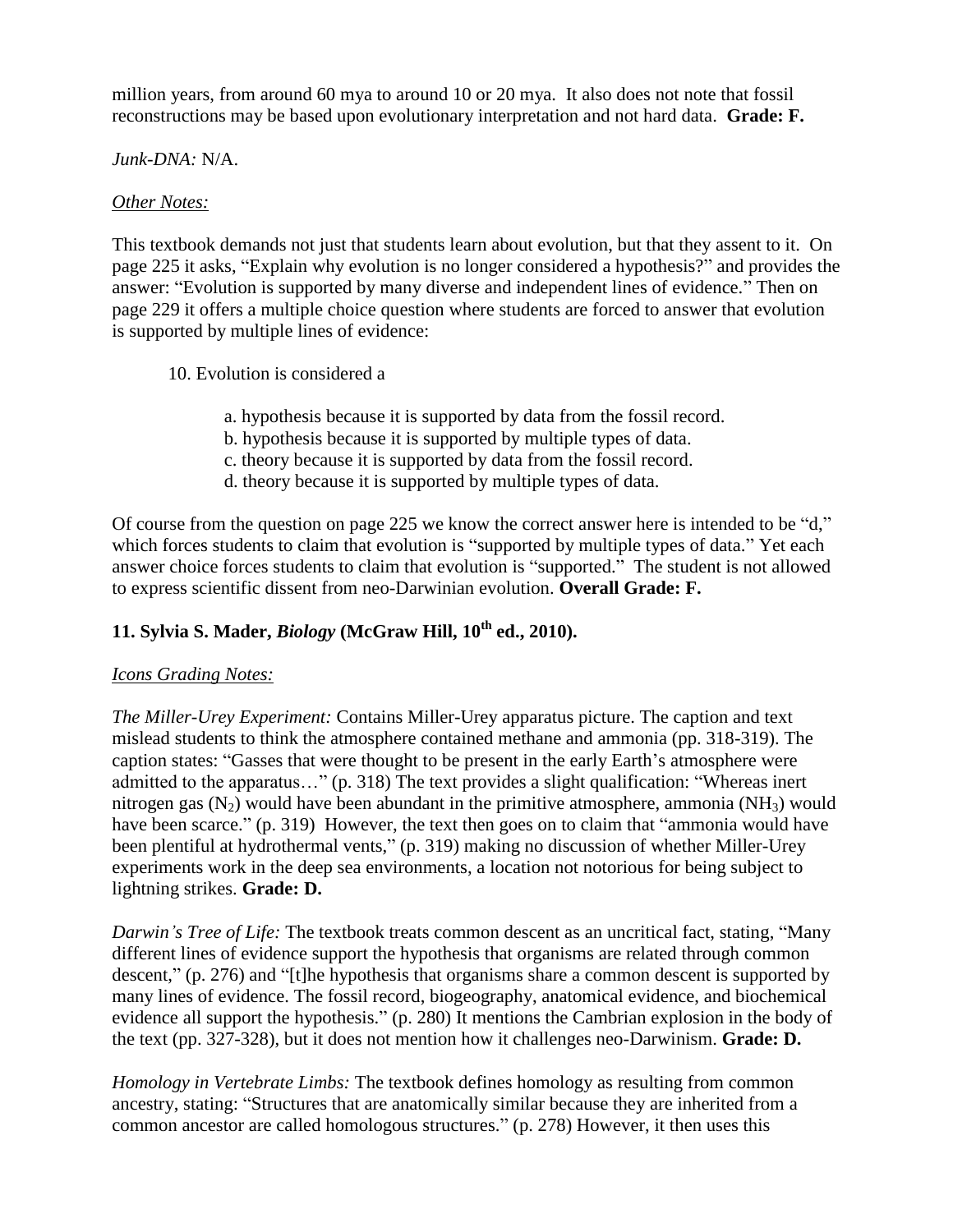evidence to argue for common ancestry, stating: "The most plausible explanation for this unit is that this basic forelimb plan belonged to a common ancestor." (p. 278) **Grade: F.** 

*Haeckel's Embryos:* The textbook uses a slightly redrawn and colorized version of Haeckel's embryo drawings with only slight alterations and states, "At these comparable developmental stages, vertebrate embryos have many features in common, which suggests they evolved from a common ancestor." (p. 278) No mention is made of differences in early stages of vertebrate embryonic development. Rather, the textbook declares, "All vertebrates inherited the same developmental pattern from their original common ancestor.‖ (p. 278) **Grade: F.**

*Archaeopteryx:* The textbook calls *Archaeopteryx* a "transitional link between dinosaurs and birds" and an "intermediate between dinosaurs and birds" (p. 276), and there is no mention of controversy over the ancestral status of *Archaeopteryx* or the hypothesis that birds evolved from dinosaurs. **Grade: F.**

*Peppered Moths:* The textbook uses staged photos and tells a story of how melanic moth frequencies shifted during the industrial revolution because "birds that eat moths are less likely to see light-colored moths against the light vegetation" and "birds are less likely to see darkcolored moths against dark vegetation." (pp. 275, 286). No mention is made of problems with the classical story. **Grade: F.**

*Darwin's Finches:* The textbook calls finches an example of "adaptive radiation" (p. 306) and textbook states the finches played a major role in the development of Darwin's theory: "Darwin" almost overlooked the finches because of their unassuming nature compared with many of the other animals in the Galápagos. However, these birds would eventually play a major role in his thoughts about geographic isolation. The finches of the Galápagos Islands seemed to Darwin like mainland finches, but they exhibited significant variety with regards to their beaks. … Later, Darwin speculated as to whether these different species of finches could have descended from a type of mainland finch." (p. 270) "Darwin had formed his natural selection hypothesis by observing the distribution of tortoises and finches on the Galápagos Islands.‖ (p. 275) It also implies that there was unidirectional selection in the finches, stating: "In times of drought, when only large seeds were available, birds with larger beaks were favored." (p. 295) There is no mention of oscillating selection leading beak sizes to revert after the drought. **Grade: F.**

*Whales:* The textbook says that "transitional fossils" are "evidence that whales evolved from land-based ancestors." (p. 276) Fossil reconstructions are shown (p. 276, 300), but no mention is made that there may be evolutionary interpretation of these fossils. Moreover, there is no mention of the short timescale of whale evolution or any problems with neo-Darwinian evolution of this transition. **Grade: F.**

*Junk-DNA:* This textbook states that much non-coding DNA may have function: "Recently, scientists observed that between 74% and 93% of the genome is transcribed into RNA, including many of these unknown sequences. Thus, what was once thought to be a vast junk DNA wasteland may be much more important than once thought and play active roles in the cell." (p. 257) However, it does not note that junk-DNA paradigm was the result of evolutionary thinking, instead implying that Darwinian selection caused them to suspect function for non-coding DNA. As a result, it gets not a C but a C–. **Grade: C-.**

#### *Other Notes:*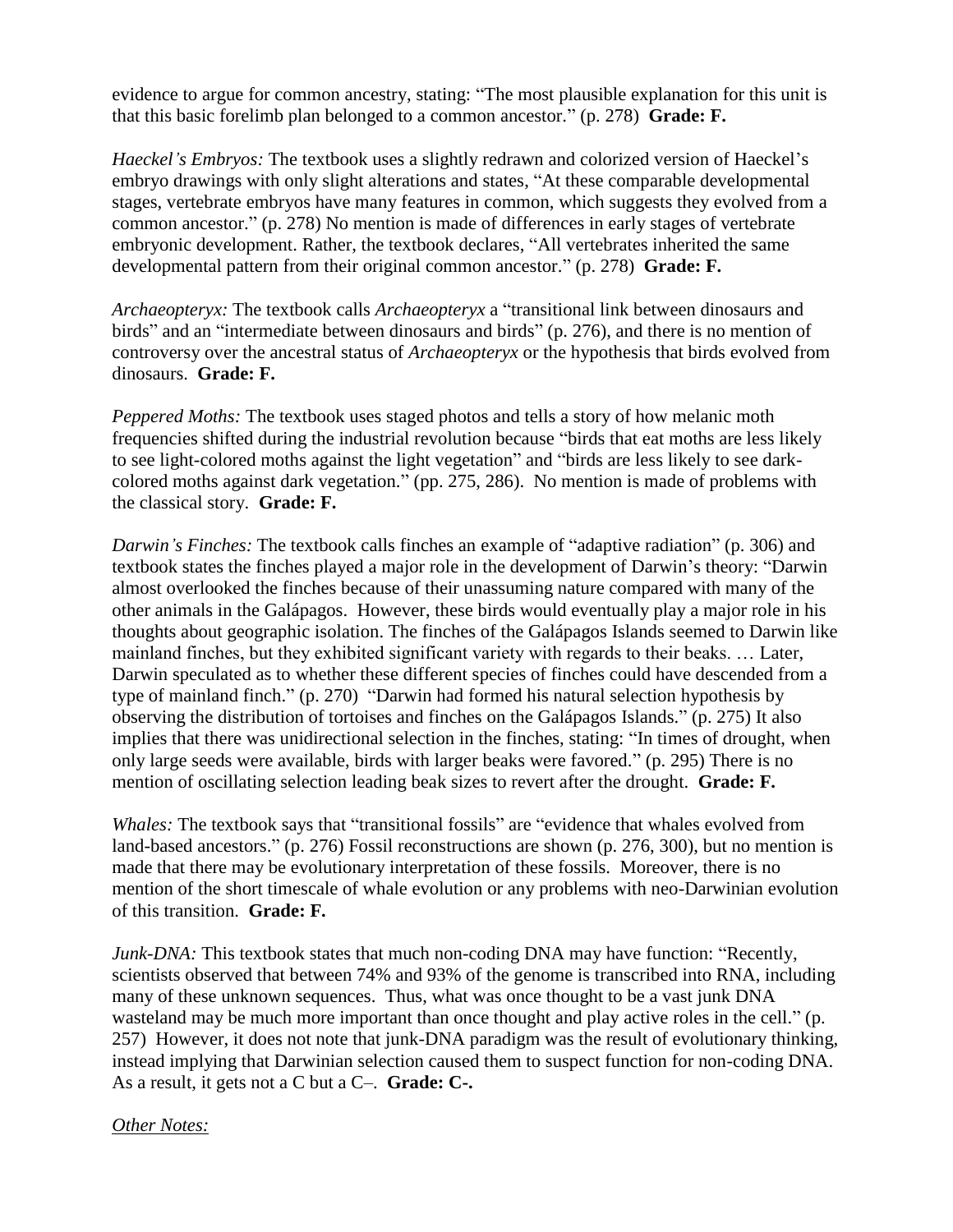This 2010 textbook is particularly bad in that it uses a slightly altered and colorized redrawing of Haeckel's original embryo drawings, and states: "At these comparable developmental stages, vertebrate embryos have many features in common, which suggests they evolved from a common ancestor."<sup>xiv</sup> Consider the diagram below comparing Haeckel's original drawings (left) to Mader's figure (right):



## **Overall Grade: F.**

## **12. Sylvia S. Mader, Jeffrey A. Isaacson, Kimberly G. Lyle-Ippolito, Andrew T. Storfer,**  *Inquiry Into Life* **(13th ed., McGraw Hill, 2011).**

## *Icons Grading Notes:*

*The Miller-Urey Experiment:* The textbook contains a graphic showing the Miller-Urey experiment and the caption states "Gases that were thought to be present in the early Earth's atmosphere were admitted to the apparatus..." (p. 543) The text itself even states that methane and ammonia were spewed into the early earth's atmosphere: "In the early Earth, volcanoes" erupted constantly, and the first atmospheric gases would have consequently contained methane  $(CH<sub>4</sub>)$ , ammonia (NH<sub>3</sub>), and hydrogen  $(H<sub>2</sub>)$ ." (p. 542) There is no mention of the experiment's flaws, and no indication in the text that these gases were not present on the early earth. **Grade: F.**

*Darwin's Tree of Life:* The textbook treats the tree of life hypothesis as a fact, showing diagrams showing organisms are related without any skepticism whatsoever (pp. 550, 564, . It states: ―Because of descent with modification, all living things share the same fundamental characteristics: they are made of cells, take chemicals and energy from the environment, respond to external stimuli, and reproduce…. Many fields of biology provide evidence that evolution through descent with modification occurred in the past and is still occurring." (p. 545) While a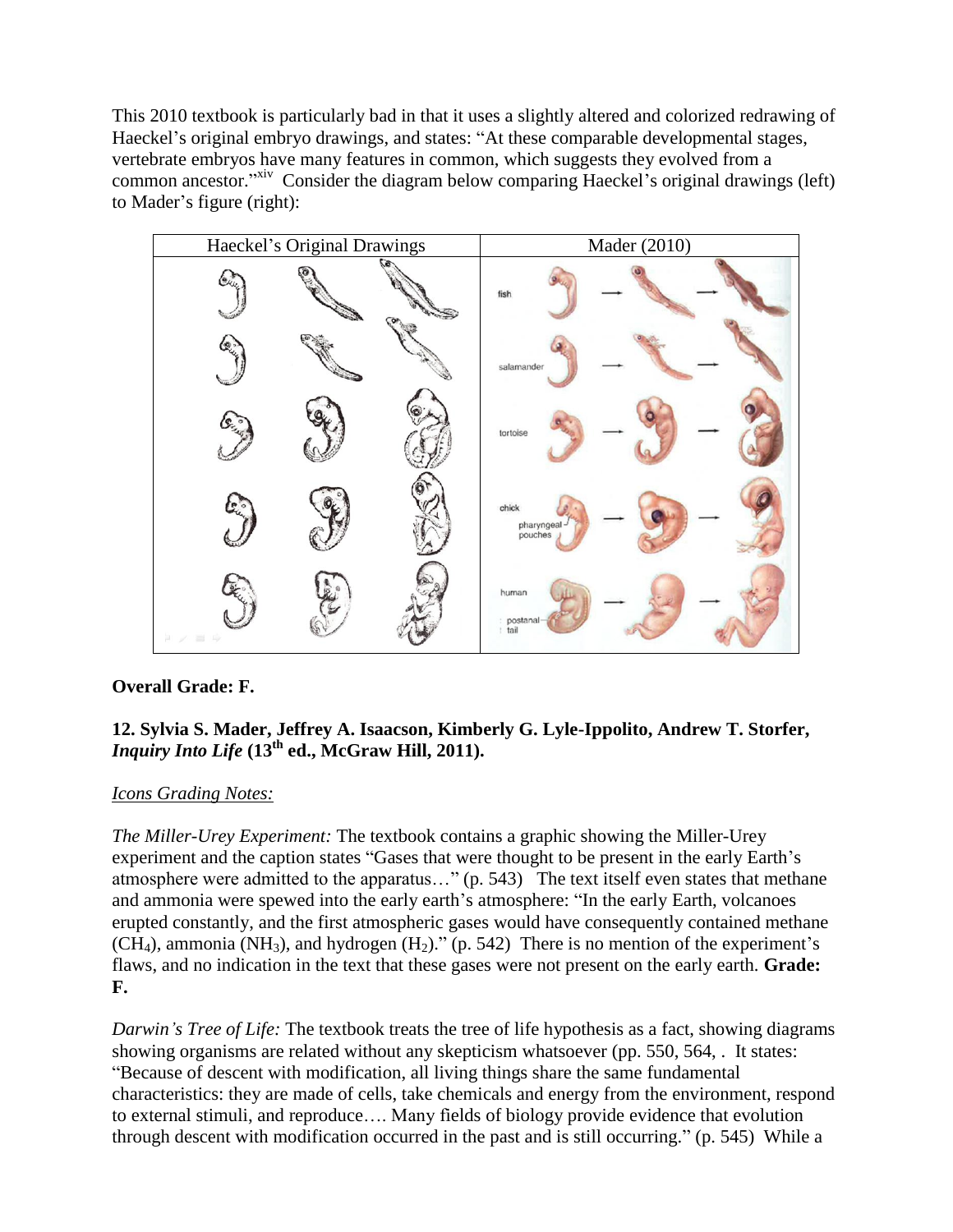geological timescale does show the Cambrian period and notes that this is when invertebrate phyla appear (p. 546), there is no mention of the Cambrian explosion. **Grade: F.**

*Homology in Vertebrate Limbs:* This textbook provides a classic example of the circular reasoning used to support common ancestry through homology. The textbook defines homology as follows: "Structures that are inherited from a common ancestor are called homologous structures." (p. 549) It then uses homology as evidence for common ancestry: "Homologous structures provide evidence of a common ancestor." (p. 549) It does not cite any evidence that does not fit with homology. **Grade: F.**

*Haeckel's Embryos:* The textbook uses a slightly redrawn and colorized version of Haeckel's embryo drawings with only slight alterations and states, "At these comparable developmental stages, vertebrate embryos have many features in common, which suggests they evolved from a common ancestor." (p. 549) It does note that "These embryos are not drawn to scale" (p. 549) but no details are given about actual differences between embryos. **Grade: F.**

*Archaeopteryx:* In a caption titled "Transitional fossils," the textbook states *Archaeopteryx* "has features of both birds and dinosaurs." (p. 545) The text states "The fossil clearly seems to be an intermediate form between dinosaurs and birds."  $(p. 545)$  It calls it "the first bird"  $(p. 545)$  but does not point out that modern birds are probably not descended from it, and does not hint at any controversy over its ancestry or transitional status. **Grade: F.**

*Peppered Moths:* The textbook contains staged drawing with photos showing, with the drawing showing light and dark moths next to light and dark tree trunks. It states: "(Left) Light-colored moths are more frequent in the populations because birds that eat moths are less likely to see light-colored peppered moths against light vegetation. (Right) Dark-colored moths are more frequent in the population because birds are less likely to see dark-colored moths against dark vegetation." (p. 552) It does not mention Kettlewell by name but asserts the classic results of his experiments as true, stating "Predatory birds are the selective agent that causes the makeup of the populations to vary. When dark-colored moths rest on light trunks in a nonpolluted area, they are seen and eaten by these birds. With pollution, the trunks of trees darken, so light-colored moths stand out and are eaten more than dark-colored moths. … evolution has occurred because a selective force (predatory birds) favored one genotype over another." (p. 552) It thus has all the elements of the inaccurate claims about Kettlewell's classical experiments but mentions no flaws in these conclusions. **Grade: F.**

*Darwin's Finches:* N/A. The textbook states "Darwin's finches are an example of adaptive radiation" (p. 561) but does not discuss studies showing that beak sizes changed in response to climate. As a result, there is not enough information to evaluate this icon.

*Whales:* The textbook states that "In recent years the fossil record has yielded an incredible parade of fossils that link modern whales and dolphins to land ancestors." (p. 549) It shows a reconstruction of *Ambulocetus* but does not mention that some evolutionary interpretation may have gone into the reconstruction. Moreover, it mentions the age of *Ambulocetus* ("50 MYA") but says nothing about the overall rapid timeline in which whales evolved or problems that might pose for neo-Darwinian evolution. **Grade: F.**

*Junk-DNA*: The textbook notes that much junk-DNA is now thought to have function: "noncoding DNA, once dismissed as 'junk DNA,' is now thought to serve many important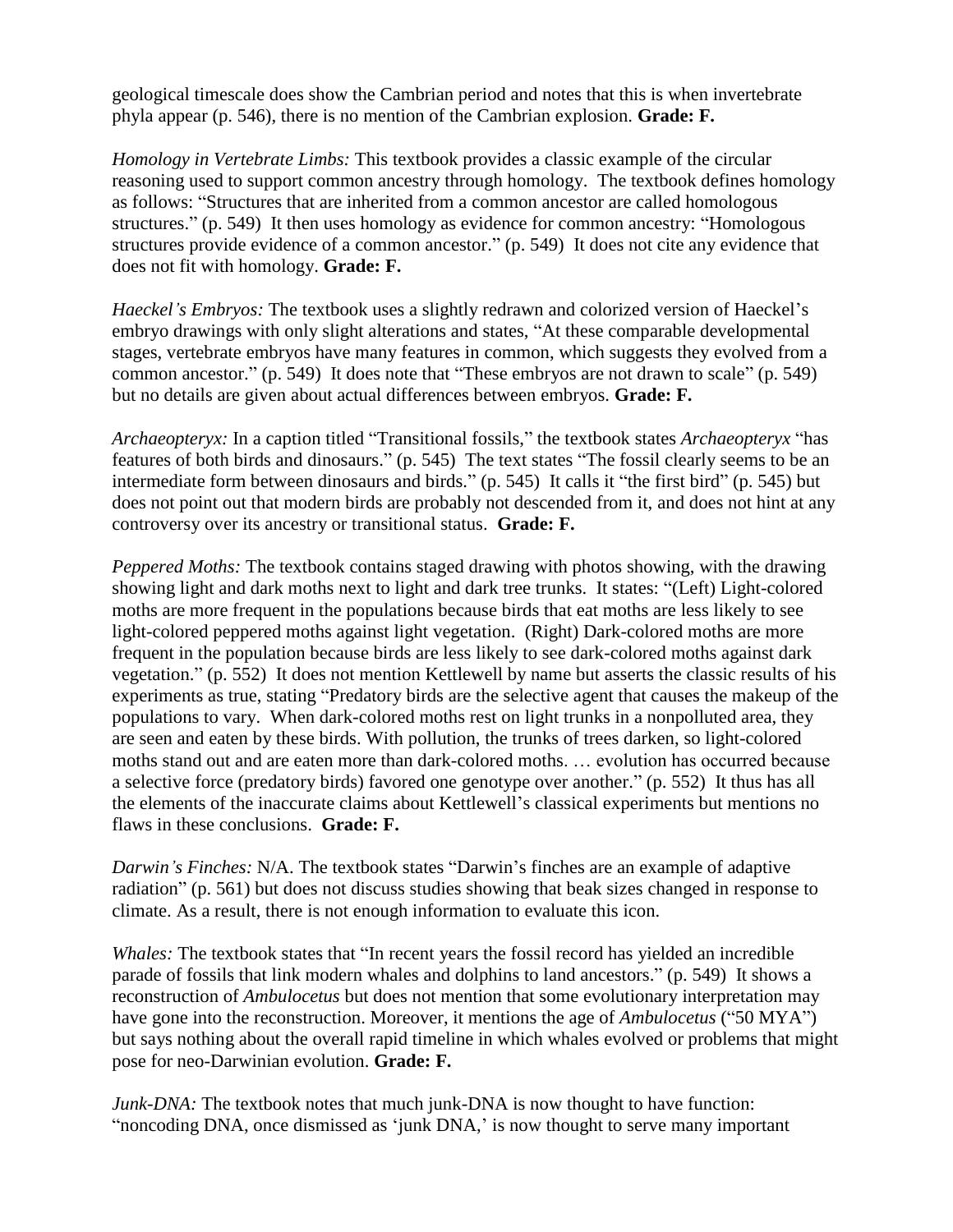functions and has piqued the curiosity of many investigators." (p. 534) It further notes that some noncoding DNA "is transcribed into ribosomal RNA and transfer RNA" and "The rest of the genome is comprised of transposable elements (or transposons), repetitive DNA elements, and sequences with unknown function" and "a transposon sometimes acts like a regulator gene." (p. 534) It goes on to say regarding repetitive elements that "Although many scientists still dismiss them as having no function, others point out that the centromeres and telomeres of chromosomes are composed of repetitive elements and, therefore, repetitive DNA elements may not be as useless as once thought." (p. 534) Regarding introns, it notes that "The presence of introns allows exons to be put together in various sequences so that different mRNAs and proteins can result from a single gene." (p. 535) It does not note that junk DNA thinking came from neo-Darwinism or that it has hindered research. **Grade: C.**

#### *Other Notes:*

The textbook takes a dogmatic approach to the natural chemical origin of life stating "the very first life had to come from nonliving chemicals." (p. 542) It also promotes the cytochrome c tree as being consistent with the standard phylogeny, stating "These biochemical data are consistent with those provided by a study of the fossil record and comparative anatomy." (p. 550) Such cherry picking of data ignores conflicts between trees, such as the cytochrome b tree. As one article in *Trends in Ecology and Evolution* reported: "[T]he mitochondrial cytochrome b gene implied . . . an absurd phylogeny of mammals." $x_v$  It states that "Our understanding of evolutionary biology has helped doctors treat patients" (p. 565) when dealing with antibiotic resistance, ignoring that doctors actually fight antibiotic resistance by relying on the fact that there are *limits* to how much microorganisms can evolve. It dogmatically states "The fossil" record and biogeography, as well as studies of comparative anatomy and development, and biochemistry, all provide evidence for evolution"  $(p. 566)$  – ignoring much data that is contrary to these claims. It states that "All organisms have certain biochemical molecules in common, and these chemical similarities indicate the degree of relatedness" (p. 566), again ignoring contrary data. Finally, this 2011 textbook provides another example that uses recolorized and slightly redrawn versions of Haeckel's inaccurate drawings: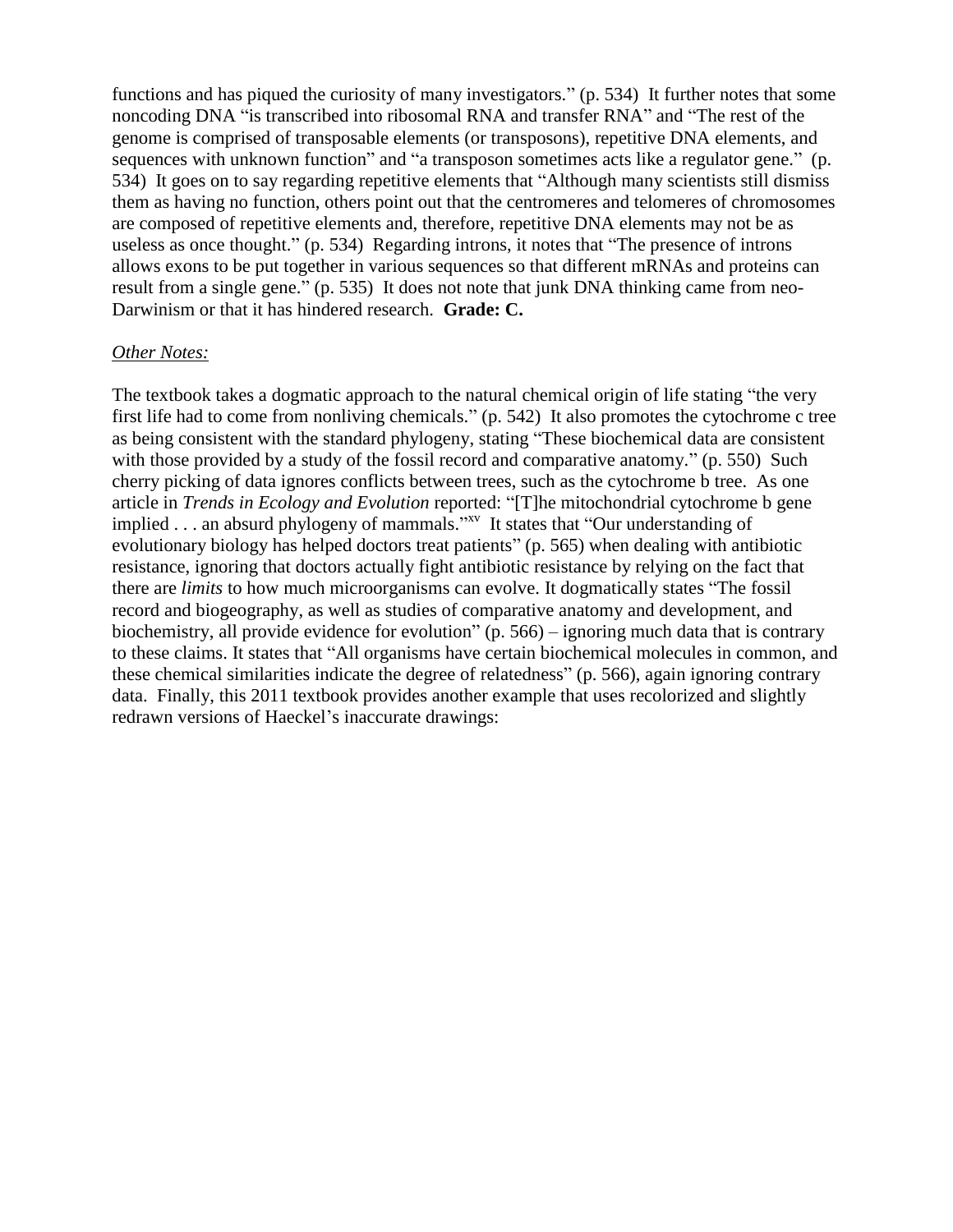

## **Overall Grade: F.**

## **13. Kenneth R. Miller and Joseph Levine,** *Biology* **(Prentice Hall, 2008) (Teacher's Edition).**

## *Icons Grading Notes:*

*The Miller-Urey Experiment:* Contains Miller-Urey apparatus picture. The caption misleads students to think the atmosphere contained methane and ammonia, stating: "This and other experiments suggested how simple compounds found on the early Earth could have combined to form the organic compounds needed for life."  $(p. 424)$  The text, however, gives a slight qualification, though it is still misleading: "Miller and Urey's experiments suggested how mixtures of the organic compounds necessary for life could have arisen from simpler compounds present on a primitive Earth. Scientists now know that Miller and Urey's original simulations of Earth's atmosphere were not accurate." Amazingly, though the text suggests that the atmosphere was "not accurate," the teachers' instructions in the margin states "Ask: Why did Miller and Urey use a mixture of nitrogen, hydrogen, methane and ammonia in their apparatus? (Because this mixture of gases resembles Earth's early atmosphere)." (p. 424) So the text and the caption and the teachers' notes expressly contradict one-another. The text does contain the helpful comment, however, that "[a] stew of organic molecules is a long way from a living cell and the leap from nonlife to life is the greatest gap in scientific hypotheses of Earth's early history." (p. 425) **Grade: D-.**

*Darwin's Tree of Life:* The textbook treats common descent as an uncritical fact, stating, "If we look far enough back, the logic concludes, we could find the common ancestor of all living things. This is the principle known as common descent. According to this principle, all species—living and extinct—were derived from common ancestors. Therefore, a single 'tree of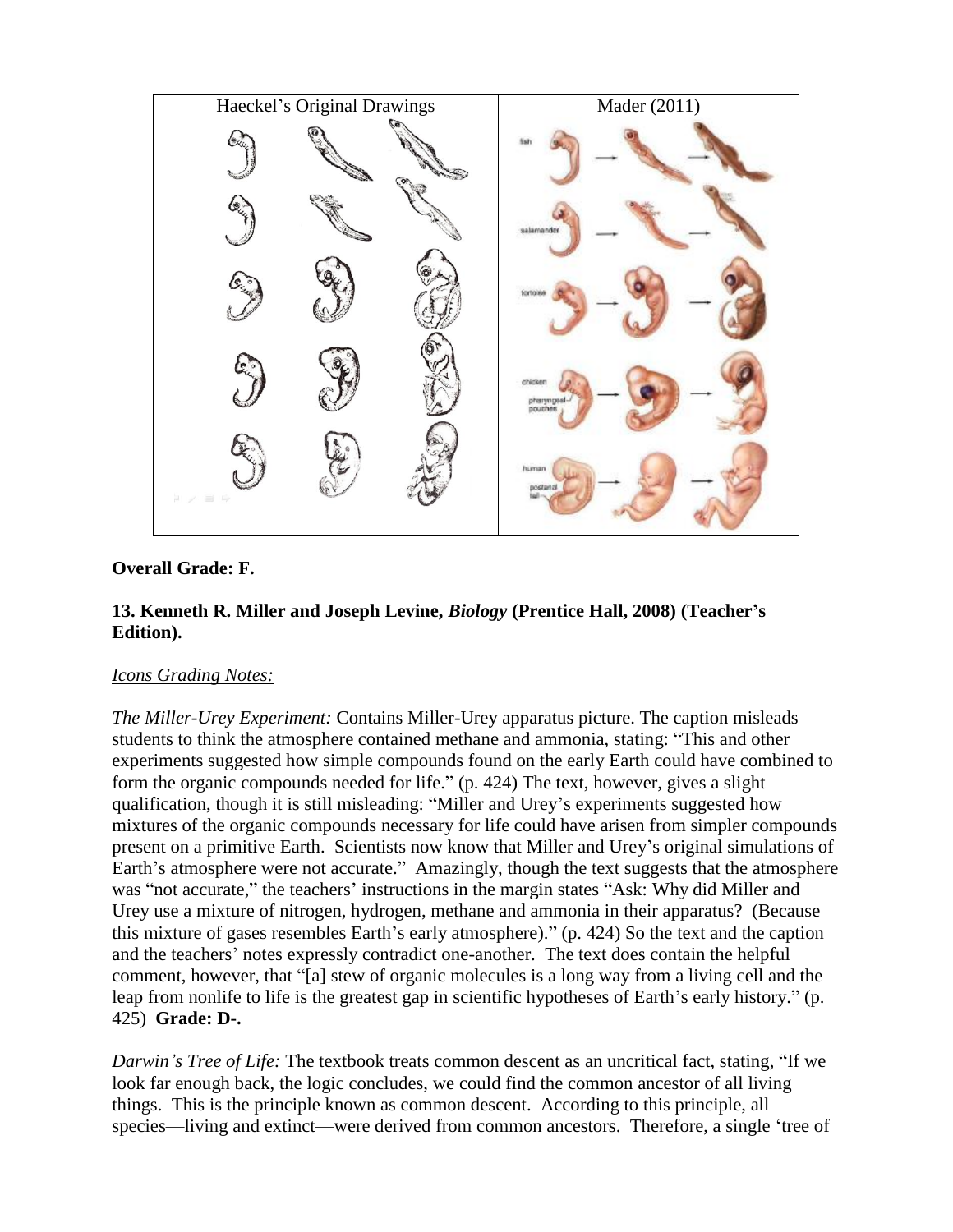life' links all living things." (p. 382) It mentions the Cambrian explosion in the body of the text (pp. 430, 746), but it does not mention how it challenges neo-Darwinism. **Grade: D.**

*Homology in Vertebrate Limbs:* This textbook cites homology as relating to structure and development but then cites it as evidence for common ancestry. It states: "Structures that have different mature forms but develop from the same embryonic tissues are called homologous structures," and then it claims homology is evidence for common ancestry, stating: "Homologous structures provide strong evidence that all four-limbed vertebrates have descended, with modifications, from common ancestors." (p. 384) There is no mention of contrary data. **Grade: D.**

*Haeckel's Embryos:* The textbook uses photos rather than pictures, but the photos are selectively taken from one particular stage where they are similar (p. 385). The caption reads, "In their early stages of development, chickens, turtles, and rats look similar, providing evidence that they shared a common ancestry." (p. 385) The text states that "[t]he early stages, or embryos, of many animals with backbones are very similar." (p. 385) No mention is made that early stages are actually not similar. However, it notes that "the biologist Ernst Haeckel fudged some of his drawings to make the earliest stages of some embryos seem more similar than they actually are!" (p. 385) Since it notes that the early stages can be overstated, but nonetheless still misstates the nature of the actual similarities, it will receive a D+. **Grade: D+.**

*Archaeopteryx:* The textbook presents *Archaeopteryx* as a "transitional species with characteristics of both dinosaurs and birds," but it notes that, along with other fossils, "None of the animals are direct ancestors of modern birds." (p. 807) There is no mention that of controversy over claims that dinosaurs are the ancestors of birds. **Grade: C.**

## *Peppered Moths:* N/A.

*Darwin's Finches:* The textbook states that finches are an example of "adaptive radiation" (p. 436). The textbook implies that the Galápagos finches played an important role in the formulation of Darwin's theory, stating: "some of the most important studies of natural selection in action involve descendants of the finches that Darwin observed in the Galápagos Islands. Those finch species looked so different from one another that when Darwin first saw them, he did not realize they were all finches. He thought they were blackbirds, warblers, and other kinds of birds. The species he examined differed greatly in the sizes and shapes of their beaks and in their feeding habits … Some species fed on small seeds, while others ate large seeds with thick shells. … Once Darwin realized that these birds were all finches, he hypothesized that they had descended from a common ancestor. Over time, he proposed natural selection shaped the beaks of different bird populations as they adapted to eat different foods." (p. 406) It makes no mention that beak sizes returned to normal after the drought, instead implying there was net change, stating: "average beak size in that finch population increased dramatically over time. This change in beak size is an example of directional selection operating on an anatomical trait." (p. 407) **Grade: F.**

## *Whales:* N/A.

*Junk-DNA*: The textbook weakly suggests that noncoding DNA may have function, stating: "Why do cells use energy to make large RNA molecules and then throw parts of it away? That's a good question, and biologists still do not have a complete answer to it. Some RNA molecules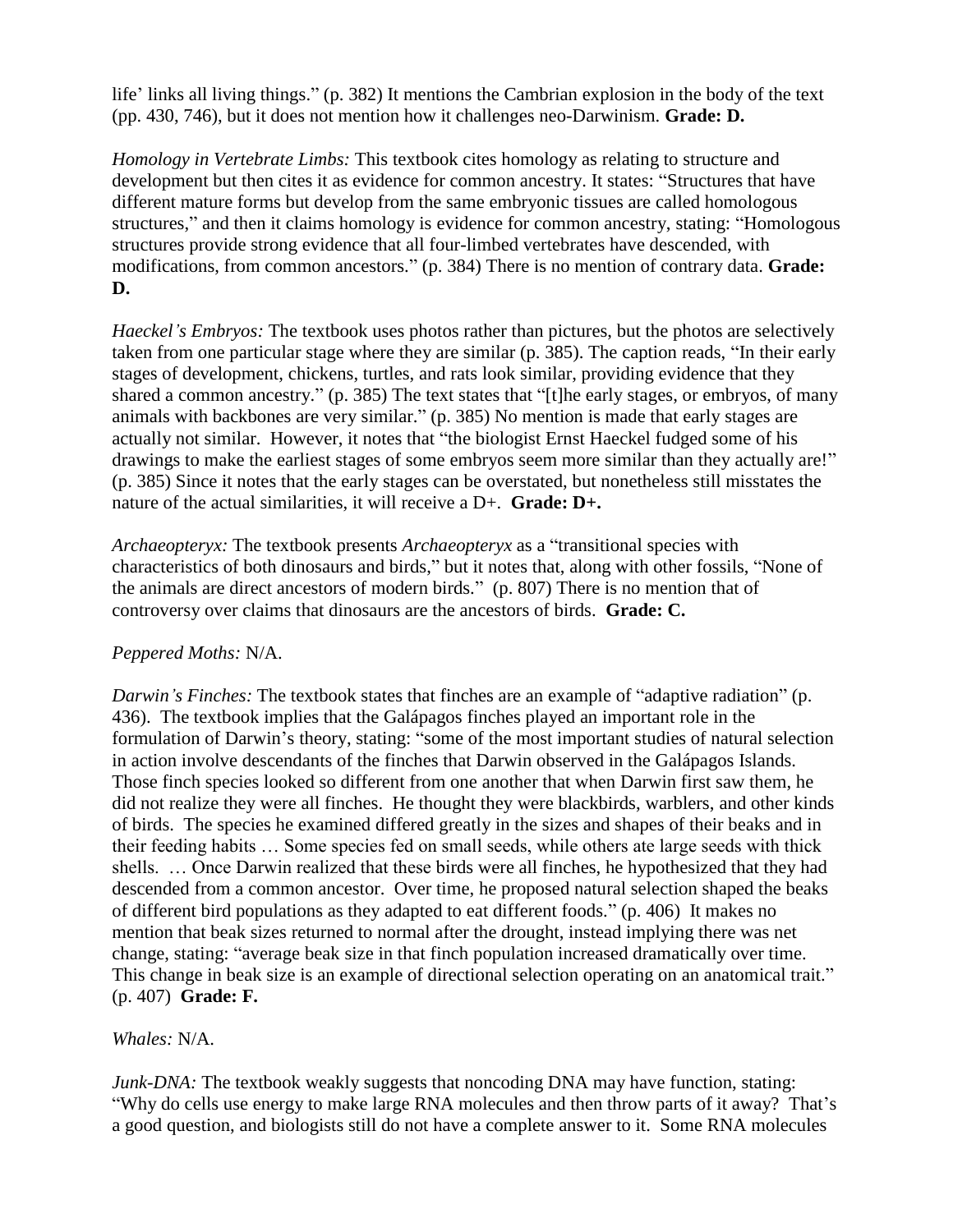may be cut up and spliced in different ways in different tissues, making it possible for a single gene to produce several different forms of RNA. Introns and exons may also play a role in evolution. This would make it possible for very small changes in DNA sequences to have dramatic effects in gene expression." (p. 302) However, since it does not claim that they are positively junk, it receives a D+. **Grade: D+.**

#### *Other Notes:*

Providing another example of the faux inquiry-based learning employed when teaching evolution, this textbook asks students, "Why do you think that birds evolved from dinosaurs?" tacitly implying that students are not permitted to think otherwise. (p. 807) The textbook likewise instructs teachers to "[e]xplain that scientists do not dispute the fact that evolution has occurred, because so much evidence supports it." (p. 369) The textbook later presents a section titled "Strengths and Weaknesses of Evolutionary Theory," (p. 386) but again this appears to be more faux-inquiry. The first sentence of this section states: "Scientific advances in many fields of biology, along with geology and physics, have confirmed and expanded most of Darwin's hypotheses." (p. 386) It seems that for these authors, "strengths and weaknesses" means there are strengths, but no weaknesses, are presented. **Overall Grade: D.**

## **14. Kenneth R. Miller and Joseph Levine,** *Biology* **(Pearson, 2010).**

#### *Icons Grading Notes:*

*The Miller-Urey Experiment:* The textbook shows a drawing of Miller's apparatus (p. 554) and claims it "suggested how mixtures of organic compounds necessary for life could have arisen from simpler compounds on a primitive Earth." (p. 554) The text does say that "[o]ur knowledge of Earth's early atmosphere has grown since Miller and Urey's early work," (p. 554) but it leaves it to the student to figure out that Miller was wrong to use methane and ammonia, since the actual earth's atmosphere probably contained carbon dioxide, water vapor, and nitrogen. In fact, it suggests that even "accurate mixtures" can produce important biomolecules. (p. 554) **Grade: D.**

*Darwin's Tree of Life:* The textbook treats common descent as an absolute fact, stating that "tree-thinking' implies all organisms are related," "[f]ar enough back are the common ancestors of all living things," and "[a] single 'tree of life,' then, links all living things." (p. 464) It further states that Darwin's theory "unites all living things in a single tree of life." (p. 447) It does mention the Cambrian explosion but does not mention how it challenges neo-Darwinism. **Grade: D.**

*Homology in Vertebrate Limbs:* In contrast to the previous edition, this textbook contains a striking example of circularity in the definition of homology. In two consecutive sentences it first defines homology as resulting from inheritance from a common ancestor then states that homologous structures are evidence that the two organisms share a common ancestor. It thus states: "Structures that are shared by related species and have been inherited from a common ancestor are called homologous structures. According to evolutionary theory, organisms that share homologous structures have descended, with modification, from a common ancestor." (p. 468) In fact, it further states that homologous structures can "help determine how recently species shared a common ancestor." (p. 468) There is no mention of contrary data. **Grade: F.**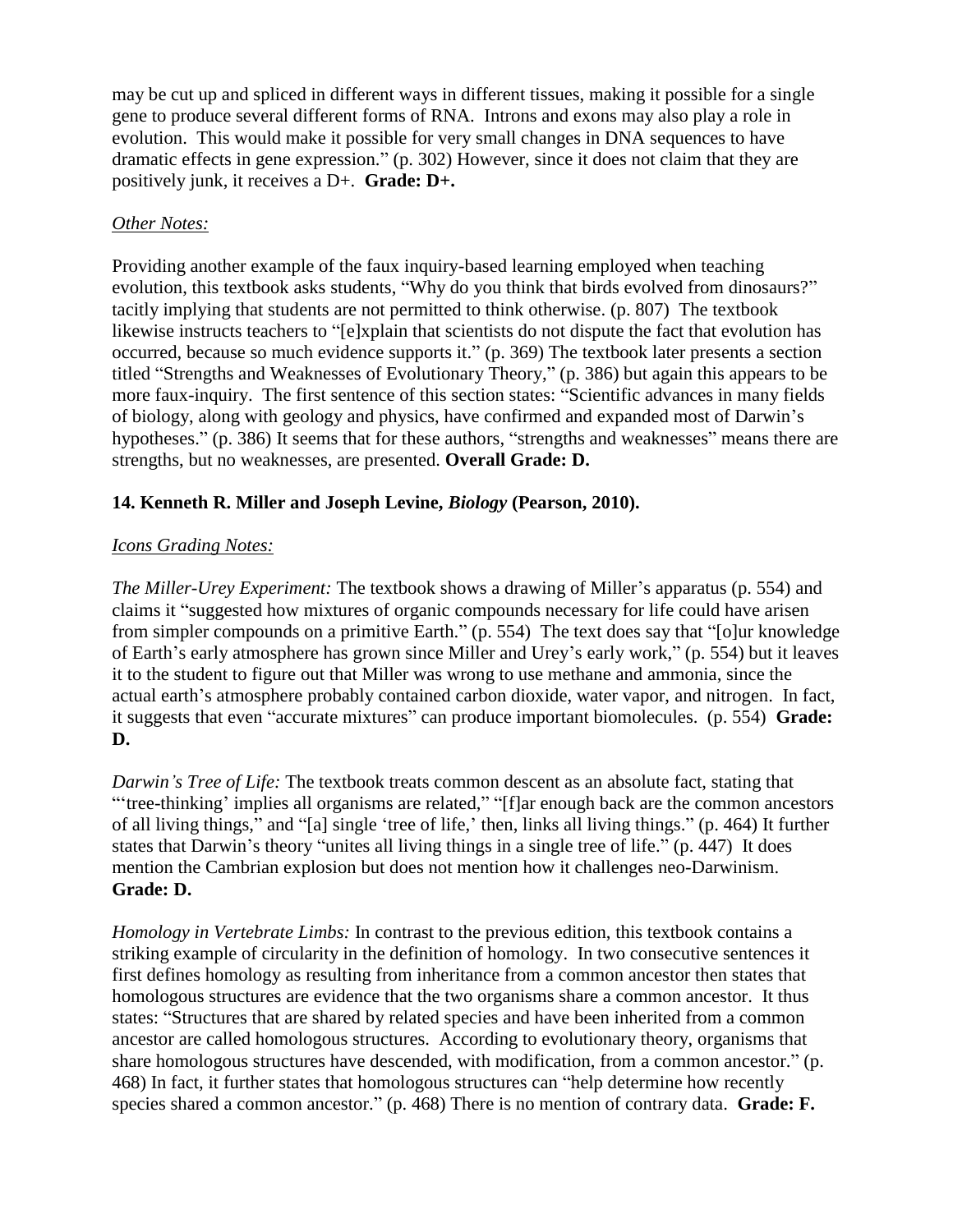*Haeckel's Embryos:* This textbook does not fit the usual method of presenting embryological evidence for evolution in that it contains no photos or drawings at all, yet it also makes no mention that early vertebrate embryos are different. Instead, it presents a pro-evolution view of embryology that misrepresents the evidence, stating: "Researchers noticed a long time ago that the early developmental stages of many animals with backbones (called vertebrates) look very similar. Recent observations make clear that the same groups of embryonic cells develop in the same order and in similar patterns to produce many homologous tissues and organs in vertebrates. For example, despite the very different adult shapes and functions of limb bones, all those bones develop from the same clumps of embryonic cells. Evolutionary theory offers the most logical explanation for these similarities in patterns of development. Similar patterns of embryological development provide further evidence that organisms have descended from a common ancestor." (p. 469) Despite the inaccurate statements given regarding embryology, because it does not use misleading drawings, it will receive a C-. **Grade: C-.**

*Archaeopteryx:* The textbooks presents *Archaeopteryx* as a transitional link between dinosaurs and modern birds, stating it and other fossils have "done a lot to 'connect the dots' between modern birds and their dinosaur ancestors" and that *Archaeopteryx* "was a bird that showed both dinosaur characteristics (teeth, bony tail) and bird characteristics (flight feathers)." (p. 763) No hint of controversy over its transitional status is given. **Grade: F.**

#### *Peppered Moths:* N/A.

*Darwin's Finches:* The textbook calls the finches an example of adaptive radiation. (p. 551) The textbook implies that the Galápagos finches played an important role in the formulation of Darwin's theory, stating: "Darwin noticed several types of small brown birds on the islands with beaks of different shapes. He thought that some were wrens, some were warblers, and some were blackbirds. … the little brown birds that Darwin thought were wrens, warblers, and blackbirds were actually all species of finches! They, too, were found nowhere else, though they resembled a South American finch species … Darwin was stunned by these discoveries. He began to wonder whether different Galápagos species might have evolved from South American ancestors. He spent years filling notebooks with ideas about species and evolution. … Once Darwin learned that the birds were all finches, he hypothesized that they had descended from a common ancestor. Darwin noted that several finch species have beaks of very different sizes and shapes. Each species uses its beak like a specialized tool to pick up and handle its food… Darwin proposed that natural selection had shaped the beaks of different bird populations as they became adapted to eat different foods." (pp. 452-453, 471-472) The textbook does not mention oscillating evolution, stating that "average beak size in this finch population has increased dramatically," (p. 472) never mentioning that beak sizes return to normal after the drought. **Grade: F.**

*Whales:* The textbook mentions the whale sequence, claiming that "researchers have found many related fossils that show how modern whales evolve from ancestors that walked on land." (p. 466) It claims that the drawings are "reconstruction[s] based on fossil evidence" (p. 466) and thus makes no mention that interpretations might not be based upon hard data. No mention is made of the timescale. Polemical language is used, saying, "The evidence we do have, however, tells an unmistakable story of evolutionary change." (p. 467) Grade: F.

*Junk-DNA:* N/A.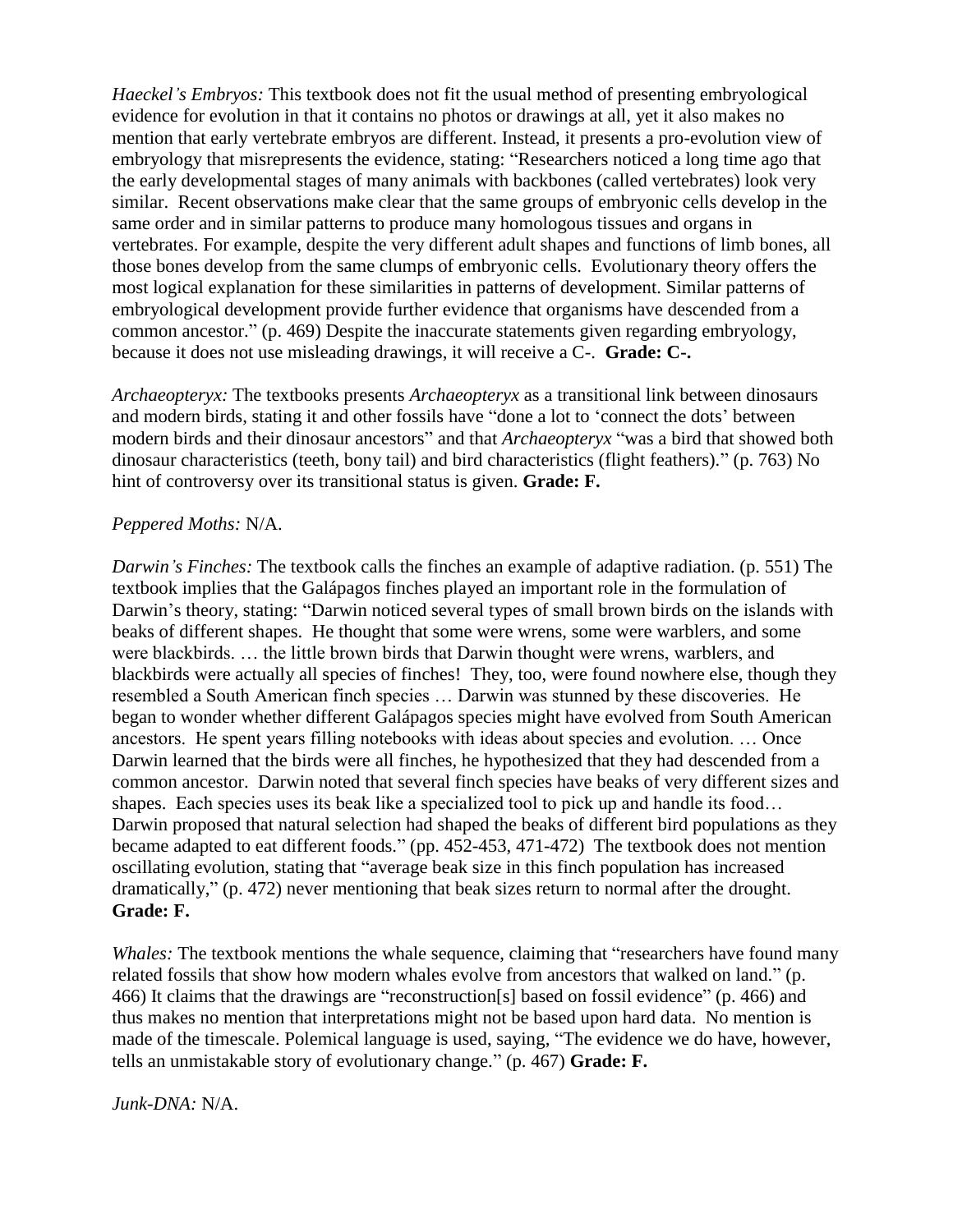#### *Other Notes:*

This textbook is highly dogmatic in its treatment of evolution. It quotes coauthor Joseph Levine stating: "Darwin's theory of evolution by natural selection is often called 'the most important scientific idea that anyone has ever had.' Evolutionary theory provides the best scientific explanation for the unity and diversity of life. It unites all living things in a single tree of life and reminds us that humans are a part of nature. As researchers explore evolutionary mysteries, they continue to marvel at Darwin's genius and his grand vision of the natural world." (p. 447) This makes it all the more ironic that in the earlier pages of the book, the authors state: "Good scientists are skeptics, which means that they question existing ideas and hypotheses," and ―[s]cientists must remain open-minded, meaning that they are willing to accept different ideas that may not agree with their hypothesis." Does it sound like they are applying such a scientific approach to evolution? **Overall Grade: F.**

## **15. National Geographic, Alton Biggs, Lucy Daniel, Edward Ortleb, Peter Rillero, Dinah Zike,** *Life Science* **(McGraw Hill, Glencoe, 2005).**

## *Icons Grading Notes:*

*The Miller-Urey Experiment:* The textbook contains a diagram explaining the Miller-Urey experiment, even though it does not depict the apparatus itself. The caption claims that "Stanley" Miller and Harold Urey sent electric currents through a mixture of gases like those thought to be in Earth's early atmosphere. When the gases cooled, they condensed to form an ocean-like liquid that contained materials such as amino acids, found in present-day cells." (p. 20) The text further states, "Although the Miller-Urey experiment showed that chemicals found in living things could be produced, it did not prove that life began that way."  $(p. 21)$  There is no qualification of any of these statements and the reader is left with the impression that the experiments produced amino acids in earthlike conditions. **Grade: F.**

*Darwin's Tree of Life:* The textbook treats common ancestry as fact, without question, even including a diagram purporting to show the history of life from bacteria all the way to humans. (p. 166) There is no mention of the Cambrian explosion. **Grade: F.**

*Homology in Vertebrate Limbs:* The textbook defines homology in terms of common ancestry and common origin stating: "Body parts that are similar in origin and structure are called homologous." (p. 168) It then portrays homology as evidence for common ancestry: ―Homologous structures also can be similar in function. They often indicate that two or more species share common ancestors."  $(p. 168)$  There is no mention of data that does not fit with claims of homology. **Grade: F.**

*Haeckel's Embryos:* The textbook shows drawings of embryos that, while not Haeckel's original drawings, are re-drawings that nonetheless grossly obscure the differences between early embryos (p. 167). The text states, "Similarities in the embryos of fish, chickens, and rabbits show evidence of evolution." (p. 167) The text also states that "similarities suggest an evolutionary relationship among all vertebrate species." (p. 167) There is no mention of dissimilarity. **Grade: F.**

*Archaeopteryx:* The textbook says regarding *Archaeopteryx*, "The 150-million-year-old fossil was an ancestor of birds, and was named *Archaeopteryx*" (p. 397) and "is considered a link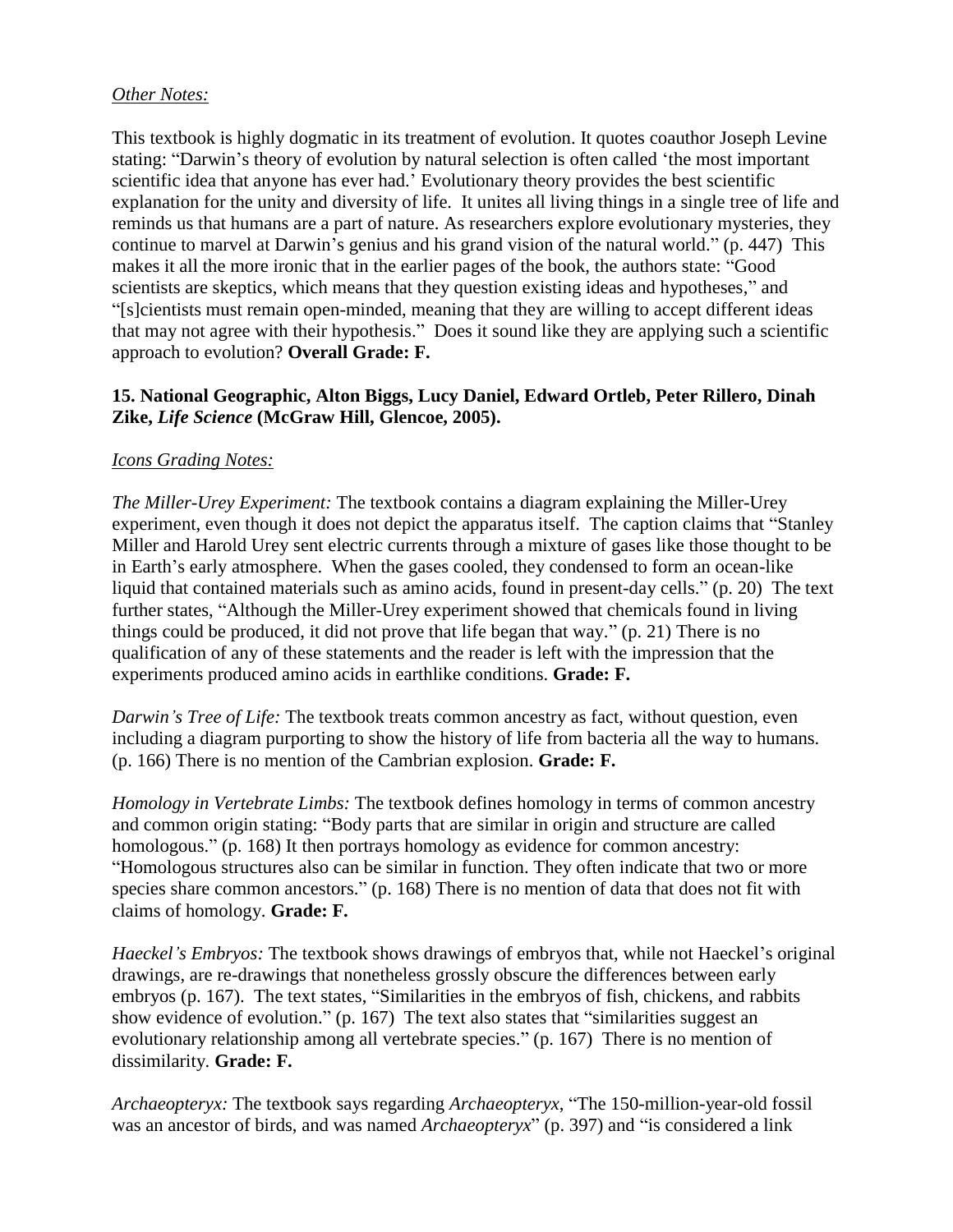between reptiles and birds.‖ (p. 435) It thus postures *Archaeopteryx* as an ancestor of birds, but makes no mention of controversy regarding its ancestral status, or controversy over the general hypothesis that birds evolved from reptiles. It states, "Some scientists hypothesize that birds developed from reptiles millions of years ago." (p. 435) **Grade: F.** 

#### *Peppered Moths:* N/A

*Darwin's Finches:* The textbook states that "Darwin observed that the beak shape of each species of Galápagos finch is related to its eating habits,"  $(p. 156)$  and "Darwin observed 13 species of finches on the Galápagos Islands. He noticed that all 13 species were similar, except for differences in body size, beak shape, and eating habits … He also noticed that all the Galápagos finch species were similar to one finch species he had seen on the South American coast. Darwin reasoned that the Galápagos finches must have had to compete for food. Finches with beak shapes that allowed them to eat available food survived longer and produced more offspring than finches without those beak shapes. After many generations, these groups of finches became separate species." It does not mention that the finches were in fact not that important for the formulation of Darwin's theory. There is no mention of the study where beak sizes changed in response to a drought, so the best grade it could receive is a D. **Grade: D.**

*Whales:* N/A.

*Junk-DNA:* N/A.

#### *Other Notes:*

This textbook is aimed at a younger audience than many of the other textbooks evaluated here, but it too promotes faux-inquiry. After overstating the similarities among vertebrate embryos, it asserts: "Similarities in embryos of fish, chickens, and rabbits show evidence of evolution. Evaluate these embryos as evidence for evolution."  $(p. 167)$  If the textbook only tells students that the evidence supports evolution, what will their conclusion be when they "evaluate" the evidence? Another question instructs students to "Think Critically" and "Compare and contrast the five types of evidence that support the theory of evolution." Students are supposed to "Think" Critically"—but not about whether the evidence supports evolution. That is taken as a given. **Overall Grade: F.**

## **16. Michael J. Padilla, Ioannis Miaoulis, Martha Cyr,** *Science Explorer: Life Science*  **(Prentice Hall, 2009).**

#### *Icons Grading Notes:*

## *The Miller-Urey Experiment:* N/A

*Darwin's Tree of Life:* The view that all organisms are related is not questioned. It states: ―Scientists have combined the evidence from DNA, protein structure, fossils, early development, and body structure to determine evolutionary relationships among species." (p. 185) Although it does mention the Cambrian period in a diagram of the geological timescale, (p. 194) there is no specific mention of the Cambrian explosion or any suggestion of an explosive origin of animal phyla. **Grade: F.**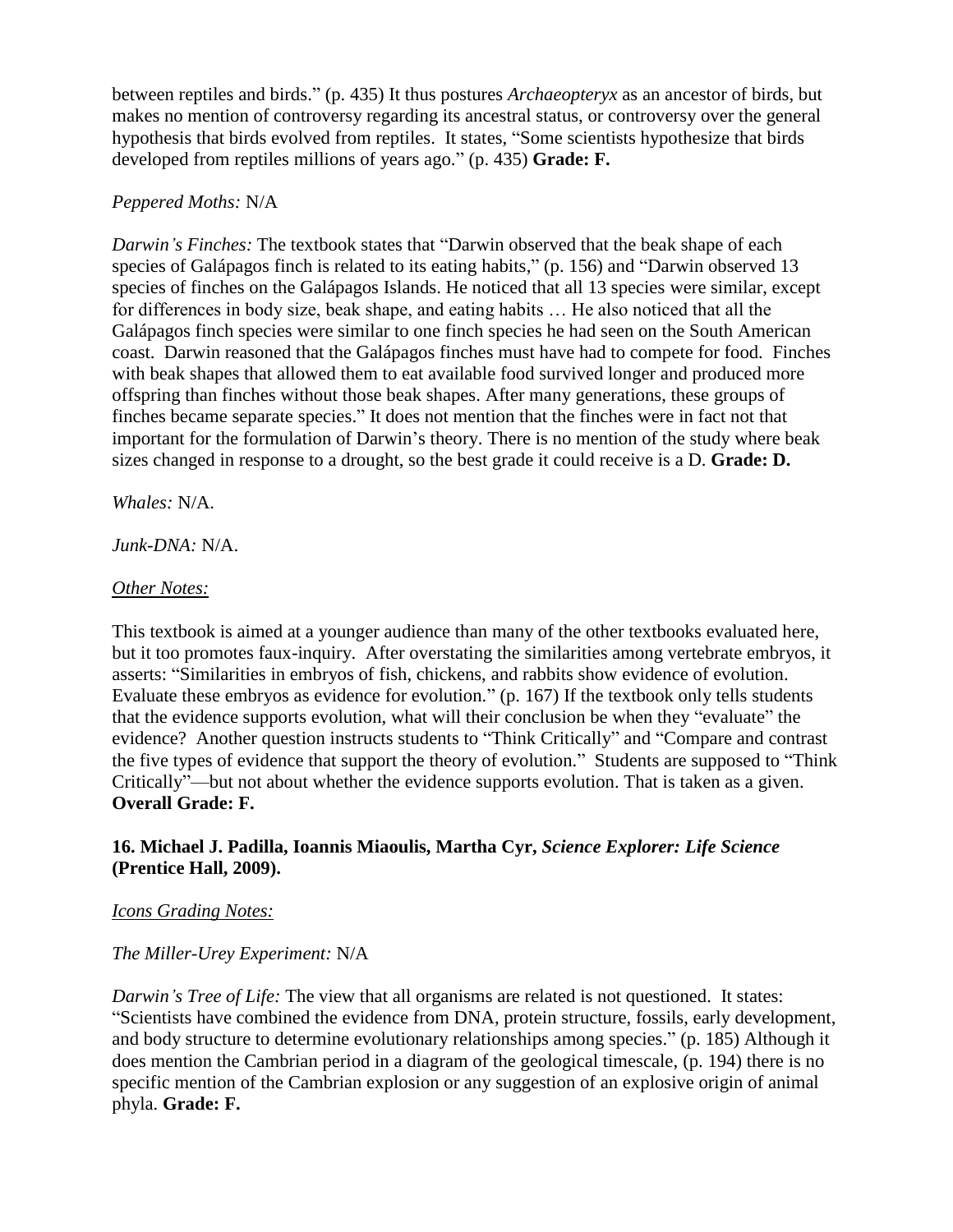*Homology in Vertebrate Limbs:* The textbook defines homology in terms of common ancestry, stating: "Similar structures that related species have inherited from a common ancestor are known as homologous structures."  $(p. 184)$  However, in the same paragraph it states that this provides evidence for common ancestry: "These similarities provide evidence that these three organisms all evolved from a common ancestor." (p. 184) There is no mention of any evidence that does not fit with claims of homology. **Grade: F.**

*Haeckel's Embryos:* The textbook uses photographs rather than drawings of actual embryos, photographs which selectively depict stages where the embryos are similar. The caption reads, "These animals look similar during their early development," and the text states, "These similarities suggest that these vertebrate species are related and share a common ancestor." (p. 183) There is no mention that they are more dissimilar at earlier stages. **Grade: D.**

Archaeopteryx: The textbook states, "Paleontologists think that *Archaeopteryx* and modern birds descended from some kind of a reptile, possibly a dinosaur." (p. 406) There is no mention of controversy over its ancestral status or controversy over the hypothesis that birds evolved from dinosaurs. **Grade: F.**

## *Peppered Moths:* N/A.

*Darwin's Finches:* The textbook states that "Darwin made these drawings of four species of Galápagos finches. The structure of each bird's beak is an adaptation related to the type of food the bird eats." (p. 175) It further states that "Darwin found many similarities between Galápagos organisms and those in South America … From his observations, Darwin hypothesized that a small number of different plant and animal species had come to the Galápagos Islands from the mainland. They might have been blown out to sea during a storm or set adrift on a fallen log. Once the plants and animals reached the islands, they reproduced. Eventually, their offspring became different from their mainland relatives. … Like the tortoises, the finches on the Galápagos were noticeably different from one island to the next. The most obvious differences were the varied sizes and shapes of birds' beaks … An examination of the different finches showed that each species was well-suited to the life it led. Finches that ate insects had narrow, needle-like beaks. Finches that ate seeds had strong, wide beaks." (pp. 174-175) It does not mention that the finches did not play a major role in the formulation of Darwin's theory. It also does not mention the study where finch beaks changed in response to a drought. The highest grade it can receive is a D. **Grade: D.**

*Whales:* The textbook states that "scientists have recently found fossils of ancient whalelike creatures. The fossils show that ancestor of today's whales had legs and walked on land. This evidence supports other evidence that whales and humans share a common ancestor." (p. 184) There is no mention of the short timescale or that interpretations of the fossil might be forced by evolutionary thinking. It does not show the misleading pictures, however, so it will receive a D. **Grade: D.**

#### *Junk-DNA:* N/A.

#### *Other Notes:*

This textbook also contains a classic faux-critical thinking exercise, stating, "Identifying Supporting Evidence. Evidence consists of facts that can be confirmed by testing or observation.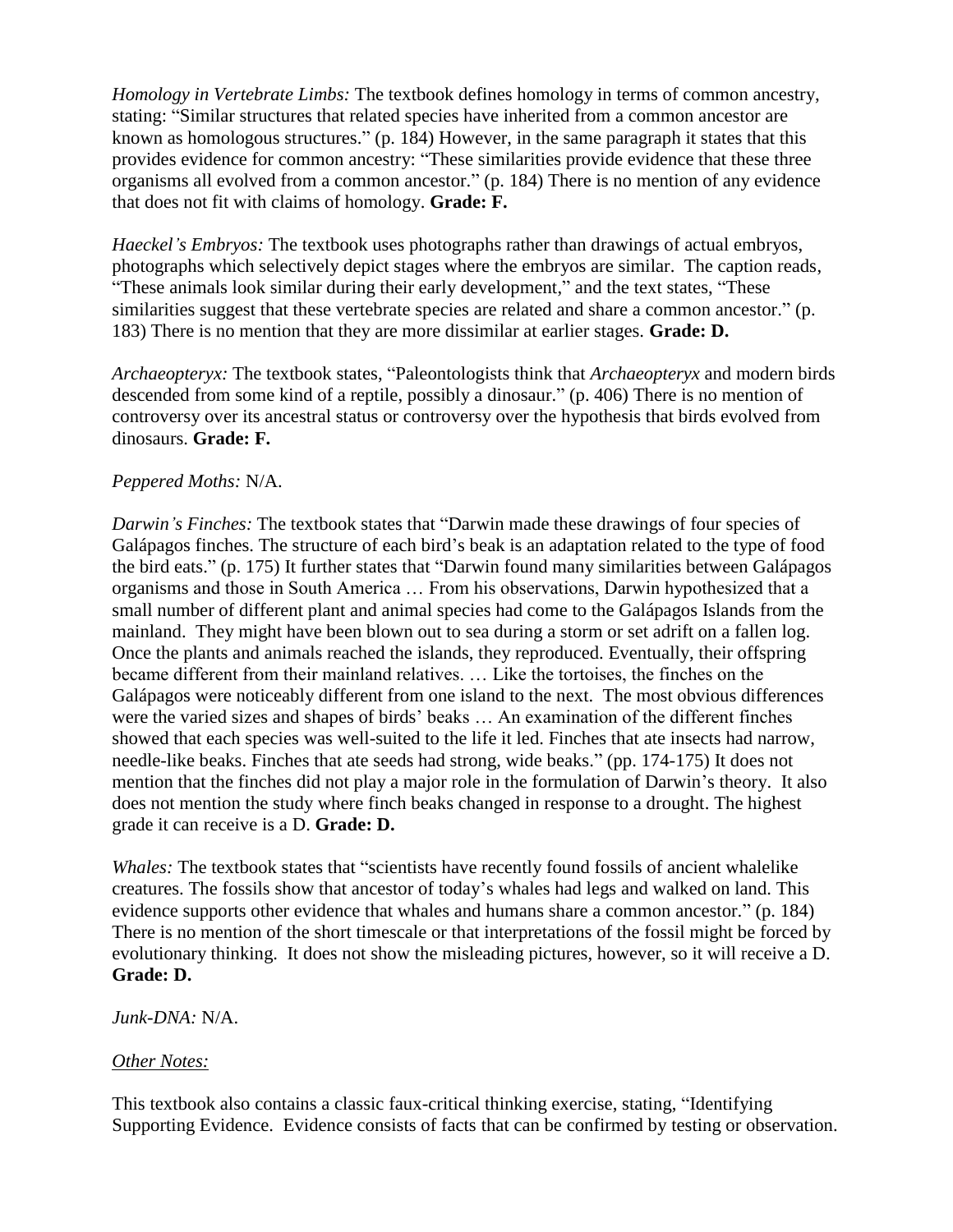As you read, identify the evidence that supports the theory of evolution." (p. 182) It of course does not ask students to consider any evidence that would not support evolution—only supporting evidence is presented. **Overall Grade: F.**

## **17. John H. Postlethwait and Janet L. Hopson,** *Modern Biology* **(Holt, Rinehart and Winston, 2009).**

## *Icons Grading Notes:*

*The Miller-Urey Experiment:* The textbook contains a drawing of the Miller-Urey apparatus (p. 285), but notes a "new hypothes<sup>[is]</sup> about the early Earth's atmosphere ... holds that the atmosphere of the early Earth was composed largely of carbon dioxide,  $CO_2$ ;nitrogen, N<sub>2</sub>; and water vapor,  $H_2O$ . Laboratory simulations of these atmospheric conditions have shown that both carbon dioxide and oxygen gas interfere with the production of organic compounds." (p. 285) However, it still leaves students with the impression that these experiments were successful, stating, "Scientists are convinced that basic organic compounds could have formed on the early Earth in many ways." (p. 285) In fact, in one place it states that "[t]he apparatus shown below is an example of the Miller-Urey experiment modeling conditions on early Earth." (p. 292) **Grade: D.**

*Darwin's Tree of Life:* The textbook does not question universal common ancestry, stating that the "tree of life" is a model of the relationships by ancestry among all major groups of organisms." (p. 10) While it notes that the precise relationships may in some cases be "debated" or "uncertain," (p. 1078) it nonetheless treats universal common ancestry as a fact, stating, "The data are consistent with the hypothesis that all living organisms inherited their rRNA genes from an ancient organism or form of life. Scientists refer to this unknown ancestor as the *last universal common ancestor.*" (p. 347) There is no mention of the Cambrian explosion. **Grade: F.** 

*Homology in Vertebrate Limbs:* The text defines homology in terms of common ancestry, stating: "Biologists define homologous structures as anatomical structures that occur in different species and that originated by heredity from a structure in the most recent common ancestor of the species,"  $(p.305)$  and "[h]omologous structures are anatomical structures that share a common ancestry." (p. 800) However, it uses this as evidence for common ancestry, stating: ―One explanation for the commonalities among the forelimb bones of the four animals is that an early ancestor shared by all these vertebrates had a forelimb with a similar bone structure." (p. 305) No mention of any data that does not fit with claimed homology is given. **Grade: F.**

*Haeckel's Embryos:* The textbook uses actual embryo photos which selectively show stages of development said to be "remarkably similar" and "very alike." (p. 306) It then states: "One possible explanation for these similarities is that vertebrates share a common ancestor and have inherited stages of development." (p. 306) **Grade: D.** 

*Archaeopteryx:* The textbook postures *Archaeopteryx* as a transitional link, stating it has "characteristics of both birds and dinosaurs." (p. 843) A phylogenetic diagram implies it is not the ancestor of modern birds, but this is not made explicit in the text, as it states that *Archaeopteryx* fossils are "[t]he oldest known bird fossils." (p. 842) There is no hint of any controversy over its status. Due to the diagram, it will receive a D-. **Grade: D-.**

*Peppered Moths:* N/A.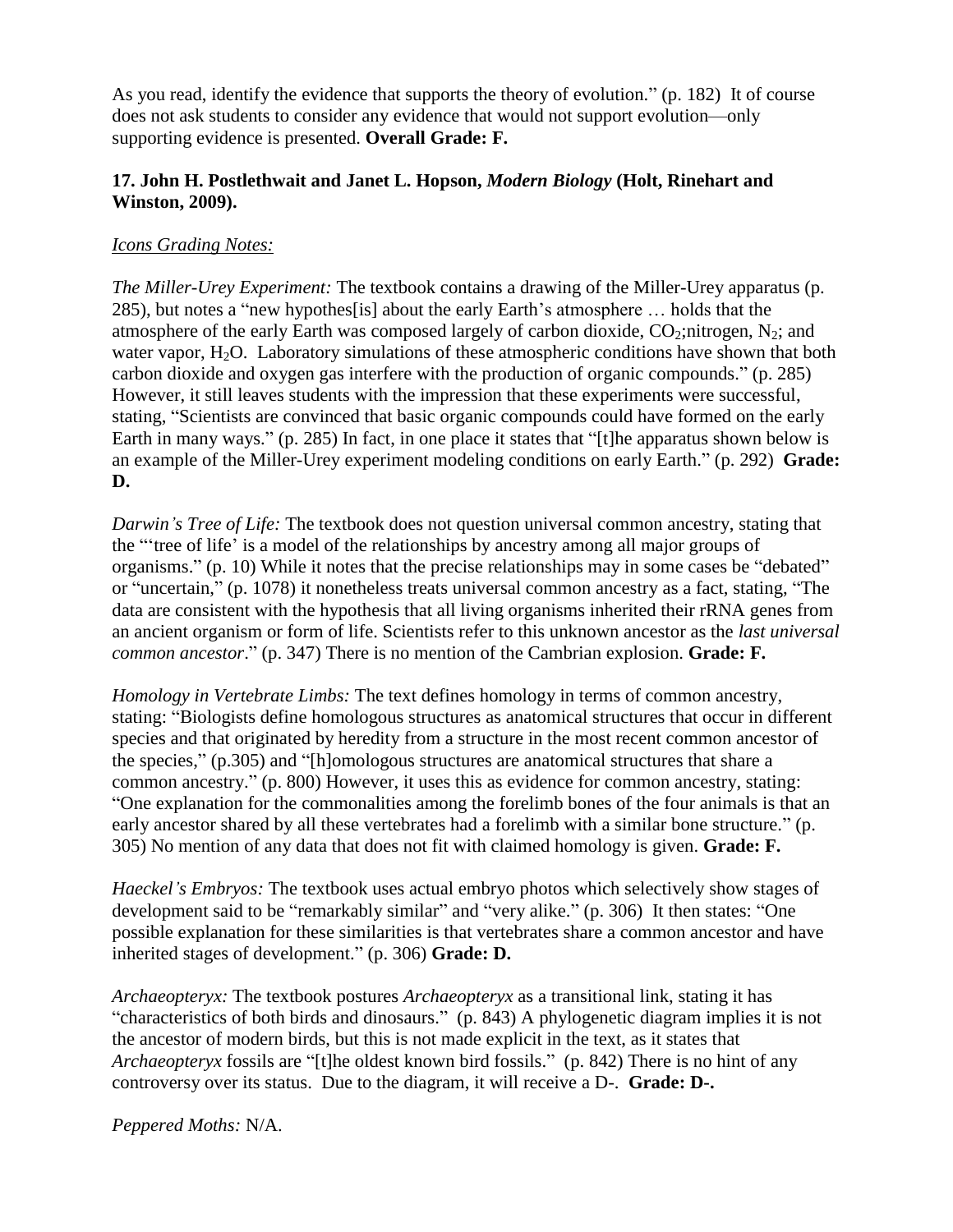*Darwin's Finches:* The Galápagos finches are portrayed as a good example of evolution, and the textbook implies that the Galápagos finches played a role in Darwin's formulation of his theory, stating: "Darwin saw the animals of the Galápagos Islands as evidence of descent with modification. For example, the islands are home to 13 similar species of finches. Each of these bird species has a beak that is best adapted for a certain kind of food. But Darwin suspected that all 13 species descended and diverged from just a few ancestral finches." (p. 299) There is mention of beak evolution (p. 402) but no mention of the fact that beak sizes oscillate in response to cyclical climate changes. **Grade: F.**

*Whales:* The hypothesis that whales evolved from land mammals is treated as fact, as the textbook states, "The hypothesis f whale evolution from land mammals is strongly supported by these fossil finds." (p. 304) There is no mention that our understanding of these "transitional forms" or the reconstructed fossil poses might be the result of evolutionary interpretation and not hard data. Dates are given showing that *Pakicetus* lived at 50 mya whereas *Dorudon* lived at 40 mya, and there is also a vague timeline. (pp. 304, 307) No direct mention of the timescale is given, and the reader must infer it. There are no mentions of any challenge to the hypothesis of unguided evolution from a short timescale. Thus, it receives a D-. **Grade: D-.**

*Junk-DNA:* The textbook states that 98% of our DNA is noncoding (p. 255) but gives no hint that it may have function, apart from a statement regarding introns that an intron "performs important" functions even though it is not translated."  $(p. 220)$  None of this is cited as evidence for evolution. **Grade: D+.**

#### *Other Notes:*

This textbook asks students, "What evidence supports the hypothesis that whales evolved from land-dwelling mammals?" (p. 307)—another example of a faux-critical thinking question. **Overall Grade: F.**

## **18. Peter H. Raven, George B. Johnson, Kenneth A. Mason, Jonathan B. Losos, and Susan R. Singer,** *Biology***, (9th ed., McGraw Hill, 2011).**

## *Icons Grading Notes:*

*The Miller-Urey Experiment:* Contains Miller-Urey apparatus picture. Both text and caption mislead students to think the atmosphere contained methane and ammonia. The text says that "they attempted to reproduce the conditions in the Earth's primitive oceans under a reducing atmosphere," (p. 509) and " $[t]$ hus, the key molecules of life could have formed in the reducing atmosphere of the early Earth." (p. 510) The picture states that the atmosphere included  $NH<sub>3</sub>$ (ammonia) and  $CH_4$  (methane) and that it "contained a mixture of gases thought to resemble the primitive Earth's atmosphere."  $(p. 510)$  The reason why this gets a D- and not an F is because there is a slight qualification which says: "the jury is still out" on whether their hypothesis is correct. (p. 509) **Grade: D-.**

*Darwin's Tree of Life:* The textbook treats common descent as an uncritical fact, stating, "The process of descent with modification from common ancestry results in all species being related in this branching, hierarchical fashion, and their evolutionary history can be depicted using branching diagrams or phylogenetic trees," (p. 457) and "[d]ifferent life forms descended from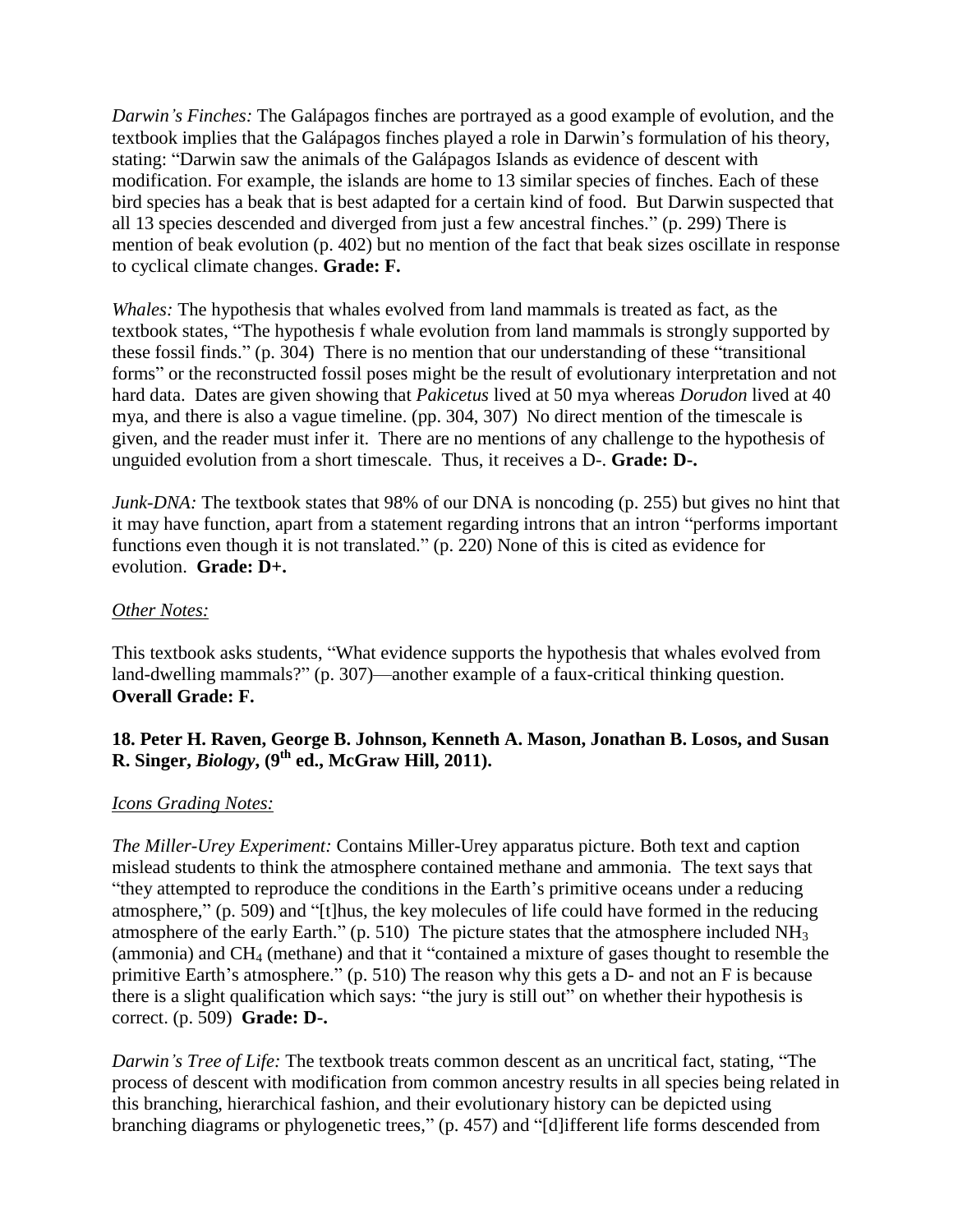the same origin event."  $(p. 507)$  The text does mention that individual trees for specific groups are "hypotheses," although it suggests that we must pick between "the best hypothesis of evolutionary relationship," implying that evolutionary relationships of some form are always present. The overall claim of universal common ancestry is clearly treated as an absolute fact. It mentions the Cambrian explosion in the body of the text (pp. 645-646), but it does not mention how it challenges neo-Darwinism. **Grade: D.**

*Homology in Vertebrate Limbs:* The textbook defines homology as similarity due to inheritance from a common ancestor, but then in a circular fashion it uses homology as evidence for common ancestry. The textbook thus defines homology as "structures with different appearances and functions that all derived from the same body part in a common ancestor," (p. 428) but then says, "Why should these very important structures be composed of the same bones … when we consider that all of these animals are descended from a common ancestor, it is easy to understand that natural selection has modified the same initial starting blocks to serve very different purposes."  $(p. 428)$  There is no mention of evidence that does not fit with claims regarding homology. **Grade: F.**

*Haeckel's Embryos:* The textbook has one single drawing of what it calls a "generalized" embryo," (p.694) which is apparently meant to represent the embryos of all vertebrates. This is extremely misleading and perhaps worse than using Haeckel's drawings, as it does not even give any hint that there are differences between the embryos of various chordates. It calls pharyngeal pouches "pharyngeal slits" and says, "The presence of these structures in all vertebrate embryos provides evidence of their aquatic ancestry." (p. 694) **Grade: F.** 

*Archaeopteryx:* The textbook presents *Archaeopteryx* as the transitional link between dinosaurs and modern birds, stating, "The specimen is clearly intermediate between birds and dinosaurs." (p. 425) It does not point out that modern birds are probably not descended from it and it does not hint that there is controversy over its ancestry or transitional status. **Grade: F.**

*Peppered Moths:* The textbook uses staged photos, stating the moths were "placed on trees." (p. 420) It does not mention that this misrepresents the natural situation. However, the accompanying text does at least hint that there were "deficiencies" in Kettlewell's original studies. (p. 420) Unfortunately, in the end it asserts that Kettlewell's original studies were true. **Grade: D.**

*Darwin's Finches:* The textbook describes the Galápagos finches as a good example of evolution by natural selection, stating that "the year-to-year changes in average beak depth represent evolutionary change resulting from natural selection." (p. 419) The textbook does acknowledge that selection on the finch beaks oscillates between wet and dry years, stating that "when normal" rains returned, average beak depth of the population decreased to its original size," and "[i]n dry years, when only large, tough seeds are available, the mean beak depth increases. In wet years, when many small seeds are available, mean beak depth decreases." (p. 419) However, it implies that the finches played an important role in the development of Darwin's ideas, stating, "The correspondence between beaks of the finch species and their food source suggested to Darwin that natural selection had shaped them." (p. 418) **Grade: D.** 

*Whales:* The textbook mentions the whale sequence but only vaguely alludes to the limited amount of time available in the fossil record, not stating the actual < 10 million years available. "All three fossil forms occurred in the Eocene period, 45-55 MYA." (p. 425) It does not note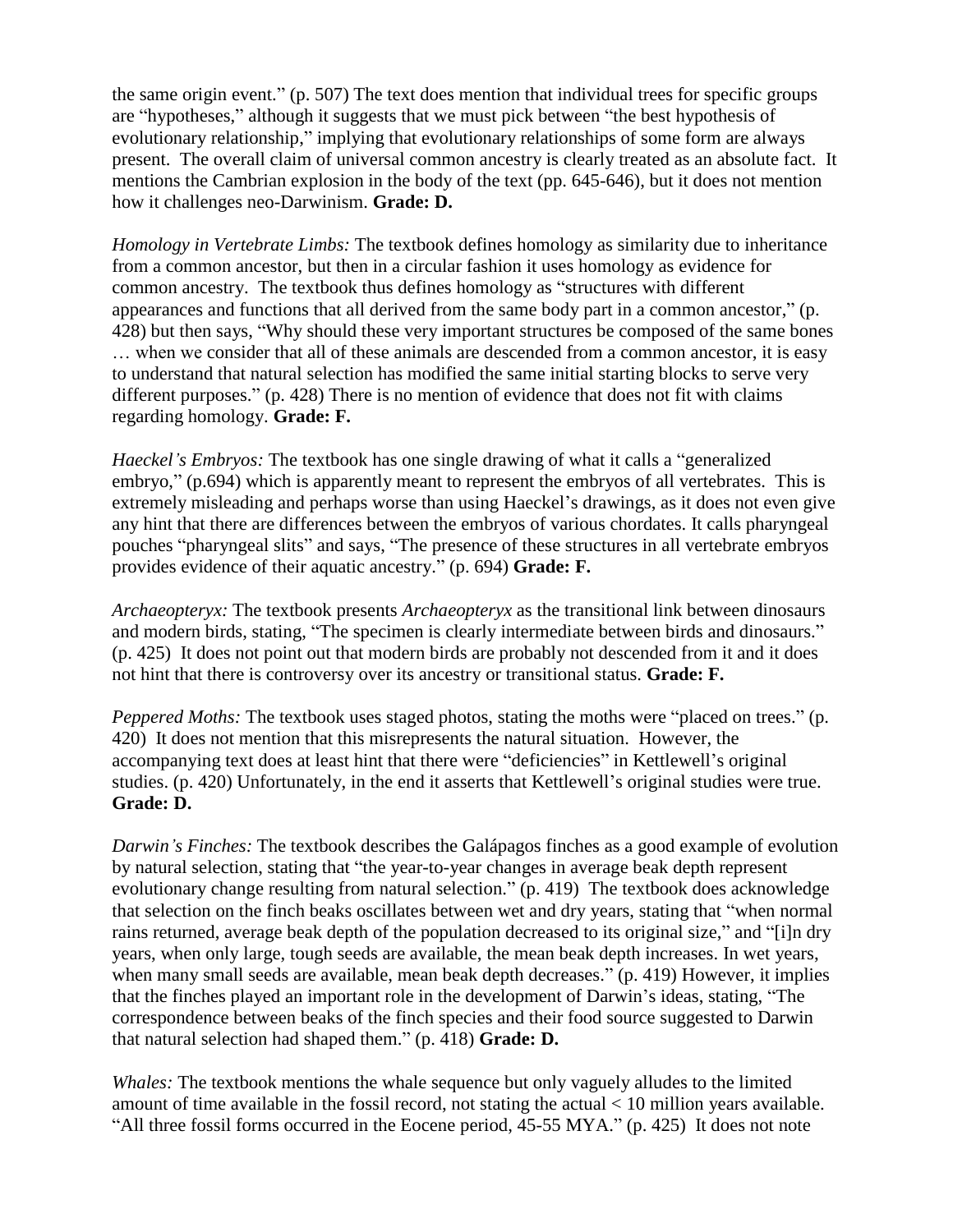that fossil reconstructions may be based upon evolutionary interpretation and not hard data, and it uses the term "Whale 'missing links." (p. 425) **Grade: D-.** 

*Junk-DNA*: The textbook acknowledges that recent discoveries have led many scientists to suspect that much noncoding DNA is not junk, stating, "At first glance it appeared that all this extra DNA was 'junk' DNA, DNA just along for the ride. But it is beginning to look like this ncDNA may have more of a function than was previously assumed." (p. 485) However, it does not note that junk-DNA paradigm was the result of evolutionary thinking, instead implying that Darwinian selection caused them to suspect function for non-coding DNA. As a result, it gets not a C but a C–. **Grade: C-.**

#### *Other Notes:*

Again, this textbook encourages faux-critical thinking, encouraging students to "List evidence" that supports the theory of evolution."  $(p, 8)$  It presents evolution in highly dogmatic terms, stating that "information from many different areas of biology—fields as different as anatomy, molecular biology, and biogeography—is only interpretable scientifically as being the outcome of evolution." (p. 417) It also cites as evidence for evolution the claim that "[s]ome structures are imperfectly suited to their use." (p. 429) It thus attacks ID by claiming that "imperfect design" is best explained by natural selection: "natural selection is like a tinkerer, working with whatever material is available to craft a workable solution, rather than like an engineer, who can design and build the best possible structure for a given task. Workable, but imperfect, structures such as the vertebrate eye are an expected outcome of evolution by natural selection." (pp. 429-430) It later purports to refute the "intelligent design argument" stating: "inefficiencies of certain designs, such as the vertebrate eye and the existence of vestigial structures, do not support the idea of an intelligent designer." (pp. 432-433) Finally, this textbook makes the outlandish and wholly speculative statement in favor of human evolution: "The difference of only two amino acids between humans and other primate FOXP2 appears to have made it possible for language to arise." (p. 485) Could two amino acid changes have created language in humans? Apparently this textbook expects students to believe that it did. **Overall Grade: D-.**

## **19. Jane B. Reece, Lisa A. Urry, Michael L. Cain, Steven A. Wasserman, Peter V. Minorsky, Robert B. Jackson,** *Campbell Biology* **(9th ed., Benjamin Cummings, 2011).**

## *Icons Grading Notes:*

*The Miller-Urey Experiment:* The textbook contains a picture of the Miller-Urey apparatus with a caption that implies the experiment mimicked conditions on the early earth: "Miller set up a closed system to mimic conditions thought to have existed on the early Earth." (p. 59) It further states, "Miller concluded that complex organic molecules could arise spontaneously under conditions thought to have existed on the early Earth," (p. 59) and, in a much later chapter, it states that Miller used "laboratory conditions comparable to those that scientists at the time thought existed on the early Earth."  $(p. 508)$  There is a slight qualification in this later chapter: "it is unclear whether the atmosphere of the early Earth contained enough methane and ammonia to be reducing. Some evidence suggests that the early atmosphere was made up primarily of nitrogen and carbon dioxide and was neither reducing nor oxidizing (electron-removing)." (p. 508) However, the textbook wrongly claims that "such 'neutral' atmospheres have also produced organic molecules." (p. 508) The textbook confidently states, wrongly, that "Miller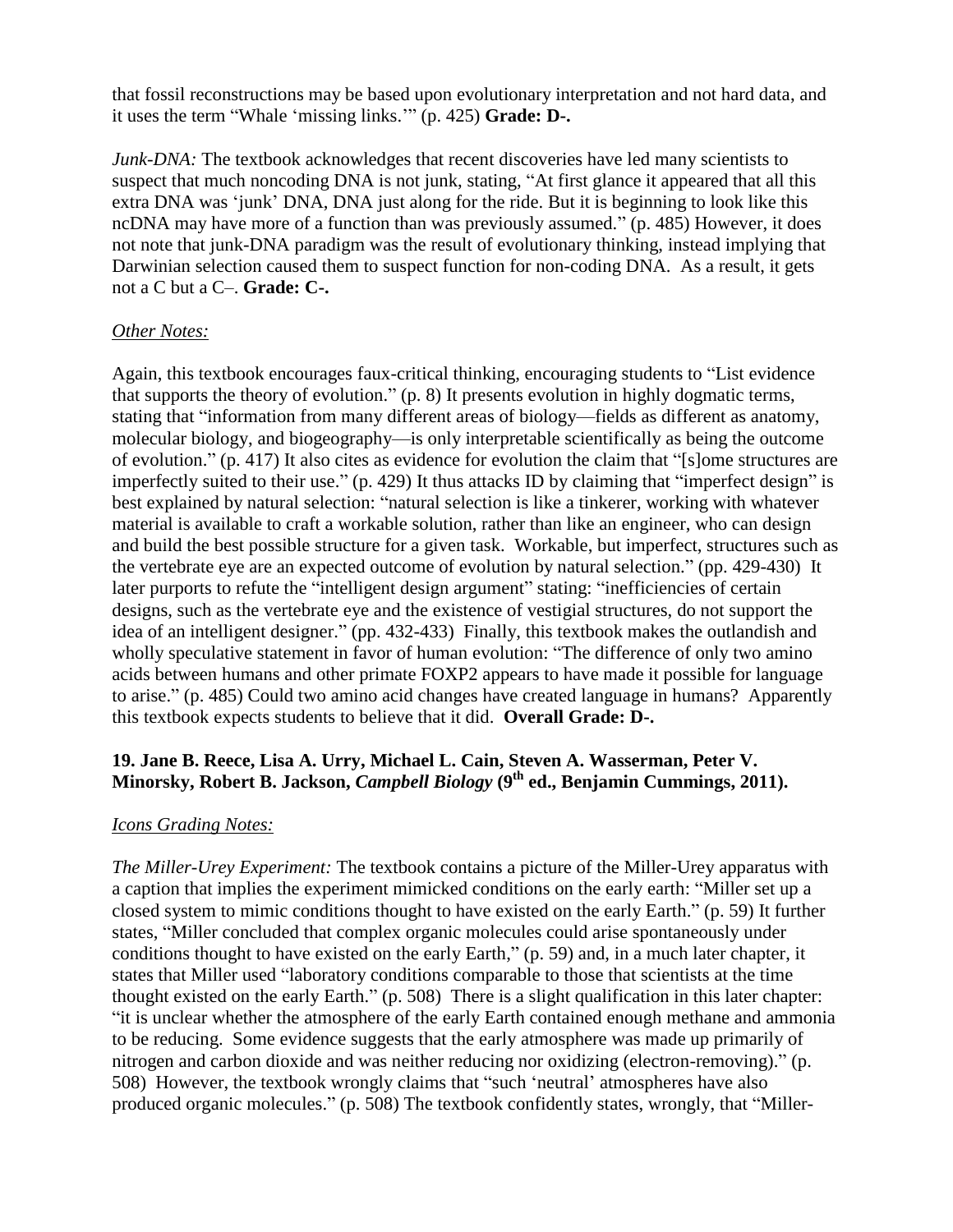Urey-type experiments demonstrate that the abiotic synthesis of organic molecules is possible under various assumptions about the composition of the early atmosphere." (p. 508) **Grade: D.** 

*Darwin's Tree of Life:* In a chapter titled "Phylogeny and the Tree of Life," this textbook states that there is a "common ancestor of all life." (p. 552) Earlier it states, "All of life is connected through its long evolutionary history."  $(p. 16)$  It further notes that Darwin "attributed the unity of life to the descent of all organisms from an ancestor that lived in the remote past" and "viewed the history of life as a tree, with multiple branches from a common trunk." (p. 457) Although the textbook notes that individual hypotheses about ancestry are testable, it treats the overall concept of universal common ancestry and a "tree of life" as unquestioned fact. It does mention the Cambrian explosion (pp. 518, 657) but does not treat it as a problem for neo-Darwinian evolution. **Grade: D.**

*Homology in Vertebrate Limbs:* The textbook defines homology as similarity resulting from common ancestry, stating: "Similarity resulting from common ancestry is known as homology." It then cites homology as evidence for common ancestry, stating that homologous features "make little sense except in the context of evolution" and "represent variations on a structural theme that was present in their common ancestor."  $(p. 463)$  It further uses "molecular homologies" to argue for common ancestry, stating that similarities in the genetic code of living organisms make it "likely that all species were descended from common ancestors that used this code." (p. 463) **Grade: F.**

*Haeckel's Embryos:* The textbook uses photos of actual vertebrate embryos (a chicken and a human) but chooses a stage that best fits with the predictions of Darwinian evolution (p. 463). There is no mention of dissimilarity between the embryos in earlier stages, and the similarities are said to provide evidence for common ancestry: "Descent with modification can explain such similarities." (p. 463) The term "gill slit" is not used. **Grade: D.** 

*Archaeopteryx:* The textbook presents *Archaeopteryx* as a link between theropod dinosaurs and birds, never mentioning any controversy regarding the transitional status of *Archaeopteryx*. (p. 719) **Grade: F.**

## *Peppered Moths:* N/A.

*Darwin's Finches:* The textbook describes the Galápagos finches as "a famous example of adaptive radiation." (p. 16) It notes that researchers since Darwin made further discoveries about the finches (pp. 17, 23, 456) but implies that the finches played a role in the development of Darwin's theory: "Darwin collected specimens of these birds during his 1835 visit to the remote Galápagos Islands," (p. 16) and "Darwin's interest in the geographic distribution of species was further stimulated by the Beagle's stop at the Galápagos, a group of volcanic islands near the equator about 900 km west of South America. Darwin was fascinated by the unusual organisms there. The birds he collected included the finches mentioned in Chapter 1 and several kinds of mockingbirds … Darwin hypothesized that the Galápagos had been colonized by organisms that had strayed from South America and then diversified, giving rise to new species on the various islands. … The finches' various beaks and behaviors are adapted to the specific foods available on their home islands. Darwin realized that explaining such adaptations was essential to understanding evolution." (p. 456) The textbook also notes that during a drought, "[b]irds with larger, deeper beaks were able to were better able to crack and eat these larger seeds, and they survived at a higher rate than finches with smaller beaks," (p. 469) and that "finches with larger,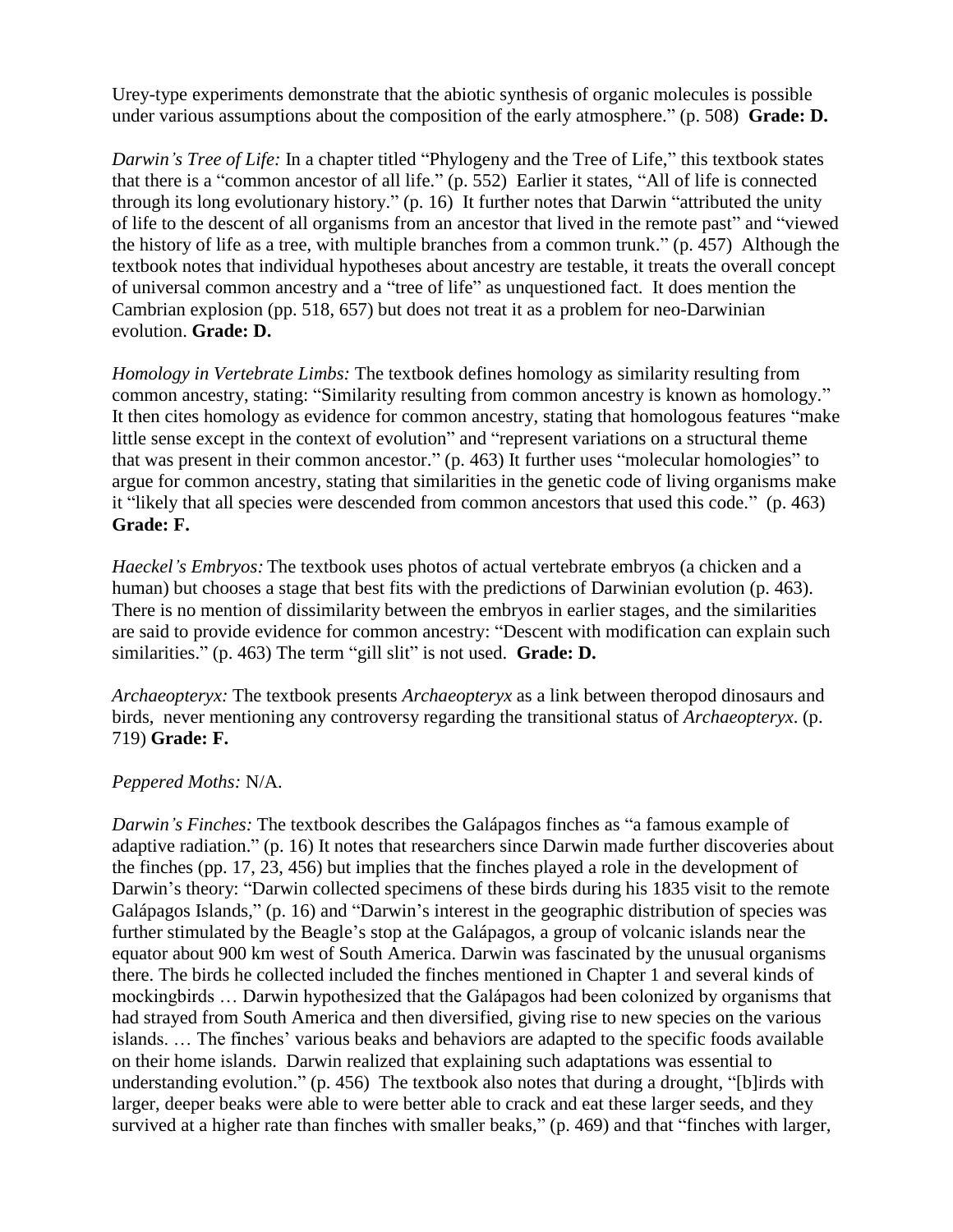deeper beaks were better able to survive during a drought because they could eat the large, hard seeds that were available." (p. 1163) But there is no mention of oscillating selection, of how beak sizes in the population reverted back to original size after the drought ended. **Grade: F.**

*Whales:* The textbook mentions the whale sequence, stating, "Multiple lines of evidence support the hypothesis that cetaceans evolved from terrestrial mammals," (p. 466) but it makes no mention of any potential barriers to whale evolution from the timeline. It does have a graphic which shows a timescale, but it does not make it clear that whales evolved in less than 10 million years. Since there are dates on the timeline, it receives a D- rather than an F. There is no mention that fossil reconstructions may be based upon evolutionary interpretation and not hard data. **Grade: D-.**

*Junk-DNA*: The textbook states that "noncoding DNA was often described in the past as 'junk DNA.' However, much evidence is accumulating that this DNA plays important roles in the cell.‖ (p. 434) However, it does claim that some noncoding DNA provides evidence for evolutionary history, specifically citing "pseudogenes" as an example. (p. 438) The textbook implies that they are non-functional and result from evolutionary processes: "pseudogenes, former genes that have accumulated mutations over a long time and no longer produce functional proteins.‖ (p. 434) **Grade: D+.**

## *Other Notes:*

This textbook is typically dogmatic, stating: "Evolution is supported by an overwhelming amount of scientific evidence." (p. 460) It also calls evolution "the Overarching Theme of Biology" and quotes Dobzhansky's famous dictum, "Nothing in biology makes sense except in the light of evolution."  $(p. 11)$  It too encourages faux-critical thinking, stating: "Summarize the different lines of evidence supporting the hypothesis that cetaceans descended from land mammals and are closely related to even-toed ungulates" (p. 458)—not giving students any opportunities or encouragements to also consider contrary evidence. **Overall Grade: F.**

## **20. David Savada, H. Craig Heller, Gordon H. Orians, William K. Purves, David M. Hillis, Life: The Science of Biology (Sinauer Associates, 8th ed., 2008).**

## *Icons Grading Notes:*

*The Miller-Urey Experiment:* Contains Miller-Urey apparatus picture. Both text and caption mislead students to think the atmosphere contained methane and ammonia. The text states, "Stanley Miller and Harold Urey set up an experimental 'atmosphere' containing the gases they believed to have been present in Earth's early atmosphere: hydrogen gas, ammonia, methane gas, and water vapor." (p. 61) It later states, "The Miller-Urey experiment simulated possible atmospheric conditions on primitive Earth." (p. 62) The caption states the experiment used "conditions similar to those that existed on primitive Earth" and concludes, "The chemical building blocks of life could have been generated in the probable atmosphere of early Earth." (p. 62) **Grade: F.**

*Darwin's Tree of Life:* The textbook treats common descent as an uncritical fact, stating, "One of the greatest unifying concepts in biology is that all of life is connected through its evolutionary history. The complete, nearly 4-billion-year evolutionary history of life is known as the 'Tree of Life."" (p. 544) It also states, "All living organisms share a common ancestor and are related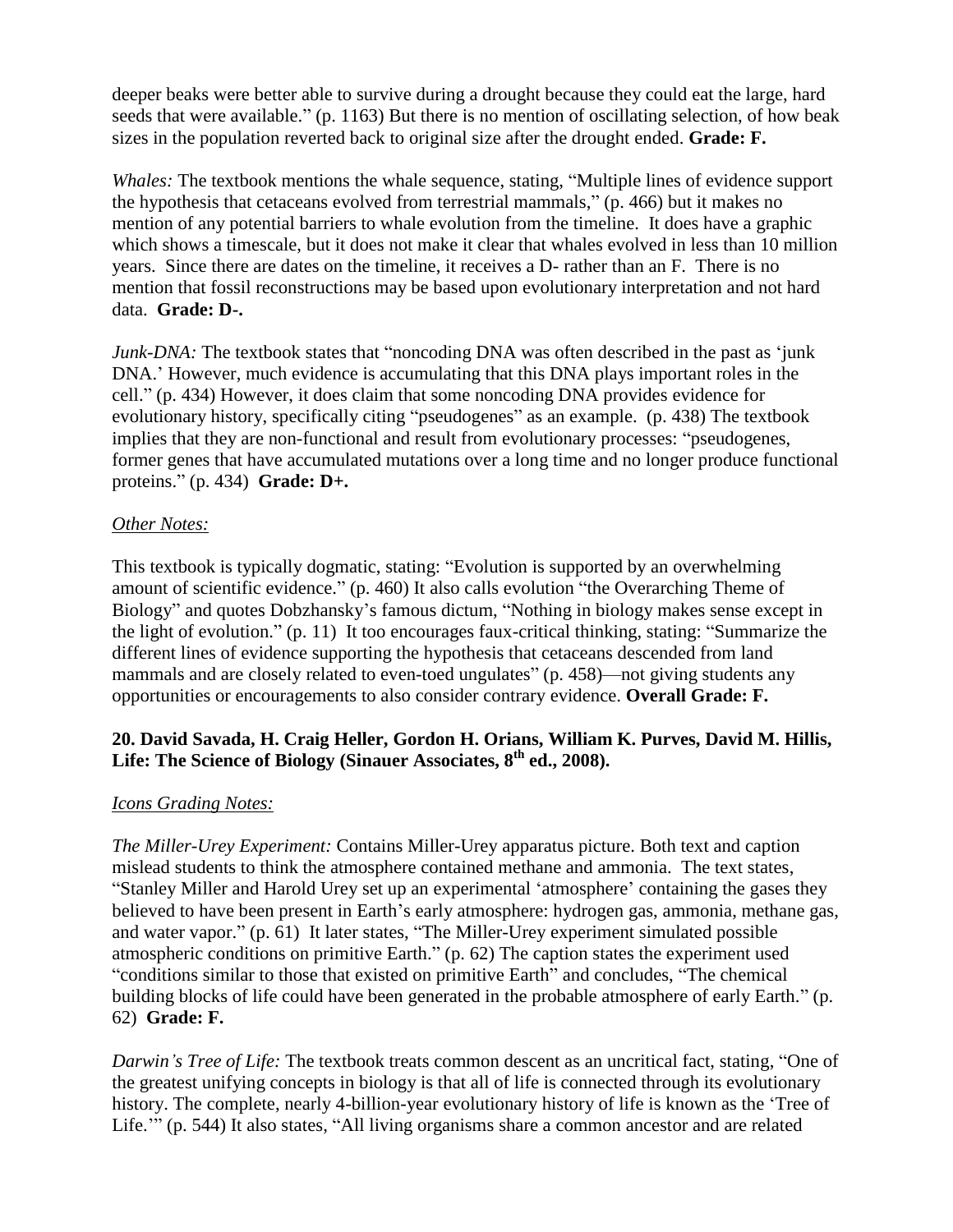through the phylogenetic Tree of Life."  $(p. 545)$  It mentions the Cambrian explosion in the body of the text, (pp. 472-473) but it does not mention how it challenges neo-Darwinism. **Grade: D.**

*Homology in Vertebrate Limbs:* The textbook defines homology as resulting from common ancestry, stating: "Any features shared by two or more species that may have been inherited from a common ancestor are said to be homologous." (p. 544) However, there is circularity in that it says that similar structures were used to infer common ancestry: "Biologists then inferred the evolutionary relationships among living and fossil organism by comparing their anatomical similarities and differences." (p. 10) **Grade: F.** 

*Haeckel's Embryos:* This textbook does not contain a diagram comparing vertebrate embryos in the pharyngular stage, nor, as far as I can tell, does it use embryology to argue for common ancestry. However, it does have an excellent diagram in the chapter on animal development which shows differences in the earliest stages of vertebrate development, noting that frogs have complete cleavage, chickens have incomplete cleavage, and mammals have rotational cleavage. (p. 924) It does not mention any problems that embryology poses for common ancestry. As a result, it will receive a B. **Grade: B.**

*Archaeopteryx:* The textbook says that *Archaeopteryx* is a fossil that "demonstrate[s] the evolution of birds from dinosaurs." (p. 733) There is no mention of controversy over its ancestral status or controversy over the hypothesis that birds evolved from dinosaurs. **Grade: F.**

## *Peppered Moths:* N/A.

*Darwin's Finches:* The textbook uses the Galápagos finches as a good example of "allopatric" speciation" (p. 511) and says that "Darwin's finches (as they are usually called, because Darwin was the first scientist to study them) arose in the Galápagos from a single South American species that colonized the islands." (p. 511) To a certain extent, it thus implies they played a major role in the formulation of Darwin's theory but never mentions that they did not. It does not mention studies regarding how finch beak sizes change in response to drought or rain. **Grade: D+.**

*Whales:* N/A. This textbook has no pictures of whale fossils and only briefly alludes to whale evolution, stating: "The completely aquatic marine cetaceans—whales and dolphins—evolved from artiodactyl ancestors." (p. 737) While this textbook treats whale origins in a biased and inaccurate manner, there is not enough material to grade it.

*Junk-DNA:* The textbook states: "Why do the cells of most organisms have so much noncoding DNA? Does this noncoding DNA have a function, or is it 'junk'? Although much of this DNA does not appear to have a direct function, it can alter the expression of the surrounding genes. The degree or timing of gene expression can be changed dramatically depending on the gene's position relative to noncoding sequences. Other regions of noncoding DNA consist of pseudogenes that are simply carried in the genome because the cost of doing so is very small. These pseudogenes may become the raw material for the evolution of new genes with novel functions. Still other noncoding sequences consist of parasitic transposable elements that spread through populations because they reproduce faster than the host genome." (p. 534) The text also compares the amount of DNA in lungfish, some salamanders, and lilies to humans and argues that most of the DNA is nonfunctional. (p. 533) Generally speaking, it considers much of this to be "functionless DNA." (p. 534) **Grade: D.**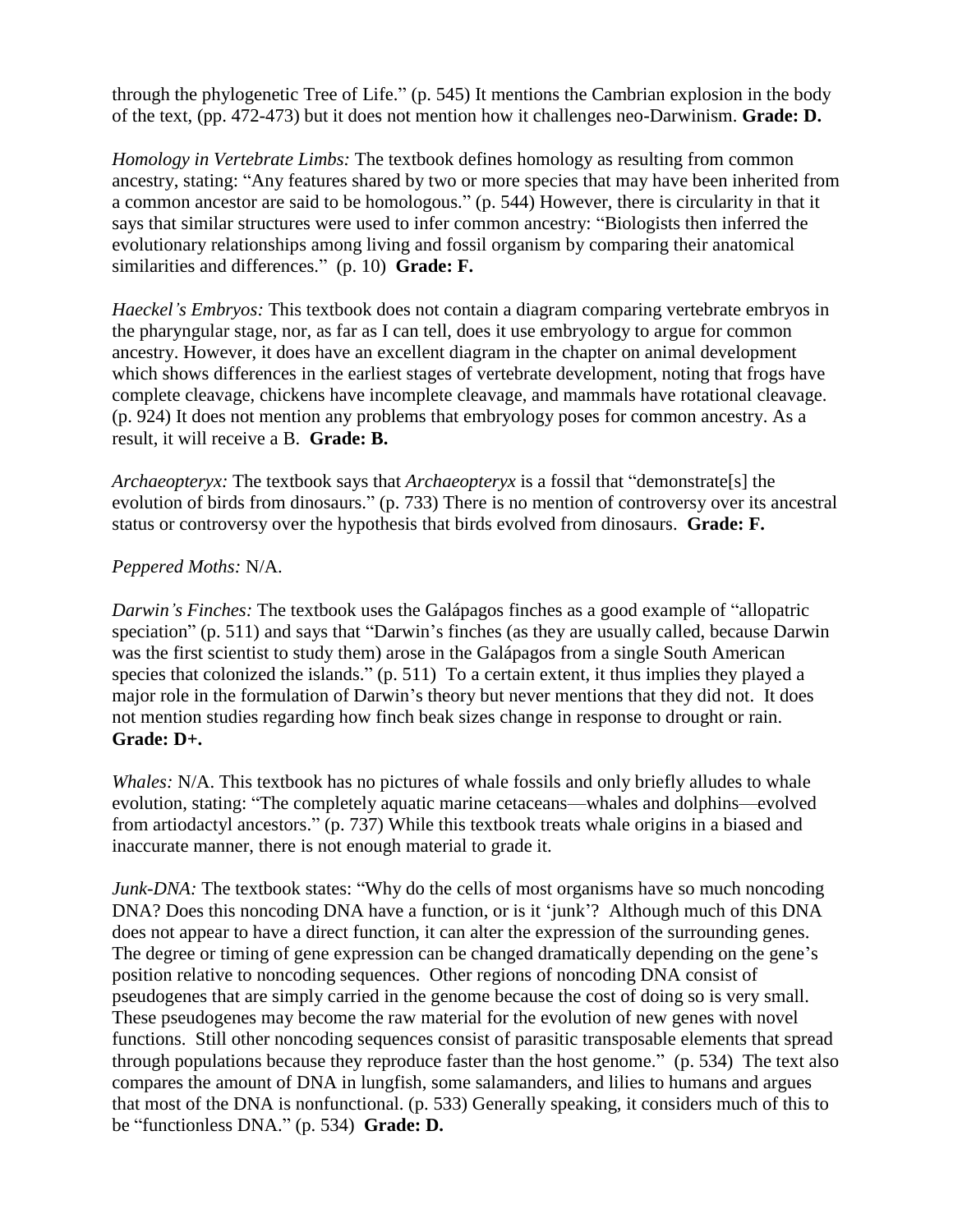#### *Other Notes:*

This textbook is entirely pro-Darwinian evolution, but it takes a slightly less dogmatic tone than some. Nonetheless it states that "a rich array of geological, morphological, and molecular data support and enhance the factual basis of evolution." (p. 487) **Overall Grade: D.** 

## **21. Eric J. Simon, Jane B. Reece, Jean L. Dickey,** *Campbell Essential Biology* **(Benjamin Cummings, 4th ed., 2010).**

#### *Icons Grading Notes:*

*The Miller-Urey Experiment:* The textbook contains a picture of the Miller-Urey apparatus, and claims the experiments asked, "Could biological molecules arise spontaneously under conditions like those on early earth? Miller and Urey began with the hypothesis that a closed system designed to simulate such conditions in the laboratory could produce biologically important organic molecules from inorganic ingredients."  $(p. 297)$  The caption reads, "The abiotic production or organic molecules: A laboratory simulation of early-Earth chemistry." (p. 297) It does note that "Miller's 'early atmosphere' was almost certainly incorrect in some ways." (p. 297) However, it then says: "Laboratory analogs of the primeval Earth have produced all 20 amino acids and several sugars. These laboratory results support the concept of the abiotic synthesis of organic molecules on the early Earth." (p. 297) **Grade: D.** 

*Darwin's Tree of Life:* The textbook treats common ancestry as a fact: "All life is connected. And the basis for this kinship is evolution,"  $(p. 10)$  and "Darwin's boldest hypothesis was that all forms of life are related."  $(p. 251)$  Later it states, "In Darwin's view, the history of life is analogous to a tree. Patterns of descent branch of from a common trunk, the first organism, to the tips of millions of twigs representing the species living today. At each fork of the evolutionary tree is an ancestor common to all evolutionary branches extending from that fork. Closely related species share many traits because their lineage of common descent traces to a recent fork of the tree of life. Biologists represent these patterns of descent with an evolutionary tree..." (p. 255) It mentions the Cambrian explosion (pp. 295, 339) but does not frame it as a problem for Darwinian evolution. **Grade: D.**

*Homology in Vertebrate Limbs:* The textbook defines homology as resulting from common ancestry: "Such similarity in structure due to common ancestry is called homology." (p. 250) In a circular fashion, it then uses homology as evidence for common ancestry, stating, ―Homologous structures: anatomical signs of descent with modification.‖ (p. 250) **Grade: F.**

*Haeckel's Embryos:* The textbook uses actual photographs of embryos (p. 251) and claims the embryos are highly similar, stating: "At this stage, the embryos of fishes, frogs, snakes, birds, and apes—indeed, all vertebrates—look more alike than different." (p. 251) It does not mention that vertebrate embryos are more dissimilar at earlier stages. **Grade: D.**

*Archaeopteryx:* The textbook states regarding *Archaeopteryx*, "Despite its feathers, *Archaeopteryx* is not considered an ancestor of today's birds. Instead, it probably represents an extinct side branch of the bird lineage." (p. 278) It thus notes that birds are probably not descended from *Archaeopteryx,* but it does not mention any general controversy over the claim that birds are descended from dinosaurs. **Grade: C.**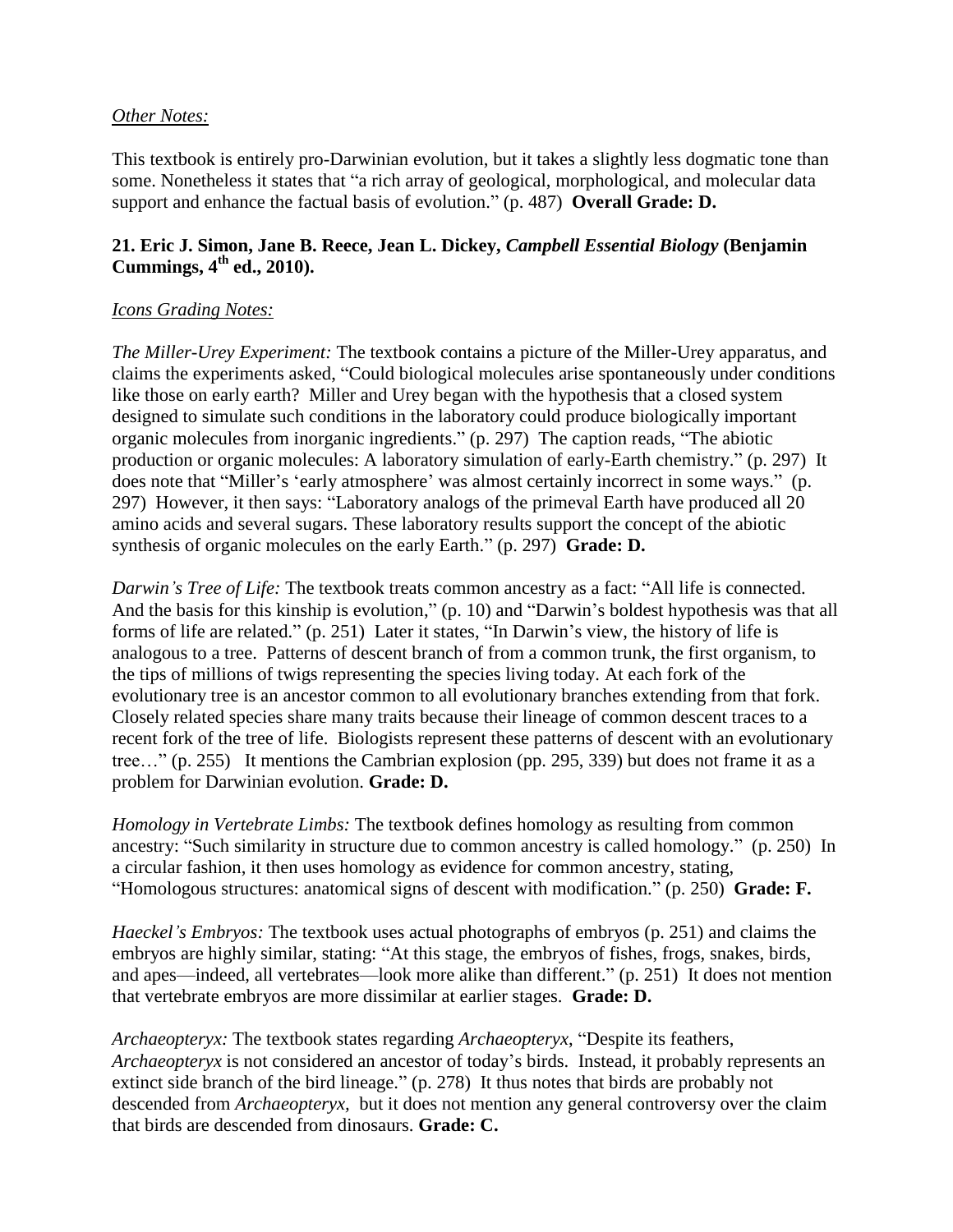#### *Peppered Moths:* N/A

*Darwin's Finches:* The textbook calls the finches an example "of natural selection in action." (p. 12) It states: "Over a span of two decades, researchers measured changes in beak size in a population of a species of ground finches that eats mostly small seeds. In dry years, when all seeds are in short supply, the birds must eat more large seeds. Birds with larger, stronger beaks have a feeding advantage and greater reproductive success, and the average beak depth for the population increases. During wet years, smaller beaks are more efficient for eating the now abundant small seeds, and the average beak depth decreases." (pp. 12-13) It does not claim that the finches were important to the development of Darwin's theory and explains that the finch beak size oscillates. **Grade: C.**

*Whales:* The textbook only shows one diagram of purported whale transitional fossil, but the text states that there is "a series of transitional whale fossils connecting these aquatic mammals to four legged-mammals." (p. 248) There is no mention of the short timeline of this purported series, nor is there any mention of bias in the interpretations of these fossils. **Grade: F.**

*Junk-DNA*: The textbook notes, "Most complex eukaryotes have a huge amount of noncoding DNA—about 98% of human DNA is of this type." (p. 230) It does note, however, that "[s]ome of this noncoding DNA is made up of gene control sequences such as promoters, enhancers, and microRNAs … [o]ther noncoding regions include introns (whose total length in a gene may be ten times greater than the total length of the exons) and repetitive DNA (some of which is used in DNA profiling). Some noncoding DNA is important to our health, with certain regions known to carry several disease-causing mutations. But the function (if any) of most noncoding DNA remains unknown." (pp. 230-231) Elsewhere, it suggests that introns may be "unintelligible sequences of letters." (p. 182) **Grade: D.** 

#### *Other Notes:*

This textbook has a typically dogmatic opening, stating that evolution is "the theme that unifies all of biology" (p. 3) and "the core theme of biology." (p. 18) It soon thereafter states that Darwin's conclusion is "inescapable": "As evolutionary biologist Stephen Jay Gould put it, Darwin based his mechanism of natural selection on 'two undeniable facts and an inescapable conclusion."  $(p, 11)$  This textbook claims that "selected DNA sequences of chimps and humans are better than a 98% match," (p. 251) ignoring evidence to the contrary that human and chimp DNA has larger differences.<sup>xvi</sup> It also dramatically overstates Craig Venter's research, claiming that he "synthesized from scratch the entire genome of *Mycoplasma genitalium*." (p. 293) Venter didn't synthesize it from scratch, as his team simply copied all the genetic code from a pre-existing bacterium. The textbook claims that this may "help answer fundamental questions about the origins of life in nature," but ironically, Venter's research shows that intelligence is needed to create life. **Overall Grade: D.**

#### **22. Cecie Starr, Ralph Taggart, Christine Evers, Lisa Starr,** *Biology: The Unity and Diversity of Life* **(12th ed. 2009).**

*Icons Grading Notes:*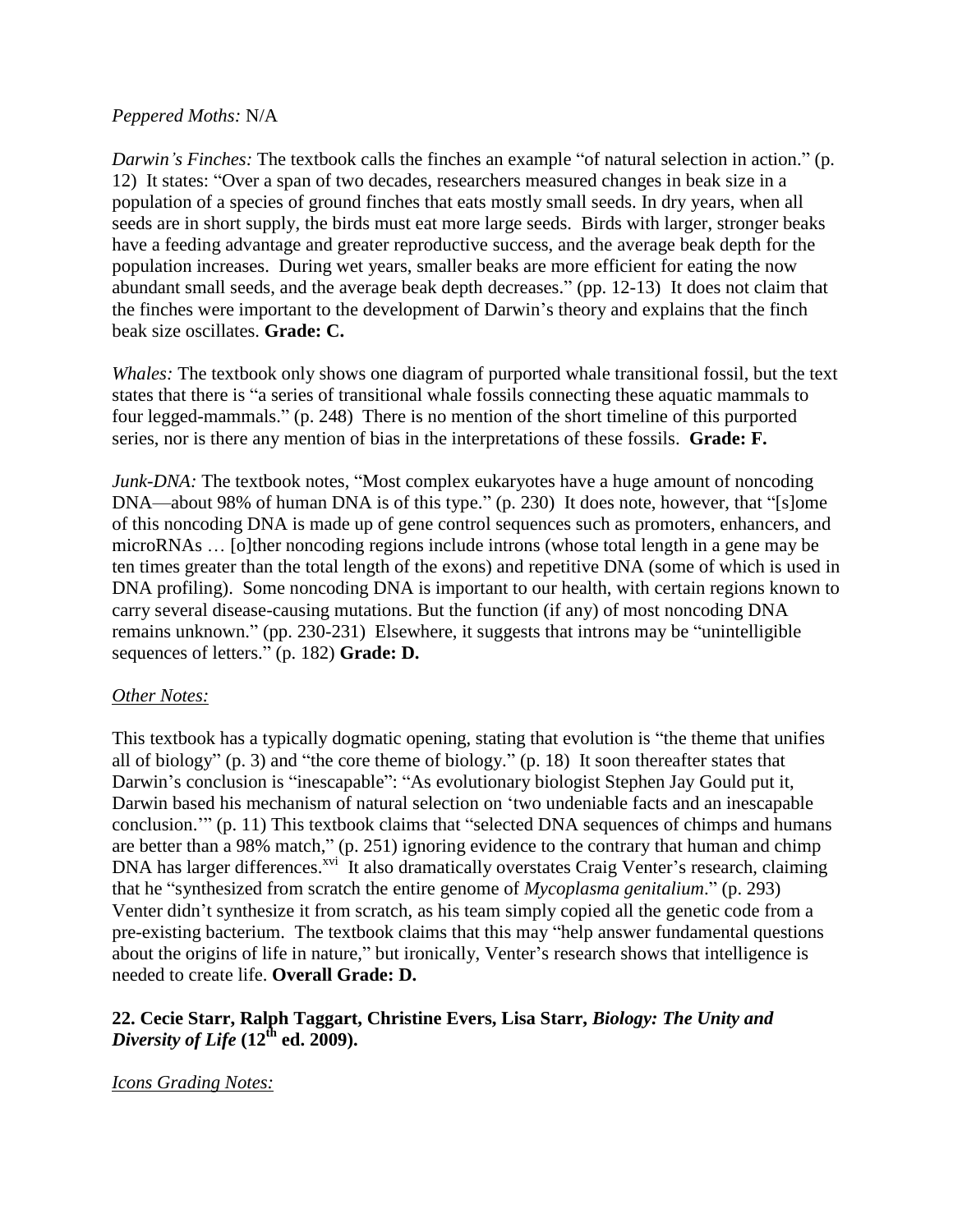*The Miller-Urey Experiment:* The textbook contains a diagram of the Miller-Urey apparatus with a caption implying the experiment simulated conditions on the early earth: "Miller circulated water vapor, hydrogen gas  $(H_2)$ , methane  $(CH_4)$ , as well as ammonia  $(NH_3)$  in a glass chamber to simulate the first atmosphere."  $(p. 319)$  The text does note that there have since been questions about the composition of the earth's early atmosphere, stating: "Since Miller's experiment, researchers have revised their ideas about which gases were present in Earth's early atmosphere." (p. 319) But it leaves students with the impression that the experiment or some variant of it produced amino acids: "We can only say that such a scenario is plausible, given what we know about chemistry." (p. 319) **Grade: D.** 

*Darwin's Tree of Life:* The textbook at points calls the tree of life "one hypothesis of how all organisms are related by shared evolutionary history" (p. 313) but in other passages it treats the tree of life as a fact. For example, it states: "we continue to refine our understanding of how all species are interconnected by shared ancestry." (p. 312) The textbook does mention the Cambrian explosion (for example, pp. 270, 323, 406) but does not discuss the problem it poses for Darwinian evolution. Because in at least one instance it calls the tree of life a "hypothesis," the textbook will receive a D+. **Grade: D+.**

*Homology in Vertebrate Limbs:* The textbook defines homology in terms of common ancestry, stating: "Similar body parts that reflect shared ancestry are called homologous structures." (p. 304) However, it then uses homology as evidence for common ancestry, stating: "similarities in the structure of one or more body parts is often evidence of a common ancestor." (p. 304) **Grade: F.**

*Haeckel's Embryos:* The textbook uses actual photos rather than drawings of embryos, but selectively chooses photos which fit the theory (p. 306). It fails to mention that earliest stages of development are dissimilar. Rather, it states "Similar patterns of embryonic development may be evidence of evolutionary relationships" and "embryos are similar in the early stages of development.‖ (p. 306) **Grade: D.**

*Archaeopteryx:* The textbook presents *Archaeopteryx* as a transitional link between reptiles and birds, calling it a "link" which has "traits intermediate between two groups." (p. 432) It says nothing about the fact that modern birds are probably not descended from *Archaeopteryx*, nor does it give any hint that there is a controversy over its ancestry or the transitional status of *Archaeopteryx*. **Grade: F.**

*Peppered Moths:* The textbook uses staged photos claiming they depict moths "on a nonsooty" tree trunk" (p. 283) without making any mention that they misrepresent the natural situation. It describes Kettlewell's experiments as a demonstration of natural selection without mentioning any flaws in the classical theory. **Grade: F.**

*Darwin's Finches:* The textbook frames the Galápagos finches as an example of natural selection where "over many generations, a population's environment may influence traits shared by its individuals" (p. 265) and "Different kinds of finches populate the coasts, dry lowlands, and mountain forests of the islands. (p. 264) While not specifically mentioning the finches by name, in the section discussing the finches it explains the standard finch story: "suppose a group of seed-eating birds lives in a dry environment where soft seeds are scarce. A bird is born with an extra-strong bill that allows it to crack open hard seeds that other members of the population cannot. Thus, the strong-billed bird can access an extra food source. All other things being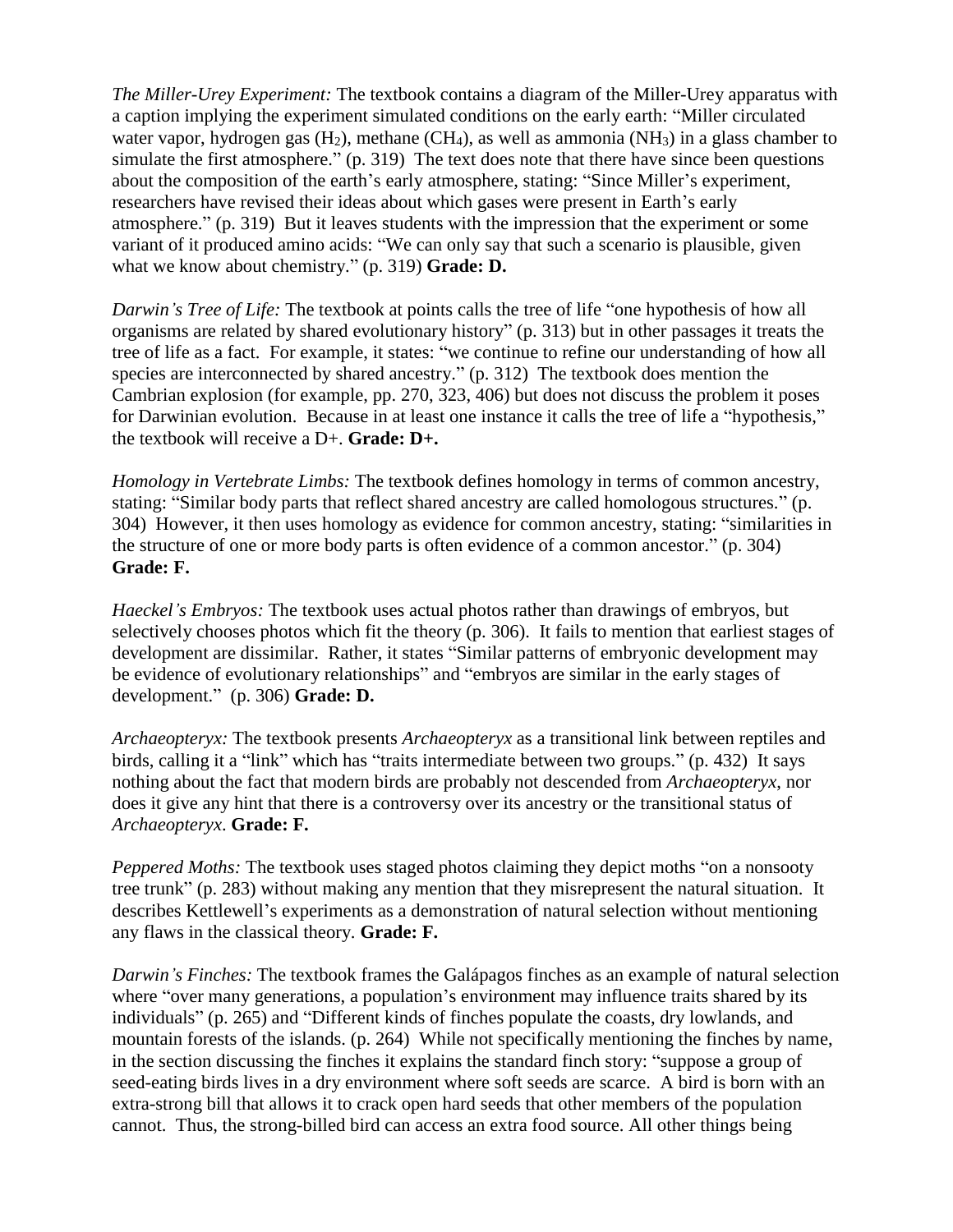equal, the strong-billed bird has a better chance of surviving and reproducing … After many generations, strong-billed birds would probably predominate in this population." (pp. 264-265) While it doesn't refer specifically to the finches, this is the precise standard story commonly told regarding finches in textbooks. The story fails to mention that there was oscillation of wet and dry years which also caused beak sizes to decrease. Moreover, it wrongly implies that the finches played an important role in the formulation of Darwin's theory. (p. 264) **Grade: F.**

*Whales:* The textbook mentions the whale sequence calling the fossils "missing links," with diagrams of the fossils. (p. 269) While it gives dates for a couple fossils, it never provides enough information to explain the short geological timespan allowed for this transition, nor does it note any challenges to neo-Darwinian evolution as a result of the many changes which must happen in this short timespan. It also mentions nothing about evolutionary interpretation and bias governing the reconstruction of these fossils. **Grade: F.**

*Junk-DNA:* N/A

## *Other Notes:*

This textbook claims that "The change of two amino acids [in FOXP2] may have contributed to the development of language in humans." (p. 256) It promotes myths about evolution such as the claim that humans "use our legs, but not our coccyx bones."  $(p. 261)$  The text also promotes materialist views of the origin of life as well as the fallacy that extraterrestrial life somehow necessarily would support an unguided chemical origin of life: "Suppose scientists do find evidence of past or present microbial life on another planet. Would it matter? Such a discovery would support the hypothesis that life can arise spontaneously as a consequence of chemical reactions." (p. 328) In what initially appears to be a positive statement, the book contains a "Guide to Critical Thinking" which encourages students to ask questions like "Is there another way to interpret the evidence?" or "What other evidence would help me evaluate the alternatives?" (p. 11) Unfortunately, when it comes to Darwinian evolution, the textbook does not practice what it preaches and offers no alternatives and never discusses non-Darwinian ways to interpret the evidence. **Overall Grade: F.**

# **VII. Comparison to Jonathan Wells' 2000 Textbook Evaluation**

When Jonathan Wells published *Icons of Evolution* in 2000, I was a graduate student at the University of California at San Diego, conducting research and taking courses at Scripps Institution for Oceanography. In the fall of 2000, Eugenie Scott guest lectured at a Scripps graduate seminar that covered the debate over evolution. "I want you all to see this book," Dr. Scott told our class as she held up a copy of *Icons*. This book will be a "royal pain in the fanny" for pro-Darwin educators, she warned.

Dr. Scott's words were prescient. In an appendix to *Icons*, Dr. Wells had published an evaluation of then-current biology textbooks and their treatment of various lines of evidence the "icons"—commonly used to support Darwinian evolution. Wells evaluated textbook coverage of seven icons: the Miller-Urey experiment, the tree of life, homology in vertebrate limbs, Haeckel's embryos, *Archaeopteryx*, peppered moths, and Darwin's finches. His results were striking. Mainstream biology textbooks universally omitted important information and/or printed outright inaccurate claims when promoting neo-Darwinian evolution to students.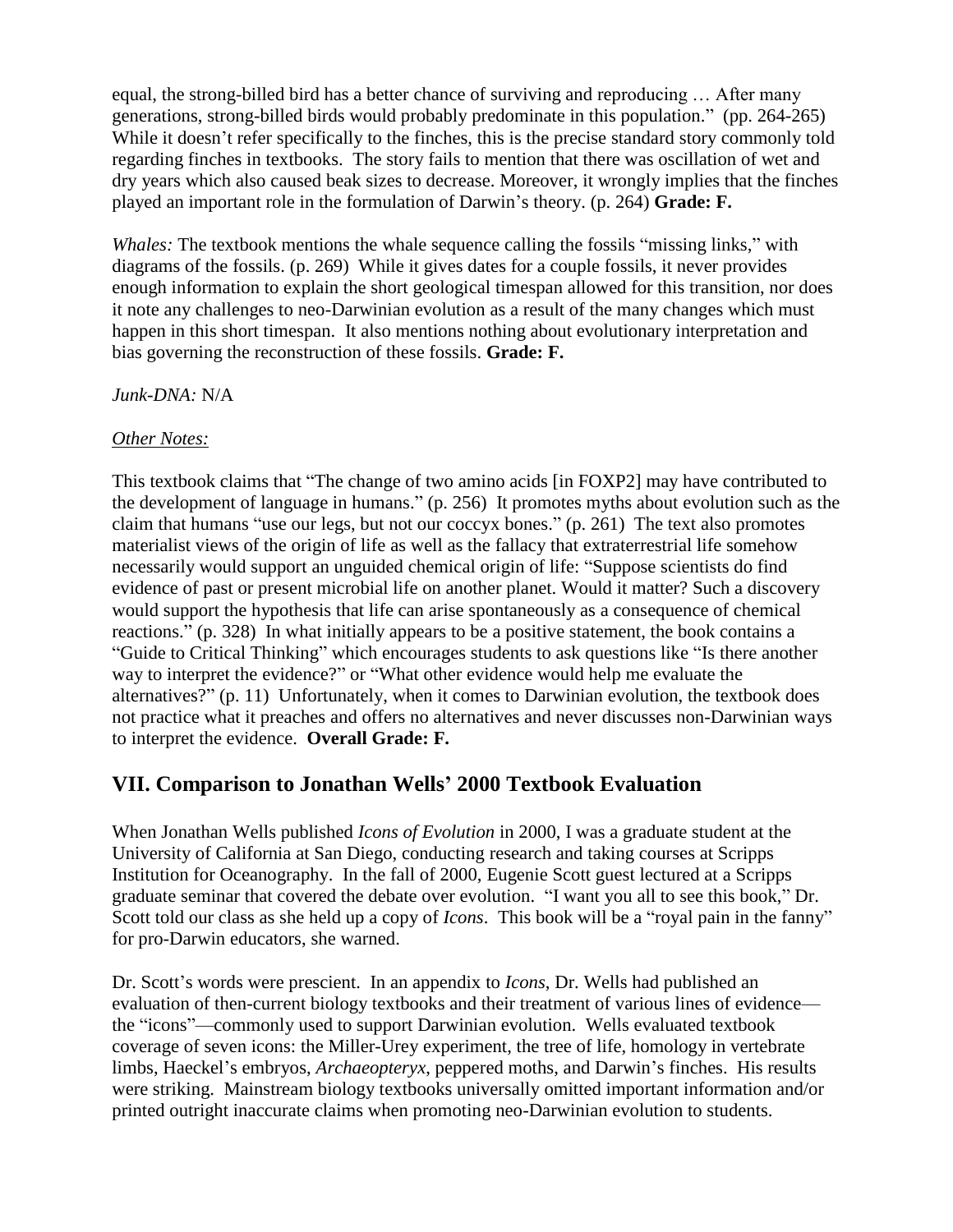Wells' critique of the inaccurate treatment of the icons of evolution in textbooks has now become a standard fixture in the ongoing national debate over evolution education. However, it's important to evaluate the extent to which Wells' critiques have influenced the textbooks themselves, for this bears upon the key question of whether textbooks are presenting evolution accurately in 2011.

One difference between the 2000 and 2011 reviews pertains to Haeckel's embryo drawings, which received higher grades in the current review than in the 2000 review. This is largely because most (though not all) current textbooks use photographs of embryos instead of colorized drawings, whereas in Wells' 2000 review 80% of the textbooks received an F due to their use of misleading drawings. In contrast, only about 22% of the textbooks in this 2011 survey received an F for Haeckel's embryos. In the case of Ken Miller's most recent edition of *Biology*, both drawings and photographs of embryos have been removed. As noted, such improvements are likely due to widespread public awareness of the inaccuracies in embryo drawings which came about after Wells' criticisms in his 2000 review.

Despite this shift, the average grade for Haeckel's embryos in this current textbook evaluation remains a D. Textbooks continue to overstate the similarities between the earliest stages of vertebrate embryos—more of them today just do that using cherry-picked photographs rather than inaccurate drawings.

Another icon with slight improvement was Darwin's tree of life, albeit at a near-trivial level. Despite increasing problems faced by scientists seeking to reconstruct a tree of life, the notion that all living organisms are related was universally treated as fact in all textbooks in this review. However, textbooks in the 2011 review were more likely to mention the Cambrian explosion (72%) than in the 2000 review (20%). But even when the Cambrian explosion was mentioned, it was *never* framed as actually posing any challenge to neo-Darwinian evolution.

Not all icons saw improvement. For example, this review saw a significantly higher percentage of F grades for homology in vertebrate limbs. 19 of 22 textbooks reviewed here received an F for this icon, compared only 3 out of 10 in the 2000 review. Similarly, of the 19 textbooks in this review that covered *Archaeopteryx*, 14 received an F. In contrast, only 4 of the textbooks in the 2000 review received an F for *Archaeopteryx*.

Another change is that more textbooks in the 2011 review omit the peppered moth icon, probably another effect of criticisms raised by Wells. While some icons, such as Darwin's finches, homology in vertebrate limbs, or the "tree of life" remain in all the textbooks evaluated, the peppered moth was found in only 10 of the 22 textbooks. This is a marked change from Wells' 2000 textbook review where 80% of the textbooks reviewed contained the peppered moth.

**The average grade for each icon was a D or below, as seen in Figure 4 below, which compares the average grades (on a 4-point GPA scale) for each of the seven icons analyzed in both Wells' 2000 review and this 2011 review.** 

*Figure 4: Comparison of Average Grades of Icons in 2000 and 2011 Textbook Reviews.*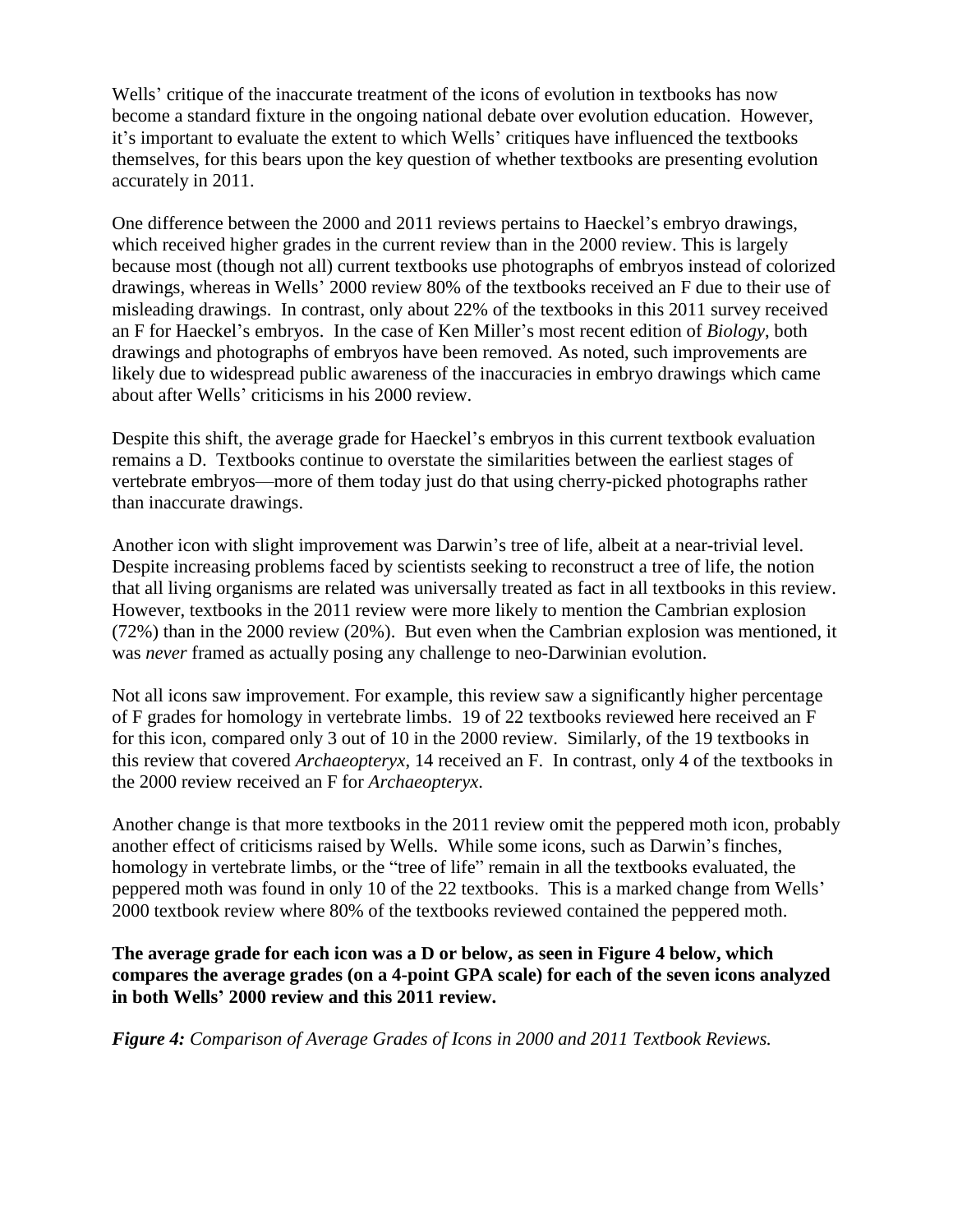

As seen in Figure 4, textbooks have not shown much improvement since Wells' 2000 review, and in some cases—homology in vertebrate limbs and *Archaeopteryx*—they performed worse in the 2011 review. Aside from Haeckel's embryos and perhaps the Tree of Life, no icon showed non-trivial levels of improvement. And as noted, even Haeckel's embryos still performed poorly.

Regarding the new icons, whale evolution is becoming an increasingly popular new icon, as it was present in 15 out of 22 textbooks surveyed here. Junk DNA was present in nearly as many textbooks (13 out of 22). Textbooks treated junk-DNA better than was expected, and it was rarely used as an argument for evolution. However, many textbooks fail to explicitly recognize the extensive evidence of function for non-coding DNA.

Most significantly, however, all textbooks reviewed in this 2011 review promote neo-Darwinian evolution in a highly biased, pro-Darwin-only fashion. Some textbooks discussed the fact that there are criticisms of evolution only for the purpose of dismissing them without serious discussion. As discussed in Section VI, a number of textbooks use faux-critical thinking exercises, where students are asked questions but only allowed to answer them in a manner that affirms evolution.

This review shows that current biology textbooks contain essentially no recognition of legitimate scientific controversy over neo-Darwinian evolution and commonly print inaccurate or biased information when promoting evolution to students. There remains enormous room and need for improvement.

# **VIII. Conclusion**

In *Origin of Species* Darwin challenged future students of science to remember that "a fair result" can be obtained only by fully stating and balancing the facts and arguments on both sides of each question."<sup>XVII</sup> Despite the fact that leading science education theorists agree that students learn science best when taught "to discriminate between evidence that supports ... or does not support"<sup>xviii</sup> a given concept, many modern defenders of Darwin's ideas reject his advice when teaching evolution.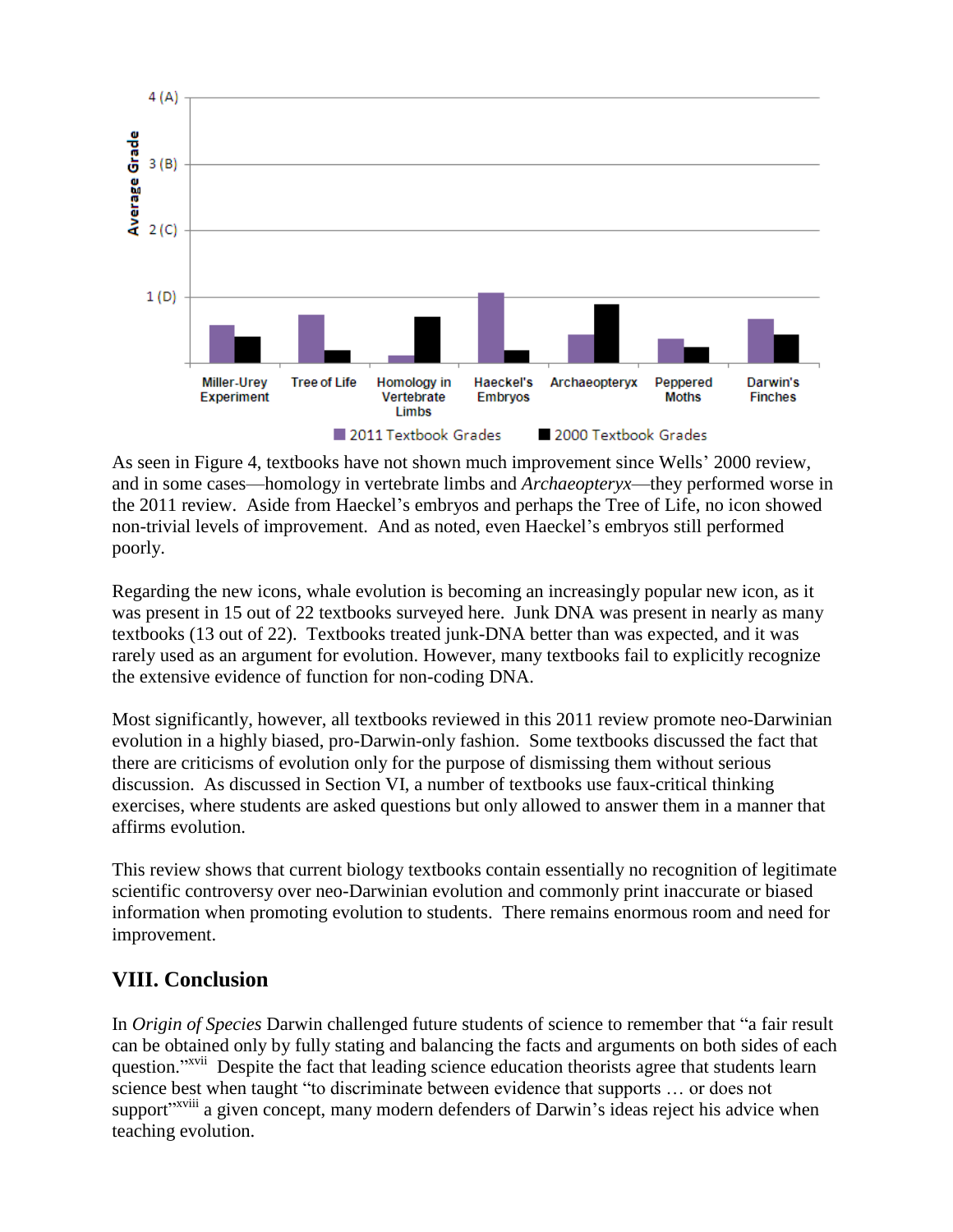Rather than encouraging students to understand both sides of the evidence, wrestle with it, and form their own opinions, the primary goal of many biology textbooks appears to be to get students to accept neo-Darwinian evolution. As this review shows, biology textbooks only allow students to hear one side of the scientific debate over neo-Darwinian evolution, and then form their opinion.

Science education authorities today warn of two primary deficiencies in science education. First, insufficient numbers of students are being inspired to pursue careers in science.<sup>xix</sup> Second, many Americans simply don't understand science and are not scientifically literate.<sup>xx</sup>

Unfortunately, the one-sided teaching of evolution in biology textbooks doesn't just misinform students about the facts of biology; it also fails to encourage them to develop critical thinking skills and does not inspire them to become scientists. The inaccurate treatment of evolution in biology textbooks thus misses an important opportunity to address some of the biggest problems facing science education today.

By teaching students about the facts and arguments on both sides of the scientific debate over evolution, teachers could help work towards solving problems in science education. Students would learn more about the scientific evidence and improve their scientific critical thinking skills, becoming better scientists.

Unfortunately, as this review has made clear, biology textbooks have a long way to go before they meet Darwin's standards of fairness. It seems that those who desire accuracy and objectivity in evolution-education will have to continue to be a "royal pain in the fanny" of textbook publishers.

**For more information about teaching evolution objectively, contact Joshua Youngkin, Program Officer in Public Policy and Legal Affairs at the Discovery Institute:** 

 **E-mail: jyoungkin@discovery.org Phone: (206) 292-0401, ext. 109**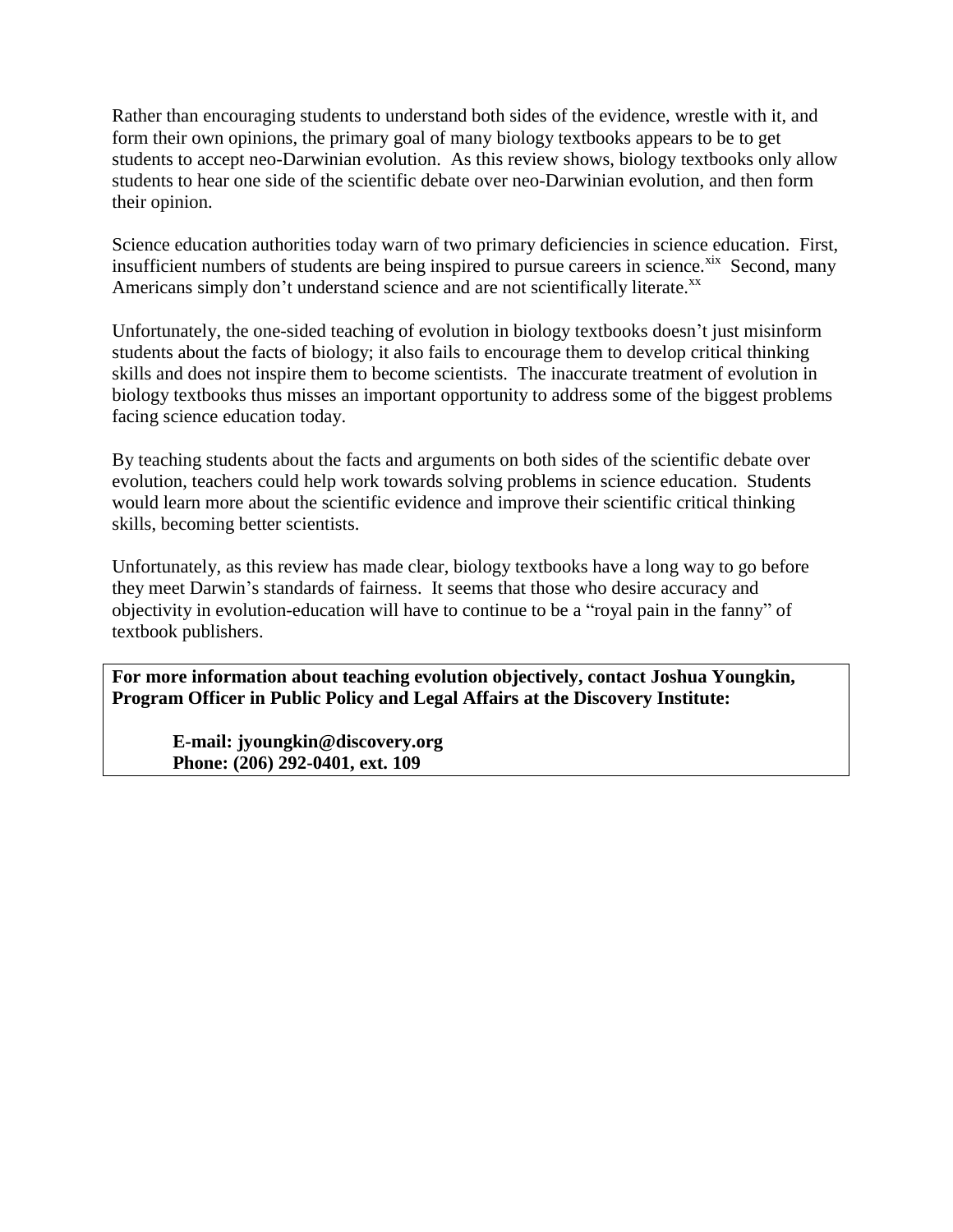l

<sup>ii</sup> See for example David W. Deamer, "The First Living Systems: a Bioenergetic Perspective," *Microbiology & Molecular Biology Reviews*, Vol. 61:239 (1997); Adam P. Johnson, H. James Cleaves, Jason P. Dworkin, Daniel P. Glavin, Antonio Lazcano, Jeffrey L. Bada, "The Miller Volcanic Spark Discharge Experiment," Science, Vol. 322:404-405 (October 17, 2008); Kevin Zahnle, Laura Schaefer, and Bruce Fegley, "Earth's Earliest Atmospheres," *Cold Spring Harbor Perspectives in Biology* (2010); Dante Canil, "Vanadian in peridotites, mantle redox and tectonic environments: Archean to present," *Earth and Planetary Science Letters* , Vol. 195:75-90 (2002); Deborah Kelley, "Is It Time To Throw Out 'Primordial Soup' Theory?," NPR (February 7, 2010); National Research Council Space Studies Board, *The Search for Life's Origins* (National Academy Press: Washington D.C., 1990).

iii See for example R.S.K. Barnes, P. Calow & P.J.W. Olive, *The Invertebrates: A New Synthesis*, pp. 9-10 (3rd ed., Blackwell Sci. Publications, 2001); Kevin J. Peterson, Michael R. Dietrich and Mark A. McPeek, "MicroRNAs and metazoan macroevolution: insights into canalization, complexity, and the Cambrian explosion," *BioEssays*, Vol. 31(7):736 (2009); Robert L. Carroll, "Towards a new evolutionary synthesis," *Trends in Ecology and Evolution*, Vol. 15(1):27-32 (2000); Jaume Baguña and Jordi Garcia-Fernández, "Evo-Devo: the Long and Winding Road," *International Journal of Developmental Biology*, Vol. 47:705-713 (2003); James H. Degnan and Noah A. Rosenberg, "Gene tree discordance, phylogenetic inference and the multispecies coalescent," *Trends in Ecology and Evolution*, Vol. 24(6) (March, 2009); Michael S. Y. Lee, "Molecular phylogenies become functional," *Trends in Ecology and Evolution*, Vol. 14(5): 177-178 (May, 1999); Mushegian et al., "Large-Scale Taxonomic Profiling of Eukaryotic Model Organisms: A Comparison of Orthologous Proteins Encoded by the Human, Fly, Nematode, and Yeast Genomes," *Genome Research*, Vol. 8:590-598 (1998); Rokas et al., "Conflicting phylogenetic signals at the base of the metazoan tree," *Evolution and Development*, Vol. 5(4):346-359 (2003); Rokas et al., "Animal Evolution and the Molecular Signature of Radiations Compressed in Time," Science, Vol. 310:1933-1938 (December 23, 2005); Antonis Rokas and Sean B. Carroll, "Bushes in the Tree of Life," *PLoS Biology*, Vol 4(11):1899-1904 (November, 2006); Nardi et al., "Hexapod Origins: Monophyletic or Paraphyletic?," Science, Vol. 299:1887-1889 (March 21, 2003); Cao et al., "Conflict Among Individual Mitochondrial Proteins in Resolving the Phylogeny of Eutherian Orders," *Journal of Molecular Evolution*, Vol. 47:307-322 (1998); Mindell et al., "Multiple independent origins of mitochondrial gene order in birds," Proceedings of the National Academy of Sciences USA, Vol. 95: 10693-10697 (Sept. 1998); Graham Lawton, "Why Darwin was wrong about the tree of life," *New Scientist* (January 21, 2009); W. Ford Doolittle, "Phylogenetic Classification and the Universal Tree," *Science*, Vol. 284:2124-2128 (June 25, 1999); Carl Woese "The Universal Ancestor," *Proceedings of the National Academy of Sciences USA*, Vol. 95:6854-9859 (June, 1998).

iv See J.H. Woodger, "On Biological Transformations," in W.E. Le Gros Clark and P.B. Medaware (editors), *Essays on Growth and Form presented to D'Arcy Wentworth Thompson*, pp. 95-120 (Clarendon Press, 1945); Alan Boyden, "Homology and Analogy," *American Midland Naturalist*, Vol. 3:648-669 (1947); Robert Sokal and Peter H.A. Sneath, *Principles of Numerical Taxonomy*, p. 21 (Freeman, 1963); Ronald H. Brady, "On the Independence of Systematics," Cladistics, Vol. 1: 113-126 (1985); Gavin de Beer, *Embryos and Ancestors* (3<sup>rd</sup> ed. Clarendon Press, 1958); Pere Albrecht, "Problems with the Interpretation of Developmental Sequences," *Systematic Zoology*, Vol. 34: 46-58 (1985); Rudolf Raff, "Larval homologies and radical evolutionary changes in early development," in *Homology*, pp. 110-121 (Novartis Symposium 222; John Wiley & Sons, 1999); David P. Mindell and Axel Meyer, ―Homology evolving,‖ *Trends in Ecology and Evolution*, Vol. 16:343-440 (2001); Claus Nielsen and Pedro Martinez, "Patterns of gene expression: homology or homocracy?" *Development, Genes, and Evolution*, Vol. 213: 149-154 (2003); Jaume Baguñà and Jordi Garcia-Fernàndez, "Evo-devo: the long and winding road," *International* Journal of Developmental Biology, Vol. 47:705-713 (2003); Brian K. Hall, "Baupläne, phylotypic stages, and constraint: Why there are so few types of animals," *Evolutionary Biology*, Vol. 29:215-253 (1996); Lisa M. Nagy and Terri A. Williams, "Comparative limb development as a tool for understanding the evolutionary diversification of limbs in arthropods: challenging the modularity paradigm,‖ in *The Character Concept in Evolutionary Biology*, pp. 455-488 (G. Wagner ed., Academic Press, 2001). Klaus Sander and Urs Schmidt-Ott, "Evo-Devo aspects of classical and molecular data in a historical perspective," Journal of Experimental Zoology B (Molecular and Developmental Evolution), Vol. 302:69-91 (2004); Grace Panganiban and John L.R. Rubenstein, "Developmental functions of the Distal-less/Dlx homeobox genes," *Development*, Vol. 129:4371-4386 (2002).

<sup>v</sup> See Scott F. Gilbert, "Ernst Haeckel and the Biogenetic Law," *Developmental Biology* (8th edition. Sinauer Associates, 2008), at http://8e.devbio.com/article.php?id=219 (Accessed February 27, 2011); Elizabeth Pennisi, "Haeckel's Embryos: Fraud Rediscovered," *Science*, Vol. 277:1435 (1997); Jonathan Wells, "Haeckel's Embryos & Evolution: Setting the Record Straight,‖ *American Biology Teacher*, Vol. 61(5):345-349 (May, 1999); Andres

<sup>&</sup>lt;sup>i</sup> See Jonathan Wells, "An Evaluation of Ten Recent Biology Textbooks: A Report for the Center for the Renewal of Science and Culture" at http://www.discovery.org/a/480.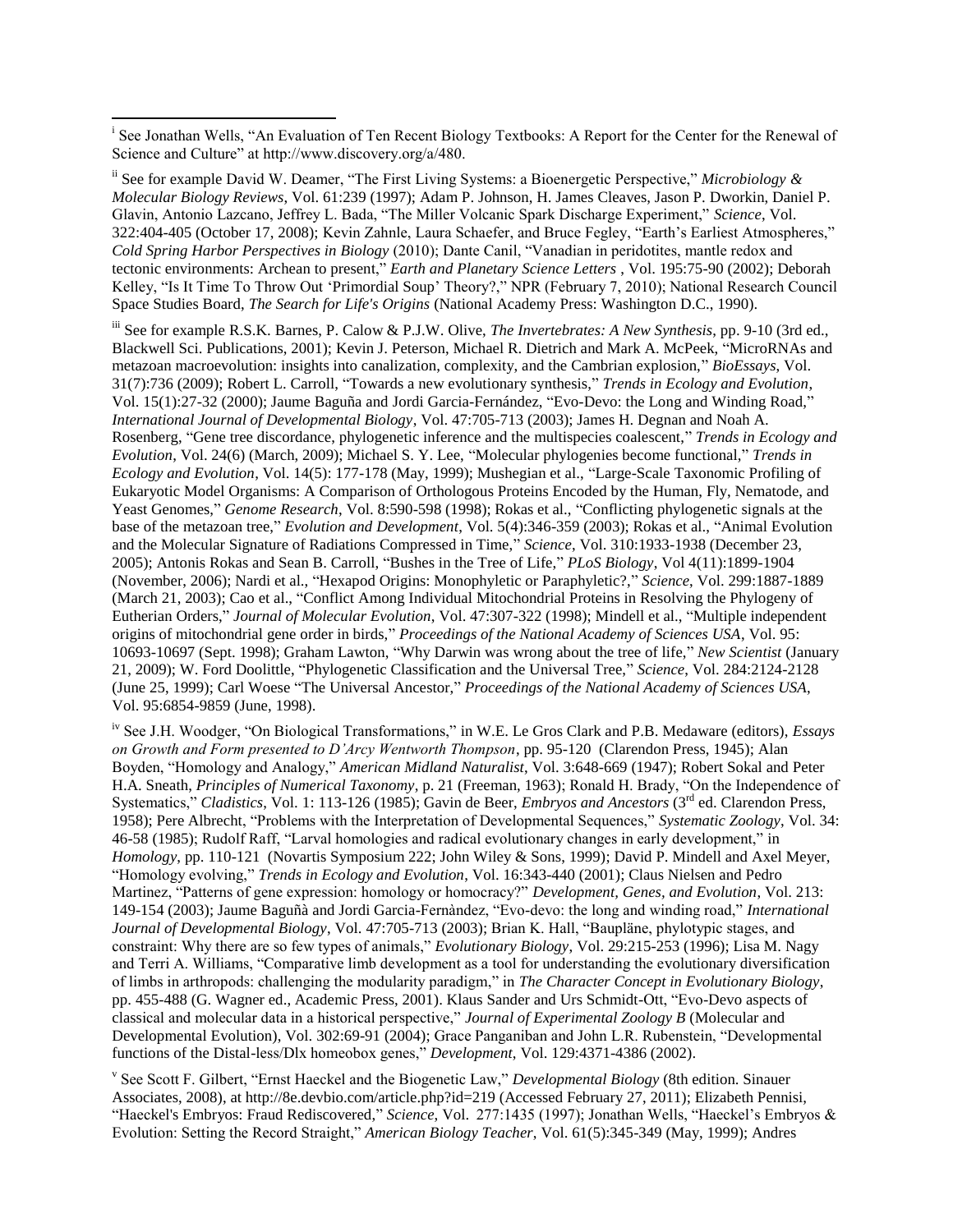Collazo, "Developmental Variation, Homology, and the Pharyngula Stage," *Systematic Biology*, Vol. 49:3 (2000); Michael K. Richardson *et al.*, "There is No Highly Conserved Embryonic Stage in the Vertebrates: Implications for Current Theories of Evolution and Development," Anatomy and Embryology, Vol. 196:91-106 (1997); Stephen Jay Gould, "Abscheulich!(Atrocious!)," *Natural History* (March, 2000); Steven Poe and Marvalee H. Wake, ―Quantitative Tests of General Models for the Evolution of Development,‖ *The American Naturalist*, Vol. 164 (3):415-422 (September 2004); Michael K. Richardson, "Heterochrony and the Phylotypic Period," *Developmental Biology*, Vol. 172:412–421 (1995); Lewis Wolpert, *The Triumph of the Embryo* (Oxford University Press, 1991); Richard P. Elinson, "Change in developmental patterns: embryos of amphibians with large eggs," in *Development as an Evolutionary* Process (R.A. Raff and E.C. Raff eds.*,* Alan R. Liss, 1987); Olaf R. P. Bininda-Emonds, Jonathan E. Jeffery, and Michael K. Richardson, "Inverting the hourglass: quantitative evidence against the phylotypic stage in vertebrate development," *Proceedings of the Royal Society of London, B*, Vol. 270:341-346 (2003); Naoki Irie1 & Shigeru Kuratani, "Comparative transcriptome analysis reveals vertebrate phylotypic period during organogenesis," *Nature Communications*, Vol. 2:248 (2011).

 $\overline{\phantom{a}}$ 

vi Robert A. Martin, *Missing Links: Evolutionary Concepts & Transitions Through Time*, p. 153 (Jones and Bartlett Publishers, 2004); Carl C. Swisher III, Yuan-qing Wang, Xiao-lin Wang, Xing Xu, and Yuan Wang, "Cretaceous age for the feathered dinosaurs of Lianoing, China," *Nature*, Vol. 400: 58-61 (July 1, 1999); Alan Feduccia, *The Origin and Evolution of Birds* (2<sup>nd</sup> ed., Yale University Press, 1999); Devon E. Quick and John A. Ruben, "Cardio-Pulmonary Anatomy in Theropod Dinosaurs: Implications From Extant Archosaurs," *Journal of Morphology* (2009); Frances C. James and John A. Pourtless IV, "Cladistics and the Origins of Birds: A Review and Two New Analyses,‖ *Ornithological Monographs*, Vol. 66:1-78 (2009).

vii Jonathan Wells, "Second Thoughts about Peppered Moths," *The Scientist*, Vol. 13(11):13 (1999); R.J. Berry, ―Industrial melanism and peppered moths (*Biston betularia*),‖ *Biological Journal of the Linnean Society*, Vol. 39:301-22 (1990); D.R. Lees, E.R. Creed, "Industrial melanism in Biston betularia: the role of selective predation," *Journal of Animal Ecology*, Vol. 44:67-83 (1975); J.A. Bishop, L.M. Cook, "Industrial melanism and the urban environment," *Advances in Ecological Research*, Vol. 11:373-404 (1980); G.S. Mani, "Theoretical models of melanism in Biston betularia--a review," *Biological Journal of the Linnean Society*, Vol. 39:355-71 (1990); Craig Millar and David Lambert, "Review: Industrial Melanism: A Classic Example of Another Kind?," *BioScience*, Vol.  $49(12)$ : 1021-1023 (December, 1999); T.D. Sargent et al., "The 'classical' explanation of industrial melanism: assessing the evidence," *Evolutionary Biology*, Vol. 30:299-322 (1998); J.A. Bishop, L.M. Cook, "Moths, melanism and clean air," *Scientific American*, Vol. 232: 90-99 (1975); K. Mikkola, "On the selective forces acting in the industrial melanism of Biston and Oligia moths (Lepidoptera: Geometridae and Noctuidae)," Biological Journal of *the Linnean Society*, Vol. 21:409-421 (1984); C.A. Clarke et al., "Evolution in reverse: clean air and the peppered moth," *Biological Journal of the Linnean Society*, Vol. 26:189-199 (1985); R.J. Howlett, M.E.N. Majerus, "The understanding of industrial melanism in the peppered moth (*Biston betularia*) (Lepidoptera: Geometridae),' *Biological Journal of the Linnean Society*, Vol. 30:31-44 (1987); T.G. Liebert, P.M. Brakefield, "Behavioural studies on the peppered moth Biston betularia and a discussion of the role of pollution and lichens in industrial melanism," *Biological Journal of the Linnean Society*, Vol. 31:129-50 (1987); M.E.N. Majerus, *Melanism*: *Evolution in Action* (Oxford University Press, 1998).

viii Jonathan Weiner, *The Beak of the Finch* (Vintage Books, 1994); Jeffrey Podos and Stephen Nowicki, "Beaks, Adaptation, and Vocal Evolution in Darwin's Finches," *BioScience*, Vol. 54(6):501-510 (June 2004); Frank J. Sulloway, "Darwin and His Finches: The Evolution of a Legend," *Journal of the History of Biology*, Vol. 15 (1):1-53 (Spring, 1982); Frank Sulloway, "Darwin and the Galapagos," Biological Journal of the Linnaean Society, Vol. 21:29-59 (1984); Frank Sulloway, "Darwin's Conversion: The Beagle Voyage and Its Aftermath," *Journal of the History of Biology*, Vol. 15:325-396 (1982); Frank Sulloway, "The legend of Darwin's finches," *Nature*, Vol. 303: 372 (1983); H. Lisle Gibbs and Peter R. Grant, "Oscillating selection on Darwin's finches," *Nature*, Vol. 327:511-513 (1987); Peter R. Grant, "Natural Selection and Darwin's Finches," Scientific American, Vol. 265 (October, 1991); Peter R. Grant and B. Rosemary Grant, "Predicting Microevolutionary Responses to Directional Selection on Heritable Variation," *Evolution*, Vol. 49: 241-251 (1995); B. Rosemary Grant and Peter R. Grant, "Evolution of Darwin's finches caused by a rare climatic event," *Proceedings of the Royal Society of London B*, Vol. 251:111-117 (1993); Peter R. Grant and B. Rosemary Grant, ―Hybridization of Bird Species,‖ *Science*, Vol. 256:193-197 (1992); B. Rosemary Grant and Peter R. Grant, "High Survival of Darwin's Finch Hybrids: Effects of Beak Morphology and Diet," *Ecology*, Vol. 77:500-509 (1996); B. Rosemary Grant and Peter R. Grant, "Hybridization and Speciation in Darwin's Finches," in *Endless Forms: Species and Speciation*, pp. 404-422 (Daniel J. Howard and Stewart H. Berlocher eds., Oxford University Press, 1998); Peter and B. Rosemary Grant, "Speciation and hybridization of birds on islands," in *Evolution on Islands*, pp. 142-162 (Peter R. Grant ed., Oxford University Press, 1998).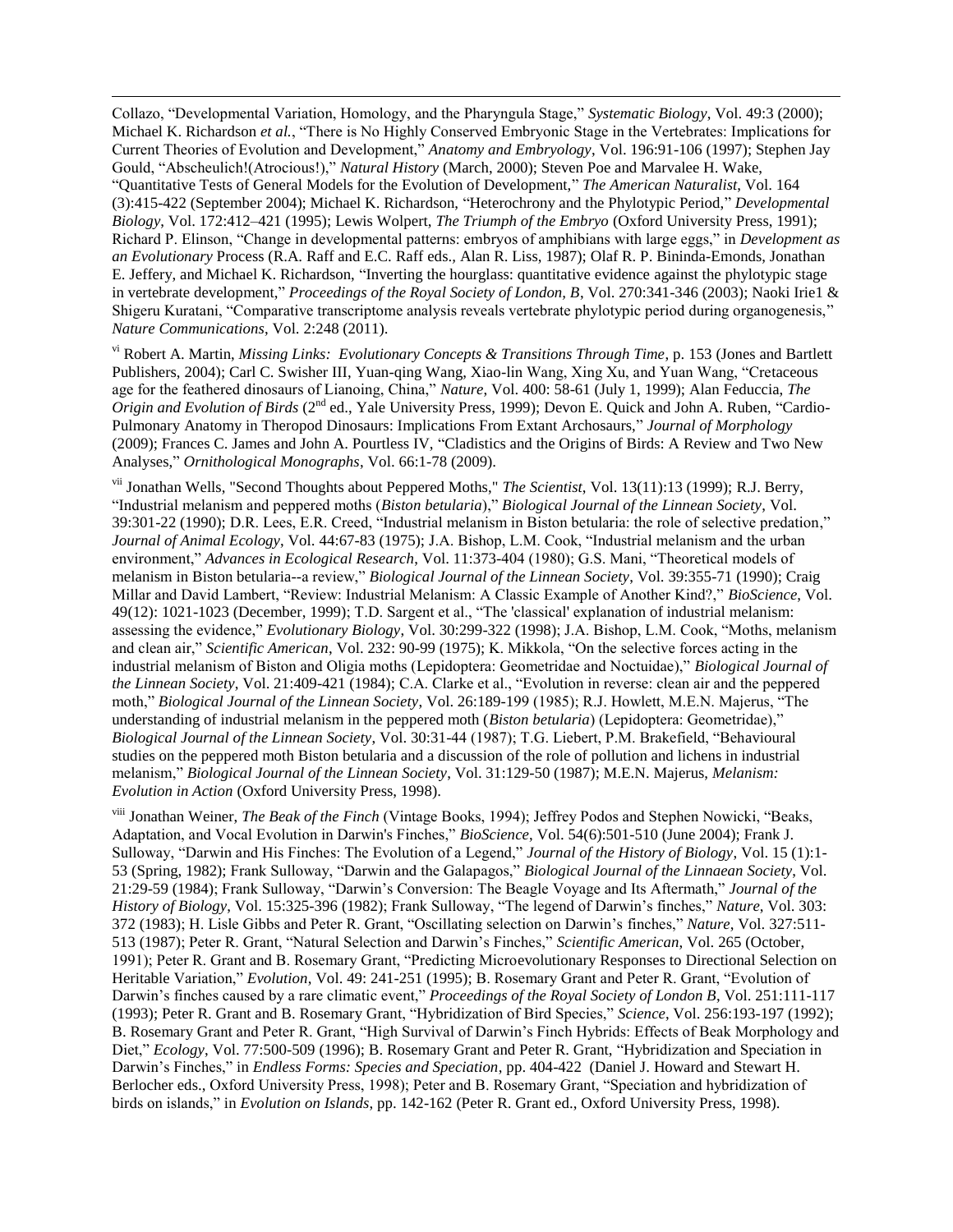$\mu$ <sup>ix</sup> For example, see J. G. M. Thewissen and Suil Bajpai, "Whale origins as a poster child for macroevolution," *BioScience*, Vol. 51(12):1037-1049 (December, 2001).

 $\overline{\phantom{a}}$ 

x For details about the mathematical difficulties of evolving whales under neo-Darwinian processes, *see for example the lecture:* Richard Sternberg: "Whale Evolution Vs. Population Genetics - Richard Sternberg PhD. in Evolutionary Biology" at

http://www.metacafe.com/watch/4165203/whale\_evolution\_vs\_population\_genetics\_richard\_sternberg\_phd\_in\_evol utionary\_biology/ ; Neo-Darwinism Vs. Whale Evolution - Part 1 - Richard Sternberg, at http://www.metacafe.com/watch/5263733/darwinism\_vs\_whale\_evolution\_part\_1\_richard\_sternberg\_p/ ; Neo-Darwinism Vs. Whale Evolution - Part 2 - Richard Sternberg, at

http://www.metacafe.com/watch/5263746/neo\_darwinism\_vs\_whale\_evolution\_part\_2\_richard\_sternberg/

xi See for example Richard v. Sternberg, "On the Roles of Repetitive DNA Elements in the Context of a Unified Genomic-Epigenetic System," *Annals of the NY Academy of Science*, Vol. 981:154-188 (2002); James A. Shapiro, and Richard v. Sternberg, "Why repetitive DNA is essential to genome function," *Biol. Rev.*, Vol. 80:227-250 (2005); Tammy A. Morrish, Nicolas Gilbert, Jeremy S. Myers, Bethaney J. Vincent, Thomas D. Stamato, Guillermo E. Taccioli, Mark A. Batzer, and John V. Moran, "DNA repair mediated by endonuclease-independent LINE-1 retrotransposition,‖ *Nature Genetics*, Vol. 31(2):159-165 (June 2002); Galit Lev-Maor, Rotem Sorek, Noam Shomron, and Gil Ast, "The birth of an alternatively spliced exon: 3' splice-site selection in Alu exons," Science, Vol. 300(5623): 1288-1291 (May 23, 2003); Wojciech Makalowski, "Not junk after all," Science, Vol. 300(5623):1246-1247 (May 23, 2003); Andrew B. Conley, Jittima Piriyapongsa and I. King Jordan, "Retroviral promoters in the human genome," *Bioinformatics*, Vol. 24(14):1563--1567 (2008); Geoffrey J Faulkner et al. "The regulated retrotransposon transcriptome of mammalian cells," *Nature Genetics*, Vol. 41:563-571 (April 19, 2009); W. Wayt Gibbs, "The Unseen Genome, Gems Among the Junk," Scientific American (November, 2003); Tremblay, M. Jasin, and P. Chartrand, "A Double-Strand Break in a Chromosomal LINE Element Can Be Repaired by Gene Conversion with Various Endogenous LINE Elements in Mouse Cells," Molecular and Cellular Biology, Vol. 20(1):54–60 (Jan. 2000); U. Grawunder, M. Wilm, X. Wu, P. Kulesza, T. E. Wilson, M. Mann, & M. R. Lieber, "Activity of DNAligase IV stimulated by complex formation with XRCC4 protein in mammalian cells," Nature, Vol. 388:492-495 (July 31 1997); T. E. Wilson, U. Grawunder, & M. R. Liebe, "Yeast DNA ligase IV mediates non-homologous DNA end joining," *Nature*, Vol. 388:495-498 (July 31 1997); Richard Sternberg and James A. Shapiro, "How repeated retroelements format genome function," *Cytogenetic and Genome Research*, Vol. 110:108– 116 (2005); J.S. Han, S.T. Szak, and J.D. Boeke, "Transcriptional disruption by the L1 retrotransposon and implications for mammalian transcriptomes," Nature, Vol. 429:268-274 (2004); B.A. Janowski, K. E. Huffman, J. C. Schwartz, R. Ram, D. Hardy, D. S. Shames, J. D. Minna, and D. R. Corey, "Inhibiting gene expression at transcription start sites in chromosomal DNA with antigene RNAs,‖ *Nature Chemical Biology*, Vol. 1:216–222 (2005); J. A. Goodrich, and J. F. Kugel, "Non-coding-RNA regulators of RNA polymerase II transcription," *Nature Reviews Molecular and Cell Biology*, Vol. 7: 612–616 (2006); L.C. Li, S. T. Okino, H. Zhao, H., D. Pookot, R. F. Place, S. Urakami, H. Enokida, and R. Dahiya, "Small dsRNAs induce transcriptional activation in human cells," *Proceedings of the National Academy of Sciences USA*, Vol. 103:17337–17342 (2006); Pagano, M. Castelnuovo, F. Tortelli, R. Ferrari, G. Dieci, and R. Cancedda, "New small nuclear RNA gene-like transcriptional units as sources of regulatory transcripts,‖ *PLoS Genetics*, Vol. 3: e1. (2007); L. N. van de Lagemaat, J. R. Landry, D. L. Mager, P. Medstrand, "Transposable elements in mammals promote regulatory variation and diversification of genes with specialized functions," *Trends in Genetics*, Vol. 19:530-536 (2003); S. R. Donnelly, T. E. Hawkins, S. E. Moss, "A Conserved nuclear element with a role in mammalian gene regulation," *Human Molecular Genetics*, Vol. 8(9):1723-1728 (1999); C. A. Dunn, P. Medstrand, and D. L. Mager, "An endogenous retroviral long terminal repeat is the dominant promoter for human B1,3- galactosyltransferase 5 in the colon," *Proceedings of the National Academy of Sciences USA*, Vol. 100(22):12841–12846 (October 28, 2003); B. Burgess-Beusse, C. Farrell, M. Gaszner, M. Litt, V. Mutskov, F. Recillas-Targa, M. Simpson, A. West, and G. Felsenfeld, "The insulation of genes from external enhancers and silencing chromatin," *Proceedings of the National Academy of Sciences USA*, Vol. 99(4):16433– 16437 (December 10, 2002); P. Medstrand, Josette-Rene'e Landry, and D. L. Mager, "Long Terminal Repeats Are Used as Alternative Promoters for the Endothelin B Receptor and Apolipoprotein C-I Genes in Humans," *Journal of Biological Chemistry*, Vol. 276(3):1896–1903 (January 19, 2001); L. Mariño-Ramíreza, K.C. Lewisb, D. Landsmana, and I.K. Jordan, "Transposable elements donate lineage-specific regulatory sequences to host genomes," *Cytogenetic and Genome Research*, Vol. 110(1-4):333-341 (2005); S. Henikoff, K. Ahmad, H. S. Malik ―The Centromere Paradox: Stable Inheritance with Rapidly Evolving DNA,‖ *Science*, Vol. 293:1098-1102 (August 10, 2001); C. Bell, A. G. West, G. Felsenfeld, "Insulators and Boundaries: Versatile Regulatory Elements in the Eukaryotic Genome," Science, Vol. 291:447-450 (January 19, 2001); M.-L. Pardue & P.G. DeBaryshe, "Drosophila telomeres: two transposable elements with important roles in chromosomes," *Genetica*, Vol. 107:189–196 (1999); S. Henikoff, "Heterochromatin function in complex genomes," *Biochimica et Biophysica Acta*, Vol. 1470 O1-O8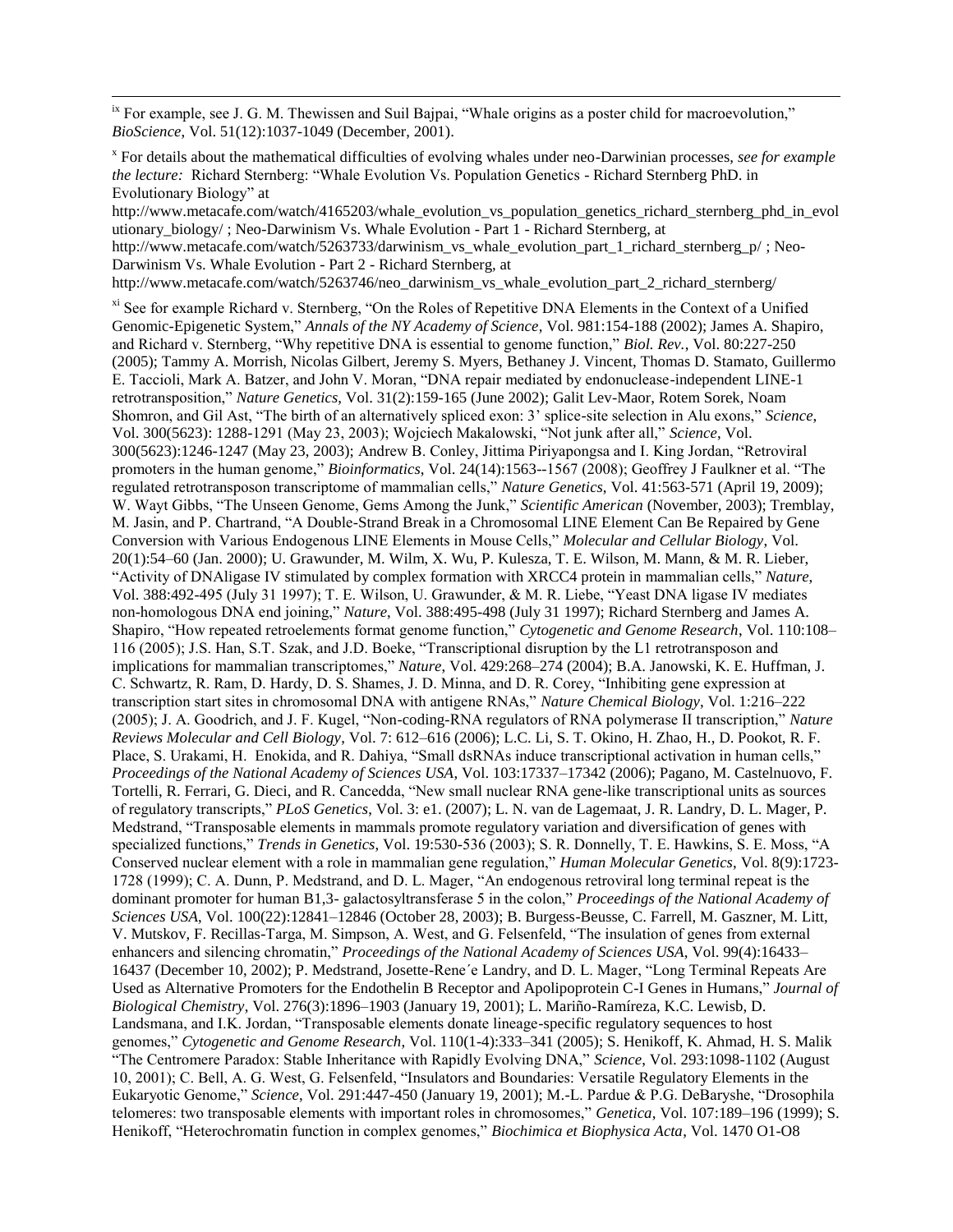(2000); L. M.Figueiredo, L. H. Freitas-Junior, E. Bottius, Jean-Christophe Olivo-Marin, and A. Scherf, "A central role for Plasmodium falciparum subtelomeric regions in spatial positioning and telomere length regulation," The *EMBO Journal*, Vol. 21(4)L815-824 (2002); Mary G. Schueler, Anne W. Higgins, M. Katharine Rudd, Karen Gustashaw, Huntington F. Willard, "Genomic and Genetic Definition of a Functional Human Centromere," Science, Vol. 294:109-115 (October 5, 2001); Ling-Ling Chen, Joshua N DeCerbo and Gordon G Carmichael, "Alu elementmediated gene silencing," *The EMBO Journal*, (2008):1-12; Jerzy Jurka, "Evolutionary impact of human Alu repetitive elements," *Current Opinion in Genetics & Development*, Vol. 14:603–608 (2004); E. Kondo-Iida, K. Kobayashi, M. Watanabe, J. Sasaki, T. Kumagai, H. Koide, K. Saito, M. Osawa, Y. Nakamura, and T. Toda, "Novel mutations and genotype–phenotype relationships in 107 families with Fukuyama-type congenital muscular dystrophy (FCMD)," *Human Molecular Genetics*, Vol. 8:2303–2309 (1999); J. S. Mattick, J.S. and I. V. Makunin, ―Non-coding RNA,‖ *Human Molecular Genetics*, Vol. 15: R17–R29 (2006); M. Mura, P. Murcia, M. Caporale, T. E. Spencer, K. Nagashima, A. Rein, and M. Palmarini, "Late viral interference induced by transdominant Gag of an endogenous retrovirus," *Proceedings of the National Academy of Sciences USA*, Vol. 101(30):11117–11122 (July 27, 2004); M. Kandouz, A. Bier, G. D Carystinos, M. A Alaoui-Jamali, and G. Batist, "Connexin43 pseudogene is expressed in tumor cells and inhibits growth," *Oncogene*, Vol. 23:4763–4770 (2004); K. A. Dunlap, M. Palmarini, M. Varela, R. C. Burghardt, K. Hayashi, J. L. Farmer, and T. E. Spencer, "Endogenous retroviruses regulate periimplantation placental growth and differentiation," *Proceedings of the National Academy of Sciences USA*, Vol. 103(39):14390–14395 (September 26, 2006); L. Hyslop, M. Stojkovic, L. Armstrong, T. Walter, P. Stojkovic, S. Przyborski, M. Herbert, A. Murdoch, T. Strachan, M. Lakoa, "Downregulation of NANOG Induces Differentiation of Human Embryonic Stem Cells to Extraembryonic Lineages," Stem Cells, Vol. 23:1035-1043 (2005); E. Peaston, A. V. Evsikov, J. H. Graber, W. N. de Vries, A. E. Holbrook, D. Solter, and B. B. Knowles, "Retrotransposons" Regulate Host Genes in Mouse Oocytes and Preimplantation Embryos," *Developmental Cell*, Vol. 7:597–606 (October, 2004); D. Zheng and M. B. Gerstein, "The ambiguous boundary between genes and pseudogenes: the dead rise up, or do they?," *Trends in Genetics*, Vol. 23(5):219-224 (2007); S. Hirotsune et al., "An expressed pseudogene regulates the messenger-RNA stability of its homologous coding gene," *Nature*, Vol. 423:91-96 (May 1, 2003); O. H. Tam *et al.*, "Pseudogene-derived small interfering RNAs regulate gene expression in mouse oocytes," *Nature*, Vol. 453:534-538 (May 22, 2008); D. Pain *et al.*, "Multiple Retropseudogenes from Pluripotent Cell-specific Gene Expression Indicates a Potential Signature for Novel Gene Identification,‖ *The Journal of Biological Chemistry*, Vol. 280(8):6265-6268 (February 25, 2005); J. Zhang *et al.*, "NANOGP8 is a retrogene expressed in cancers," *FEBS Journal*, Vol. 273:1723-1730 (2006); Evgeniy S. Balakirev, and Francisco J. Ayala, Pseudogenes, "Are They 'Junk' or Functional DNA?,‖ *Annual Review of Genetics*, Vol. 37:123-51 (2003); Ryan Charles Pink, Kate Wicks, Daniel Paul Caley, Emma Kathleen Punch, Laura Jacobs, and David Paul Francisco Carter, "Pseudogenes: Pseudofunctional or key regulators in health and disease?," *RNA*, Vol. 17:792–798 (2011).

<sup>xii</sup> See Michael S. Y. Lee, "Molecular Phylogenies Become Functional," *Trends in Ecology and Evolution*, Vol. 14: 177 (1999).

<sup>xiii</sup> Many of the examples cited in the book are examples of "vestigial" organs have turned out to have function and are not in fact vestigial. For example, extensive evidence of function has been found for the appendix. See Martin, Loren G., "What is the function of the human appendix?" *Scientific American* (October 21, 1999), at http://www.sciam.com/article.cfm?id=what-is-the-function-of-t and Bollinger, R. Randal, *et al.*, "Biofilms in the large bowel suggest an apparent function of the human vermiform appendix," *Journal of Theoretical Biology*, Vol. 249:826-831 (2007); Duke University Medical Center, "Appendix Isn't Useless At All: It's A Safe House For Good Bacteria," *ScienceDaily* (October 8, 2007), at http://www.sciencedaily.com/releases/2007/10/071008102334.htm. Likewise, Futuyma mentions "pseudogenes" as an example of vestigial or fossil genes, but two leading evolutionary biologists found that "pseudogenes that have been suitably investigated often exhibit functional roles, such as gene expression, gene regulation, generation of genetic (antibody, antigenic, and other) diversity. Pseudogenes are involved in gene conversion or recombination with functional genes. Pseudogenes exhibit evolutionary conservation of gene sequence, reduced nucleotide variability, excess synonymous over nonsynonymous nucleotide polymorphism, and other features that are expected in genes or DNA sequences that have functional roles.‖ See Evgeniy S. Balakirev, and Francisco J. Ayala, "Pseudogenes, Are They "Junk" or Functional DNA?," *Annual Review of Genetics*, Vol. 37:123–51 (2003).) For a pro-ID discussion of difficulties that Darwinists encounter when using vestigial organs or psuedogenes to argue for evolution, see William Dembski and Jonathan Wells, *The Design of Life: Discovering Signs of Intelligence in Living Systems* 131-136 (Foundation for Thought and Ethics, 2008). Futuyma also mentions the panda's thumb as an alleged example that is "poorly engineered," but the panda's thumb has in fact been reported to be an elegant design that "enabl[es] the panda to manipulate objects with great dexterity.‖ *See* Hideki Endo, Daishiro Yamagiwa, Yoshihiro Hayashi, Hiroshi Koie, Yoshiki Yamaya, Junpei Kimura, "Role of the giant panda's pseudo-thumb," *Nature*, Vol. 347:309-310 (January 28, 1999).

 $x$ iv Sylvia S. Mader, *Biology*, p. 278 (10<sup>th</sup> ed. 2010).

 $\overline{\phantom{a}}$